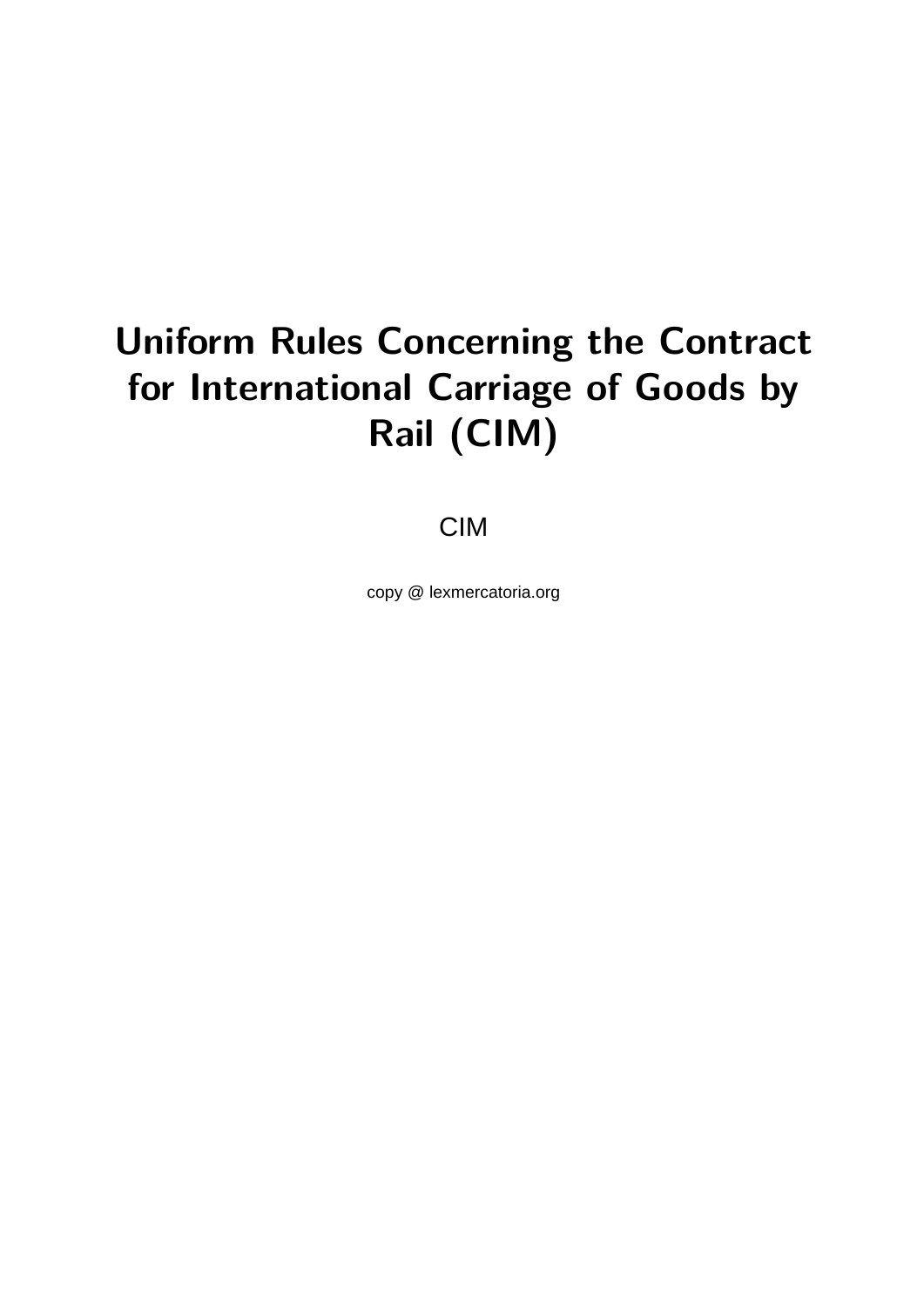Copyright © [CIM]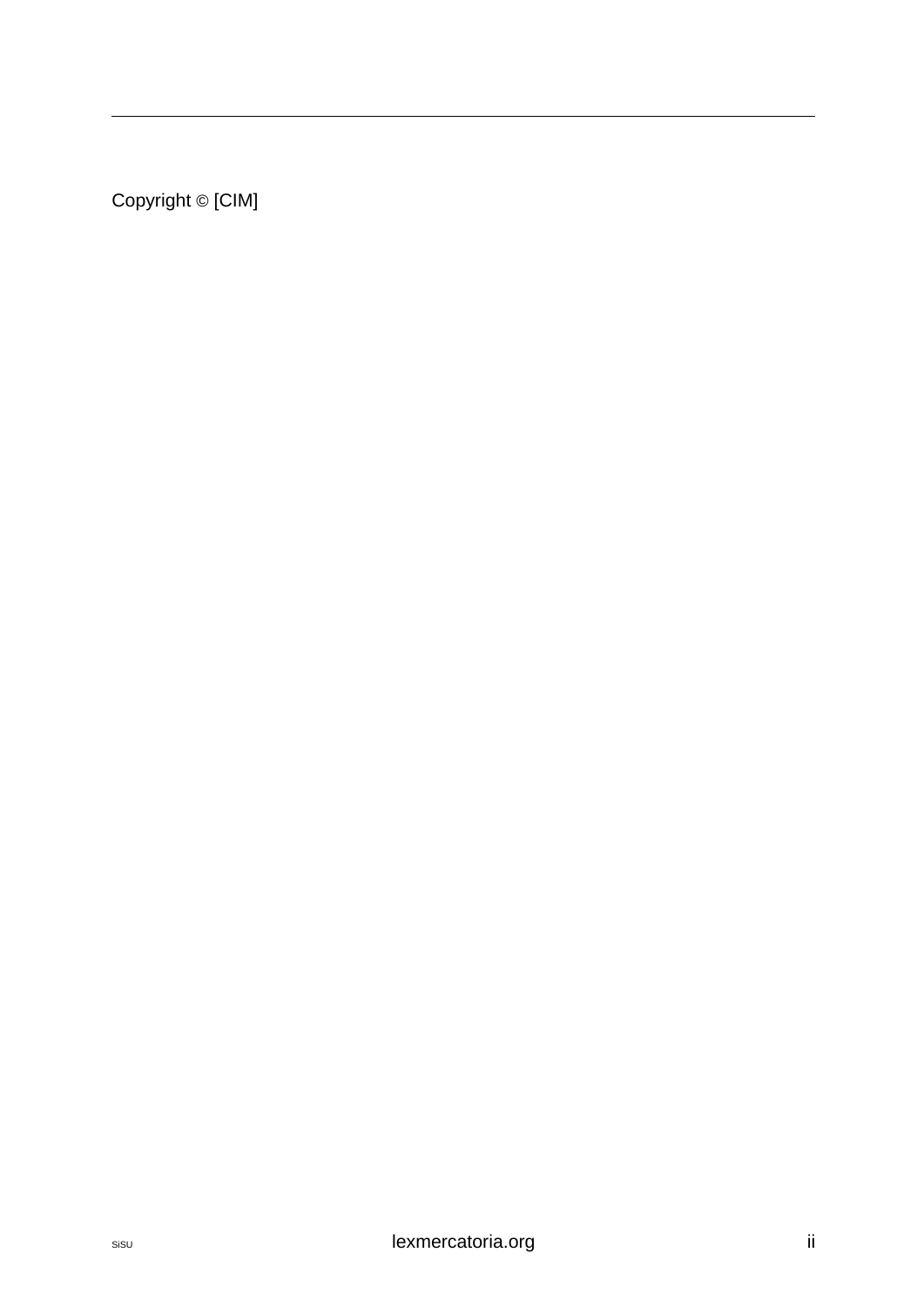# **Contents**

| Uniform Rules Concerning the Contract for International Carriage of Goods by<br>Rail (CIM) | 1              |
|--------------------------------------------------------------------------------------------|----------------|
| <b>Title 1 - General Provisions</b>                                                        | $\mathbf{1}$   |
|                                                                                            | $\mathbf{1}$   |
|                                                                                            | $\mathbf{1}$   |
|                                                                                            | $\mathbf{1}$   |
|                                                                                            | $\overline{c}$ |
| Article 5 - Articles acceptable for carriage subject to conditions                         | $\overline{2}$ |
|                                                                                            | 3              |
| Article 7 - Unit of Account. Rate of exchange or of acceptance of foreign currency         | $\overline{4}$ |
| Article 8 - Special provisions for certain types of transport                              | 5              |
|                                                                                            | 6              |
|                                                                                            | 6              |
|                                                                                            |                |
| Title II - Making and Execution of the Contract of Carriage                                | 6              |
|                                                                                            | 6              |
|                                                                                            | $\overline{7}$ |
|                                                                                            | $\overline{7}$ |
|                                                                                            | 8              |
|                                                                                            | 9              |
|                                                                                            | 11             |
| Article 17 - Cash on delivery and disbursements                                            | 11             |
| Article 18 - Responsibility for particulars furnished in the consignment note.             | 12             |
| Article 19 - Condition, packing and marking of goods                                       | 12             |
| Article 20 - Handing over of goods for carriage and loading of goods                       | 13             |
|                                                                                            | 13             |
| Article 22 - Ascertainment of weight and number of packages                                | 14             |
|                                                                                            | 14             |
|                                                                                            | 15             |
| Article 25 - Documents for completion of administrative formalities. Custom                |                |
|                                                                                            | 16             |
| Article 26 - Completion of Administrative Formalities                                      | 17             |
|                                                                                            | 18             |
|                                                                                            | 20             |
|                                                                                            | 21             |
|                                                                                            |                |
| Title III - Modification of the contract of carriage                                       | 21             |
|                                                                                            | 21             |
|                                                                                            | 22             |
|                                                                                            | 23             |
| Article 33 - Circumstances preventing carriage                                             | 24             |
| Article 34 - Circumstances preventing delivery                                             | 25             |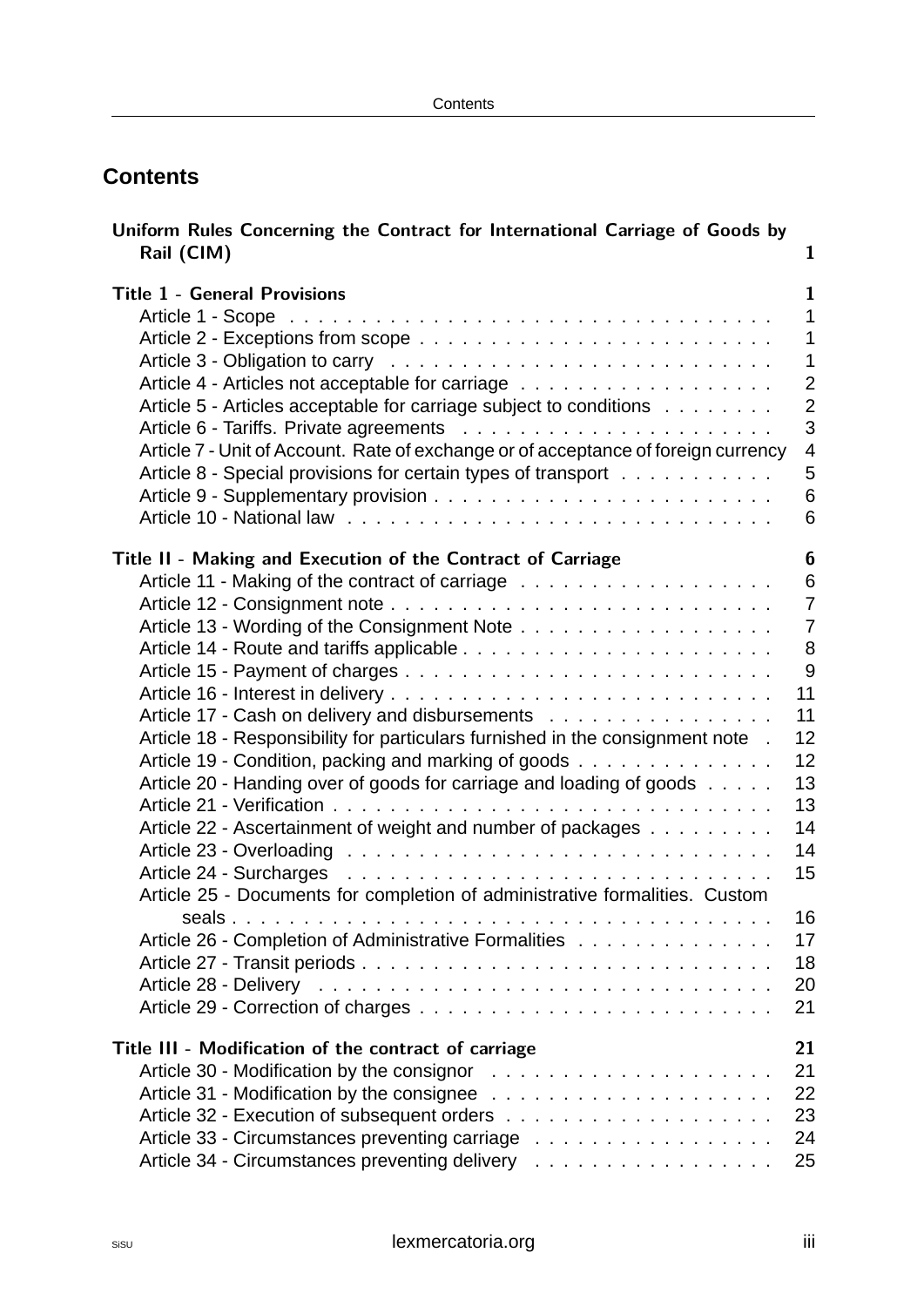| <b>Title IV - Liability</b>                                                                                                                                                                                                    | 26 |
|--------------------------------------------------------------------------------------------------------------------------------------------------------------------------------------------------------------------------------|----|
|                                                                                                                                                                                                                                | 26 |
|                                                                                                                                                                                                                                | 26 |
|                                                                                                                                                                                                                                | 27 |
| Article 38 - Presumption in case of reconsignment                                                                                                                                                                              | 27 |
|                                                                                                                                                                                                                                | 27 |
|                                                                                                                                                                                                                                | 28 |
|                                                                                                                                                                                                                                | 28 |
|                                                                                                                                                                                                                                | 29 |
| Article 43 - Compensation for exceeding the transit period                                                                                                                                                                     | 29 |
| Article 44 - Compensation in case of wilful misconduct or gross negligence .                                                                                                                                                   | 30 |
| Article 45 - Limitation of compensation under certain tariffs                                                                                                                                                                  | 30 |
|                                                                                                                                                                                                                                | 30 |
| Article 46 - Compensation in case of interest in delivery                                                                                                                                                                      |    |
|                                                                                                                                                                                                                                | 30 |
|                                                                                                                                                                                                                                | 31 |
| Article 49 - Liability in case of nuclear incidents                                                                                                                                                                            | 32 |
| Article 50 - Liability of the railway for its servants                                                                                                                                                                         | 32 |
|                                                                                                                                                                                                                                | 32 |
| Title V - Assertion of Rights                                                                                                                                                                                                  | 32 |
| Article 52 - Ascertainment of partial loss or damage                                                                                                                                                                           | 32 |
|                                                                                                                                                                                                                                | 33 |
| Article 54 - Persons who may bring an action against the railway                                                                                                                                                               | 33 |
| Article 55 - Railways against which an action may be brought                                                                                                                                                                   | 34 |
|                                                                                                                                                                                                                                | 34 |
|                                                                                                                                                                                                                                |    |
| Article 57 - Extinction of right of action against the railway                                                                                                                                                                 | 34 |
| Article 58 - Limitation of action enterpresent contained and and all the contact of the contact of the contact of the contact of the set of the contact of the contact of the contact of the contact of the contact of the con | 35 |
| <b>Title VI - Relations between Railways</b>                                                                                                                                                                                   | 36 |
| Article 59 - Settlement of accounts between railways                                                                                                                                                                           | 36 |
| Article 60 - Recourse in case of loss or damage                                                                                                                                                                                | 37 |
| Article 61 - Recourse in case of exceeding the transit period                                                                                                                                                                  | 37 |
|                                                                                                                                                                                                                                | 38 |
|                                                                                                                                                                                                                                | 39 |
|                                                                                                                                                                                                                                | 39 |
|                                                                                                                                                                                                                                |    |
| <b>Title VII - Exceptional Provisions</b>                                                                                                                                                                                      | 39 |
|                                                                                                                                                                                                                                | 39 |
|                                                                                                                                                                                                                                | 40 |
|                                                                                                                                                                                                                                |    |
| ANNEX I - (Articles 4 and 5)                                                                                                                                                                                                   | 40 |
|                                                                                                                                                                                                                                | 40 |
|                                                                                                                                                                                                                                |    |
| ANNEX II - (Article 8, 1)                                                                                                                                                                                                      | 40 |
|                                                                                                                                                                                                                                | 40 |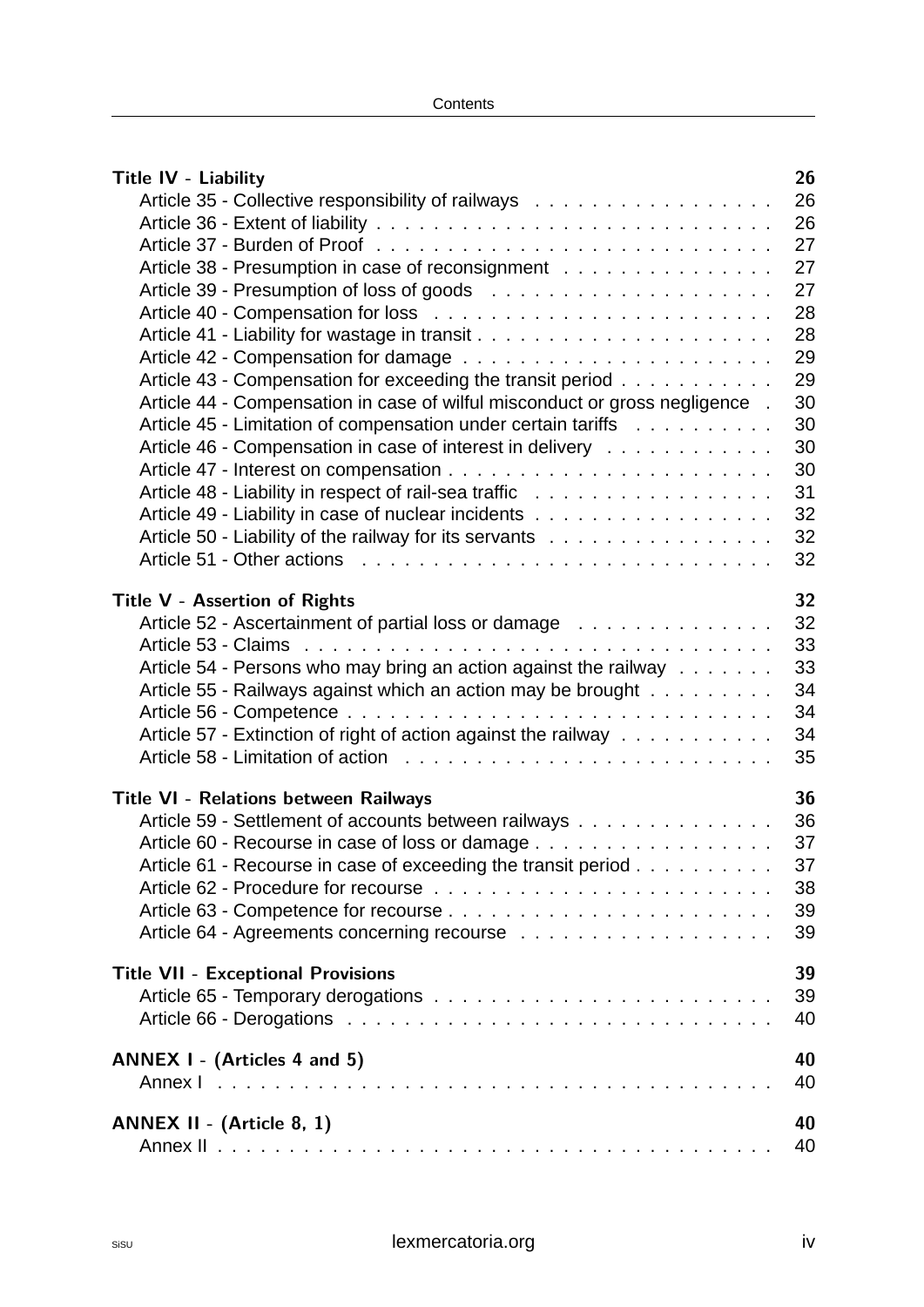| ANNEX III - (Article 8, 2) |    |
|----------------------------|----|
| ANNEX IV - (Article 8, 3)  |    |
| Metadata                   | 42 |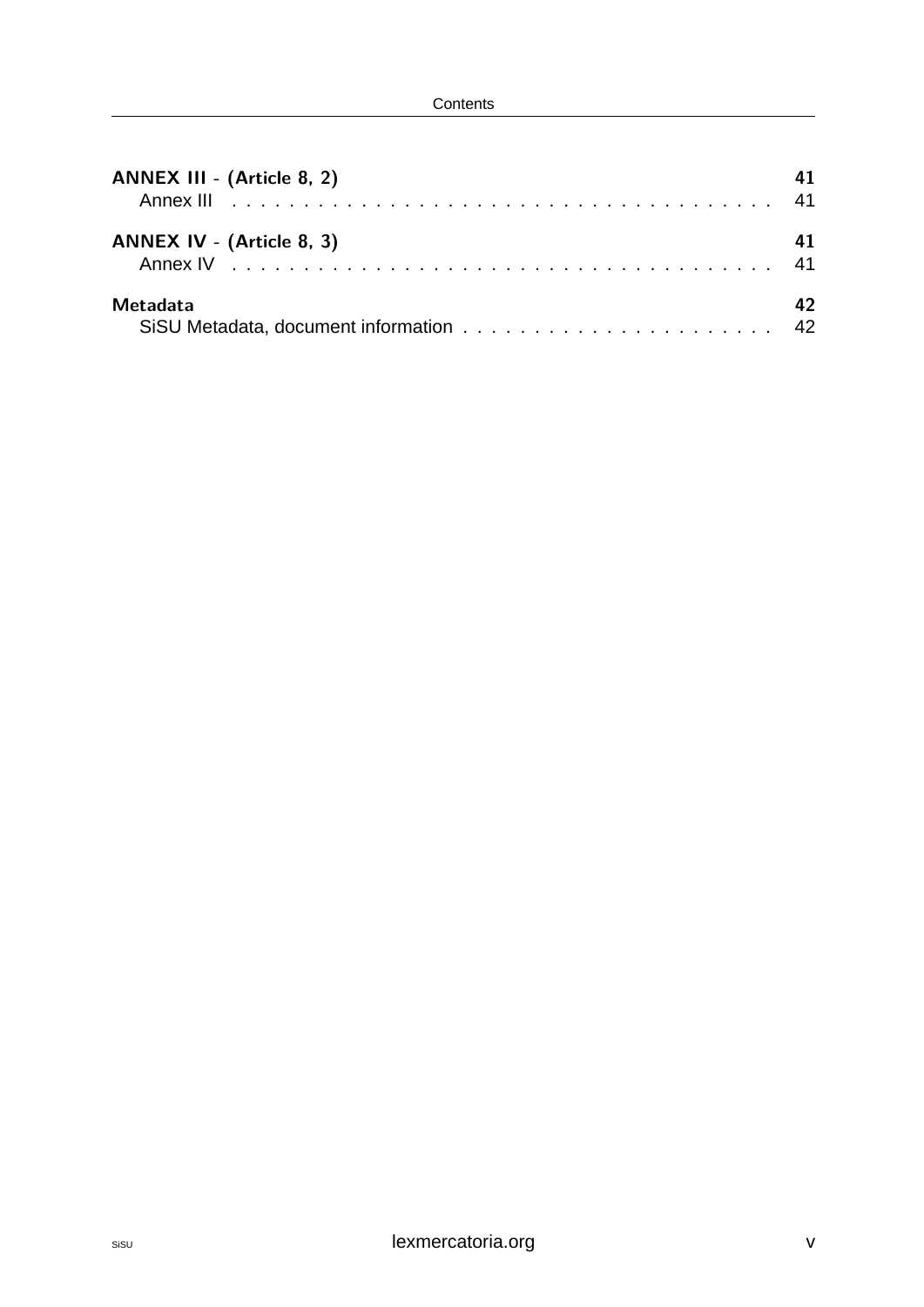# **Uniform Rules Concerning the Contract for International Carriage** <sup>1</sup> **of Goods by Rail (CIM)**

# **Title 1 - General Provisions** <sup>2</sup>

## <span id="page-5-0"></span>**Article 1 - Scope** <sup>3</sup>

<span id="page-5-1"></span>1. Subject to the exceptions provided for in Article 2, the Uniform Rules shall apply to  $\frac{4}{4}$ all consignments of goods for carriage under a through consignment note made out for a route over the territories of at least two States and exclusively over lines or services included in the list provided for in Articles 3 and 10 of the Convention.

<span id="page-5-2"></span>2. In the Uniform Rules the expression `station" covers: railway stations, ports used by 5 shipping services and all other establishments of transport undertakings, open to the public for the execution of the contract of carriage.

## **Article 2 - Exceptions from scope** <sup>6</sup>

1. Consignments between sending and destination stations situated in the territory of  $\bar{z}$ the same State, which pass through the territory of another State only in transit, shall not be subject to the Uniform Rules:

<span id="page-5-3"></span>(a) if the lines or services over which the transit occurs are exclusively operated by a  $88$ railway of the State of departure; or

(b) if the States or the railways concerned have agreed not to regard such consignments  $\overline{9}$ as international.

2. Consignments between stations in two adjacent States and between stations in 10 two States in transit through the territory of a third State shall, if the lines over which the consignments are carried are exclusively operated by a railway of one of those three States, be subject to the internal traffic regulations applicable to that railway if the sender, by using the appropriate consignment note, so elects and where there is nothing to the contrary in the laws and regulations of any of the States concerned.

## Article 3 - Obligation to carry 11

1. The railway shall be bound to undertake all carriage of any goods in complete wagon- <sup>12</sup> loads, subject to the terms of the Uniform Rules, provided that:

<span id="page-5-4"></span>(a) the sender complies with the Uniform Rules, the supplementary provisions and the  $_{13}$ tariffs;

(b) carriage can be undertaken by the normal staff and transport resources which suffice  $_{14}$ to meet usual traffic requirements;

(c) carriage is not prevented by circumstances which the railway cannot avoid and which  $_{15}$ it is not in a position to remedy.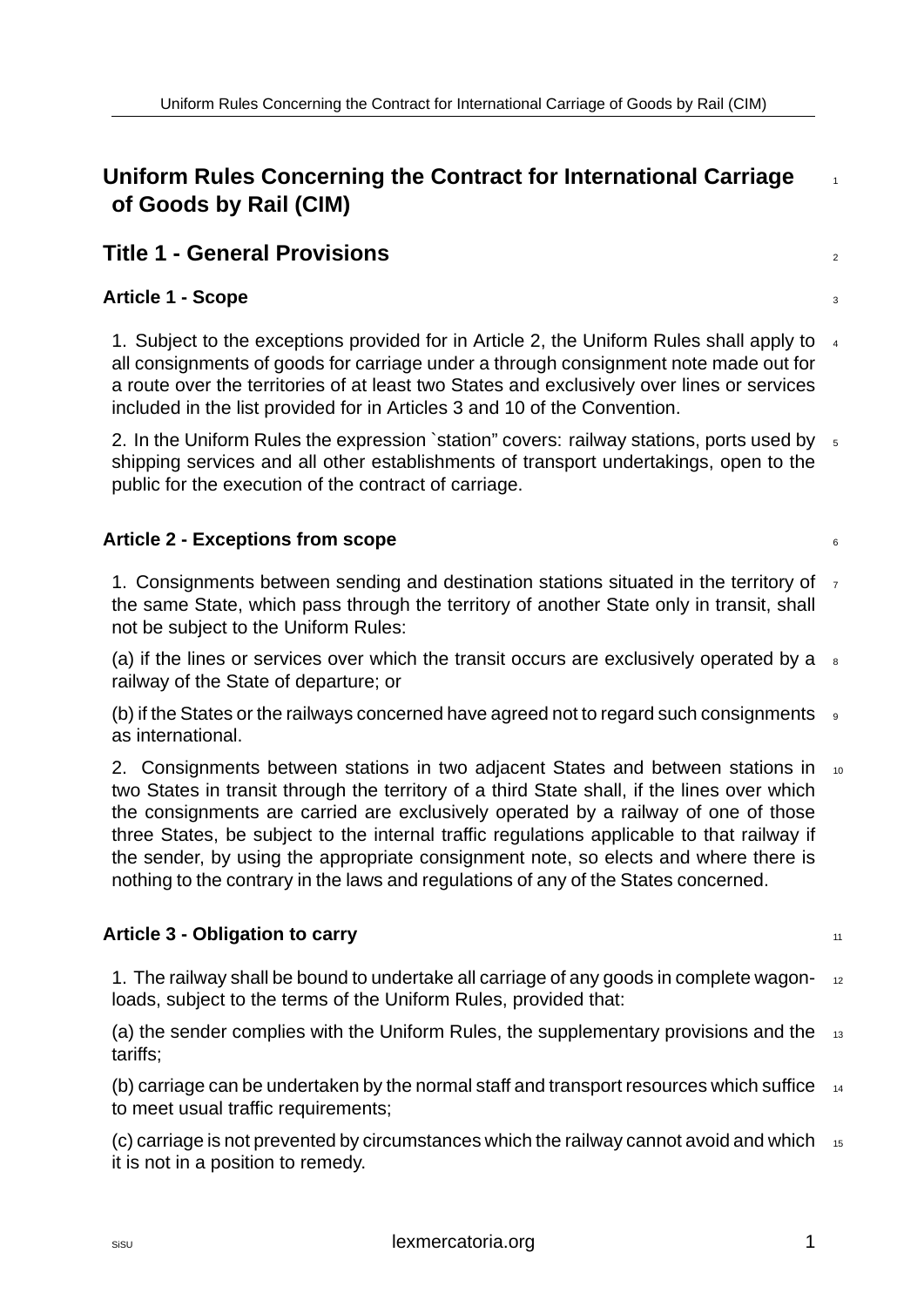2. The railway shall not be obliged to accept goods of which the loading, trans-shipment  $_{16}$ or unloading requires the use of special facilities unless the stations concerned have such facilities at their disposal.

3. The railway shall only be obliged to accept goods the carriage of which can take  $17$ place without delay; the provisions in force at the forwarding station shall determine the circumstances in which goods not complying with that condition must be temporarily stored.

| 4. When the competent authority decides that:                          |    |
|------------------------------------------------------------------------|----|
| (a) a service shall be discontinued or suspended totally or partially, | 19 |

(b) certain consignments shall be refused or accepted only subject to conditions,  $\frac{20}{20}$ 

these measures shall, without delay, be brought to the notice of the public and the  $_{21}$ railways; the latter shall inform the railways of the other States with a view to their publication.

5. The railways may, by joint agreement, concentrate goods traffic between certain  $_{22}$ places on specified frontier points and transit countries. These measures shall be notified to the Central Office. They shall be entered by the railways in special lists, published in the manner laid down for international tariffs, and shall come into force one month after the date of notification to the Central Office.

6. Any contravention of this Article by the railway may constitute a cause of action for  $_{23}$ compensation for loss or damage caused.

# <span id="page-6-0"></span>Article 4 - Articles not acceptable for carriage **24** The following shall not be accepted for carriage:  $25$ (a) articles the carriage of which is prohibited in any one of the territories in which the  $_{26}$ articles would be carried; (b) articles the carriage of which is a monopoly of the postal authorities in any one of  $z_7$ the territories in which the articles would be carried; (c) articles which, by reason of their dimensions, their mass<sup>\*</sup>, or their packaging, are  $_{28}$ not suitable for the carriage proposed, having regard to the installations or rolling stock of any one of the railways which would be used; (d) substances and articles which are not acceptable for carriage under the Regulations  $_{29}$

concerning the international carriage of dangerous goods by rail (RID), Annex 1 to the Uniform Rules, subject to the exceptions provided for in Article 5, 2.

## Article 5 - Articles acceptable for carriage subject to conditions

- 1. The following shall be acceptable for carriage subject to conditions:  $31$
- <span id="page-6-1"></span>(a) substances and articles acceptable for carriage subject to the conditions laid down  $32$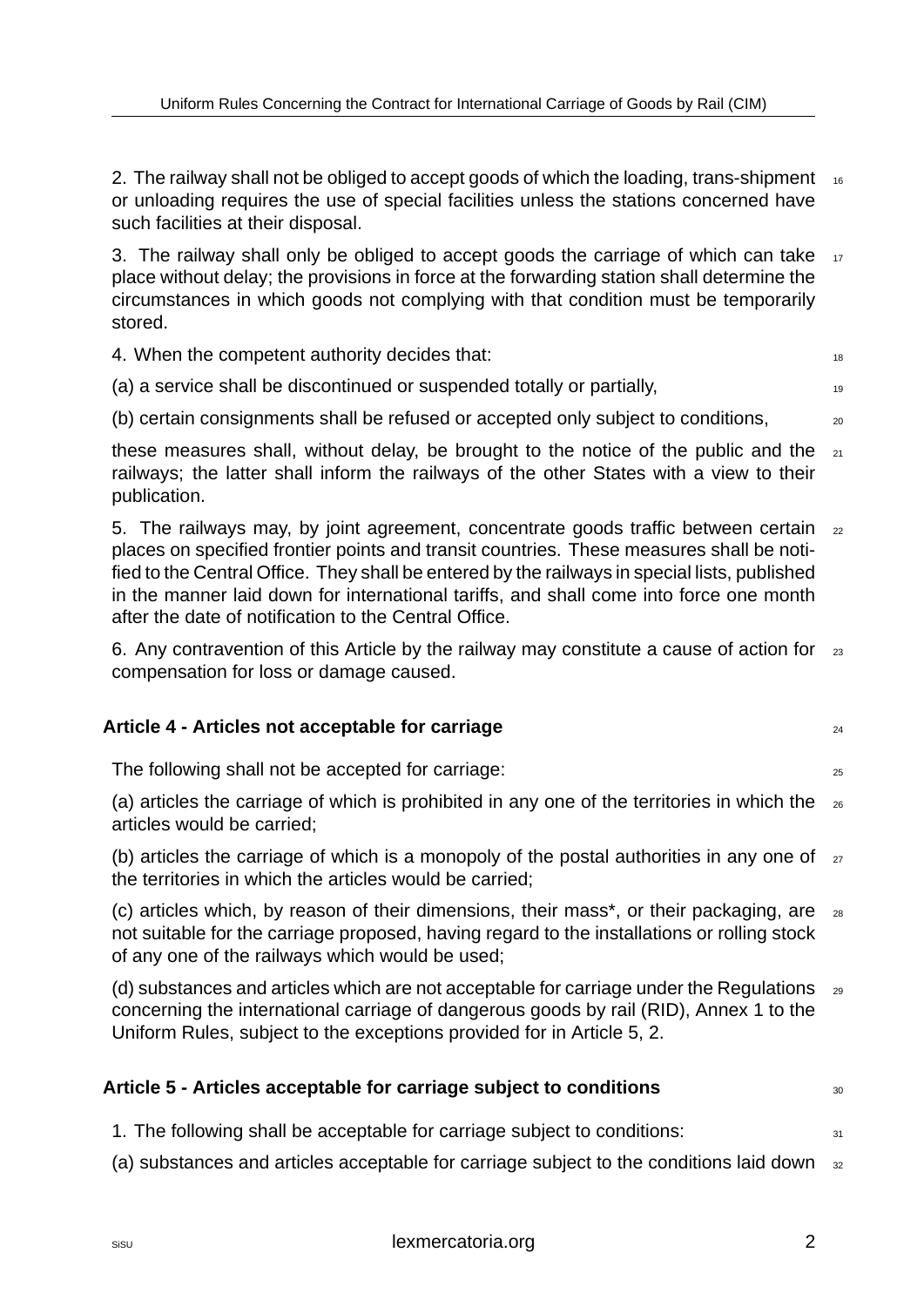in the RID or in the agreements and tariff clauses provided for in 2.

(b) funeral consignments, railway rolling stock running on its own wheels, live animals  $33$ and consignments the carriage of which presents special difficulties by reason of their dimensions, their mass or their packaging: subject to the conditions laid down in the supplementary provisions; these may derogate from the Uniform Rules. Live animals must be accompanied by an attendant provided by the consignor. Nevertheless an attendant shall not be required when the international tariffs permit or when the railways participating in the carriage so permit at the consignor's request; in such cases, unless there is an agreement to the contrary, the railway shall not be liable for any loss or damage resulting from any risk which the attendant was intended to avert.

2. Two or more States, by agreement, or two or more railways, by tariff clauses, may  $_{34}$ jointly determine the conditions with which certain substances or articles not acceptable for carriage under the RID must comply if they are nevertheless to be accepted. States or railways may, in the same manner, make the conditions for acceptance laid down in the RID less rigorous. Such agreements and tariff clauses must be published and notified to the Central Office which will bring them to the notice of the States.

## **Article 6 - Tariffs. Private agreements** <sup>35</sup>

1. Carriage charges, whether or not calculated separately for different sections of the <sub>36</sub> route, and supplementary charges shall be calculated in accordance with the tariffs which are legally in force and duly published in each State which are applicable at the time when the contract of carriage is made.

<span id="page-7-0"></span>2. The tariffs must indicate all the special conditions applicable to the carriage, in partic-  $\frac{37}{2}$ ular the information necessary for calculating carriage and supplementary charges and, where appropriate, the conditions governing the conversion of currencies. The conditions of the tariffs may not derogate from the Uniform Rules unless the latter expressly so provide.

3. The tariffs must be applied to all users on the same conditions.

4. Railways may enter into private agreements for reduced charges or other conces- <sup>39</sup> sions, provided that comparable conditions are granted to users in comparable circumstances. Reductions in charges or other concessions may be granted for the purpose of railway or public services, or for charitable purposes. Publication of the measures taken under the first and second subparagraphs shall not be compulsory.

5. International tariffs may be declared compulsorily applicable in international traffic  $40$ to the exclusion of the internal tariffs. The application of an international tariff may be made conditional on there being an express request for it in the consignment note.

6. The tariffs and amendments to the tariffs shall be regarded as duly published from  $41$ the time when the railway makes all the details thereof available to the users. The publication of international tariffs shall be compulsory only in those States whose railways are parties to such tariffs as railways of departure or destination.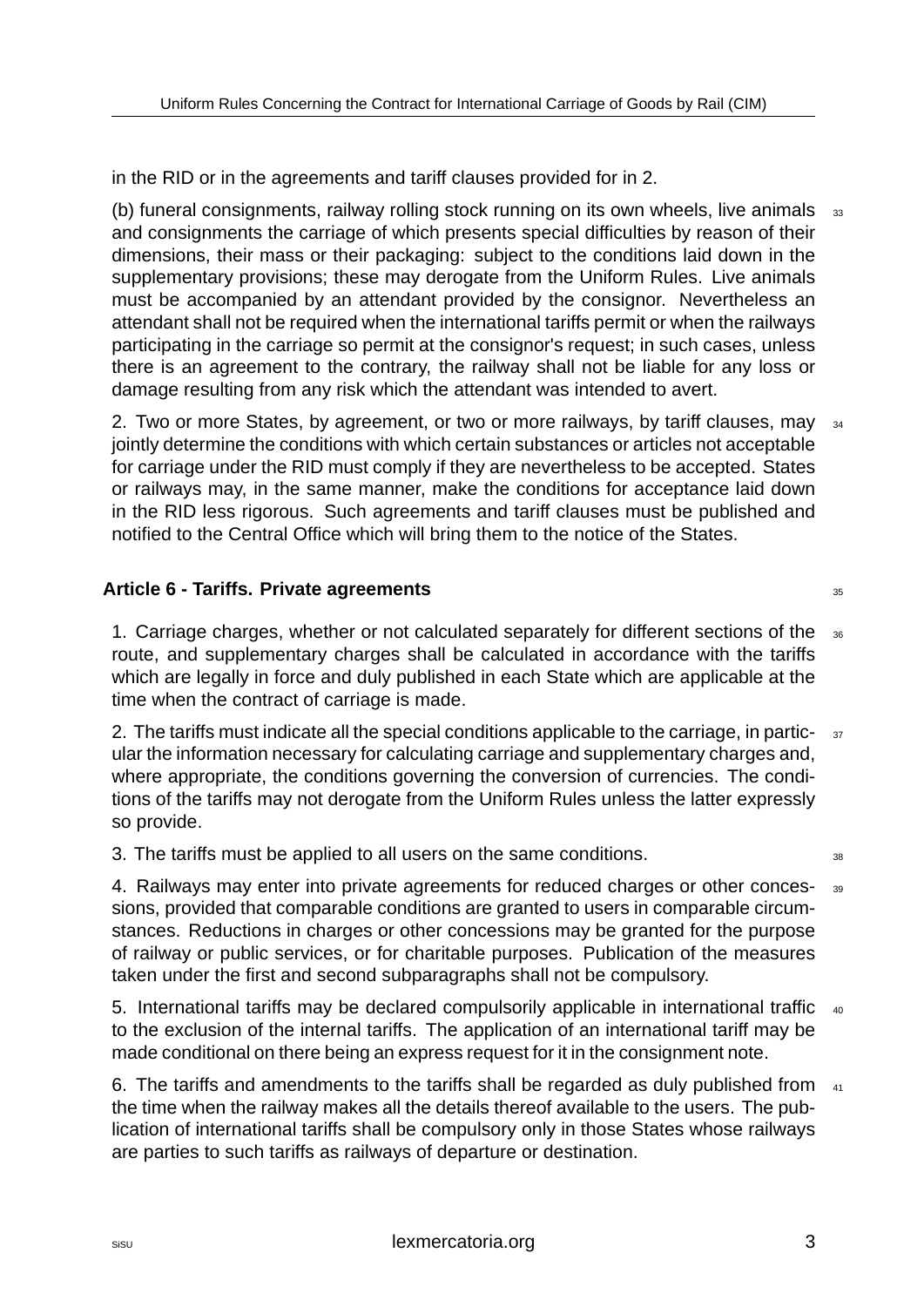7. Increases in international tariff charges and any other provisions which would have  $_{42}$ the effect of making the conditions of carriage laid down by such tariffs more rigorous shall not come into force until at least fifteen days after their publication, except in the following cases:

(a) if an international tariff makes provision for the extension of an internal tariff to  $_{43}$ cover the whole route, the periods for publication of such internal tariff shall be applicable;

(b) if increases in the charges contained in an international tariff follow a general increase in the charges contained in the internal tariffs of a participating railway, they shall come into force on the day after their publication, on condition that the adjustment of the international tariff charges caused by such general increase has been announced at least fifteen days in advance; nevertheless, such announcement may not be made prior to the publication of the increase in the internal tariff charges in question;

(c) if the carriage and supplementary charges provided for in the international tariffs  $_{45}$ have to be modified to take account of fluctuations in rates of exchange or if obvious errors have to be corrected, such adjustments and corrections shall come into force on the day after their publication.

8. In States where there is no obligation to publish certain tariffs or to apply them to all <sub>46</sub> users under the same conditions, the provisions of this Article, to the extent that they contain such an obligation, shall not be binding.

9. The railways may not charge any amount over and above the carriage and sup- $47$ plementary charges laid down in the tariffs other than the amounts disbursed by them. Such amounts shall be duly noted and entered separately in the consignment note, together with any relevant supporting information. When this information is provided in documents attached to the consignment note and if the corresponding amounts are to be paid by the consignor, the documents shall not be delivered to the consignee with the consignment note, but shall be forwarded to the consignor with the account of charges referred to in Article 15, 7.

## **Article 7 - Unit of Account. Rate of exchange or of acceptance of foreign** <sup>48</sup> **currency**

1. The unit of account referred to in the Uniform Rules shall be the Special Drawing  $49$ Right as defined by the International Monetary Fund. The value in Special Drawing Right of the national currency of a State which is a Member of the International Monetary Fund shall be calculated in accordance with the method of valuation applied by the International Monetary Fund for its own operations and transactions.

<span id="page-8-0"></span>2. The value in Special Drawing Right of the national currency of a State which is  $50$ not a member of the International Monetary Fund shall be calculated by the method determined by that State. The calculation must express in the national currency a real value approximating as closely to that which would result from the application of 1.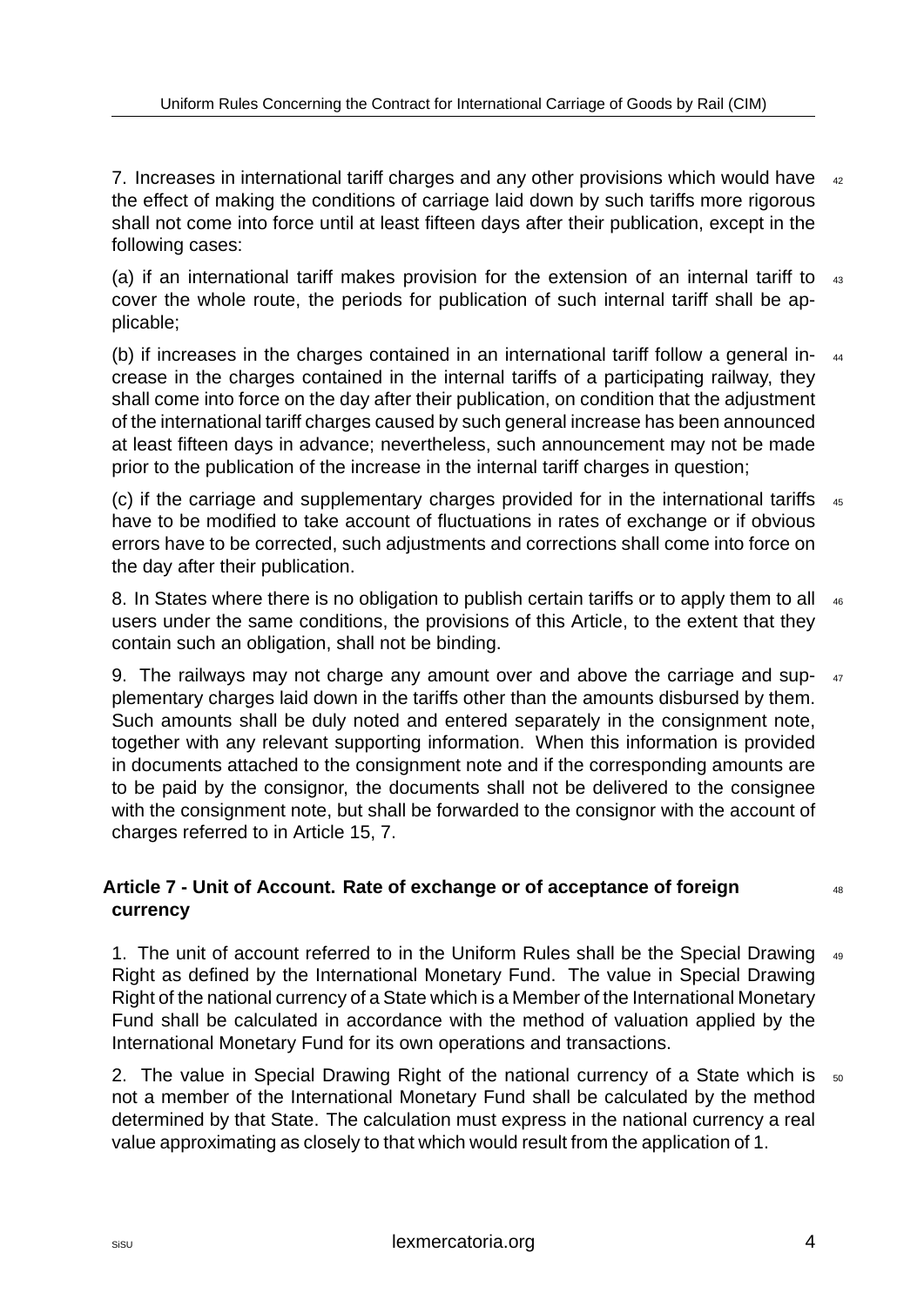3. In the case of a State which is not a member of the International Monetary Fund and  $_{51}$ whose legislation does not permit the application of 1 or 2 above, the unit of account referred to in the Uniform Rules shall be deemed to be equal to three gold francs. The gold franc is defined as 10/31 of a gramme of gold of millesimal fineness 900. The conversion of the gold franc must express in the national currency a real value approximating as closely to that which would result from the application of 1.

4. Within three months after the entry into force of the Convention and each time that  $52$ a change occurs in their method of calculation or in the value of their national currency in relation to the unit of account, States shall notify the Central Office of their method of calculation in accordance with 2, or of the results of the conversion in accordance with 3. The Central Office shall notify the States of this information.

<span id="page-9-0"></span>

| 5. The railway shall publish the rates at which:                                                                                                                                                                                                         | 53 |
|----------------------------------------------------------------------------------------------------------------------------------------------------------------------------------------------------------------------------------------------------------|----|
| (a) it converts sums expressed in foreign currencies but payable in domestic currency<br>(rates of conversion);                                                                                                                                          | 54 |
| (b) It accepts payment in foreign currencies (rates of acceptance).                                                                                                                                                                                      | 55 |
| Article 8 - Special provisions for certain types of transport                                                                                                                                                                                            | 56 |
| 1. In the case of the haulage of privately owned wagons, special provisions are laid<br>down in the Regulations concerning the international haulage of private owners' wagons<br>by rail (RIP), Annex II to the Uniform Rules.                          | 57 |
| 2. In the case of the carriage of containers, special provisions are laid down in the<br>Regulations concerning the international carriage of containers by rail (RICo), Annex<br>III to the Uniform Rules.                                              | 58 |
| 3. In the case of express parcels traffic, railways may, by tariff clauses, agree on special<br>provisions in accordance with the Regulations concerning the international carriage of<br>express parcels by rail (RIEx), Annex IV to the Uniform Rules. | 59 |
| 4. Two or more States, by special agreement, or two or more railways by supplementary<br>provisions or by tariff clauses, may agree on terms derogating from the Uniform Rules<br>for the following types of consignments:                               | 60 |
| (a) consignments under cover of a negotiable document;                                                                                                                                                                                                   | 61 |
| (b) consignments to be delivered only against return of the duplicate of the consignment<br>note;                                                                                                                                                        | 62 |
| (c) consignments of newspapers;                                                                                                                                                                                                                          | 63 |
| (d) consignment intended for fairs or exhibitions;                                                                                                                                                                                                       | 64 |
| (e) consignment of loading tackle and of equipment for protection of goods in transit<br>against heat or cold;                                                                                                                                           | 65 |
| (f) concignments over all or part of the reute under equal of consignment pates which                                                                                                                                                                    |    |

(f) consignments over all or part of the route under cover of consignment notes which  $_{66}$ are not used for charging and billing;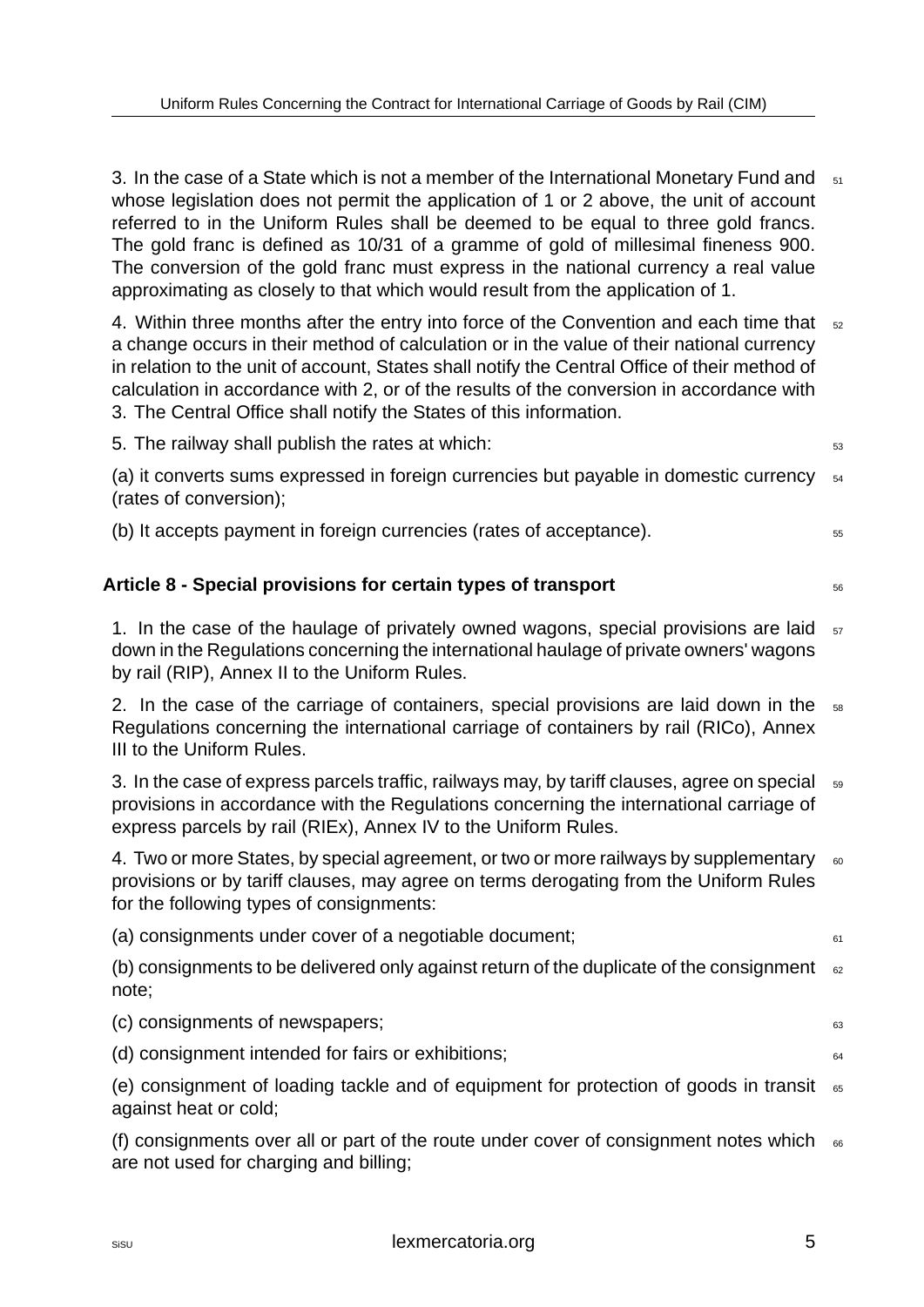(g) consignments sent under cover of an instrument suitable for automatic data trans-  $67$ mission.

#### **Article 9 - Supplementary provision** <sup>68</sup>

1. Two or more States or two or more railways may make supplementary provisions  $69$ for the execution of the Uniform Rules. They may not derogate from the Uniform Rules unless the latter expressly so provide.

<span id="page-10-0"></span>2. The supplementary provisions shall be put into force and published in the manner  $\pi$ required by the laws and regulations of each State. The Central Office shall be notified of the supplementary provisions and of their coming into force.

#### **Article 10 - National law** <sup>71</sup>

1. In the absence of provisions in the Uniform Rules, supplementary provisions or  $\pi$ international tariffs, national law shall apply.

<span id="page-10-1"></span>2. "National law" means the law of the State in which the person entitled asserts his  $73$ rights, including the rules relating to conflict of laws.

## **Title II - Making and Execution of the Contract of Carriage** <sup>74</sup>

## **Article 11 - Making of the contract of carriage** <sup>75</sup>

<span id="page-10-2"></span>1. The contract of carriage shall come into existence as soon as the forwarding railway  $76$ has accepted the goods for carriage together with the consignment note. Acceptance is established by the application to the consignment note and, where appropriate, to each additional sheet, of the stamp of the forwarding station, or accounting machine entry, showing the date of acceptance.

<span id="page-10-3"></span>2. The procedure laid down in 1 must be carried out immediately after all the goods to  $\pi$ which the consignment note relates have been handed over for carriage and - where the provisions in force at the forwarding station so require - such charges as the consignor has undertaken to pay have been paid or a security deposited in accordance with Article 15, 7. The procedure shall be carried out in the presence of the consignor if he so requests.

3. When the stamp has been affixed or the accounting machine entry has been made,  $\pi$ the consignment note shall be evidence of the making and content of the contract.

4. Nevertheless, when the loading of the goods is the duty of the consignor in accordance with tariffs or agreements existing between him and the railway, and provided that such agreements are authorised at the forwarding station, the particulars in the consignment note relating to the mass of the goods or to the number of packages shall only be evidence against the railway when that weight or number of packages has been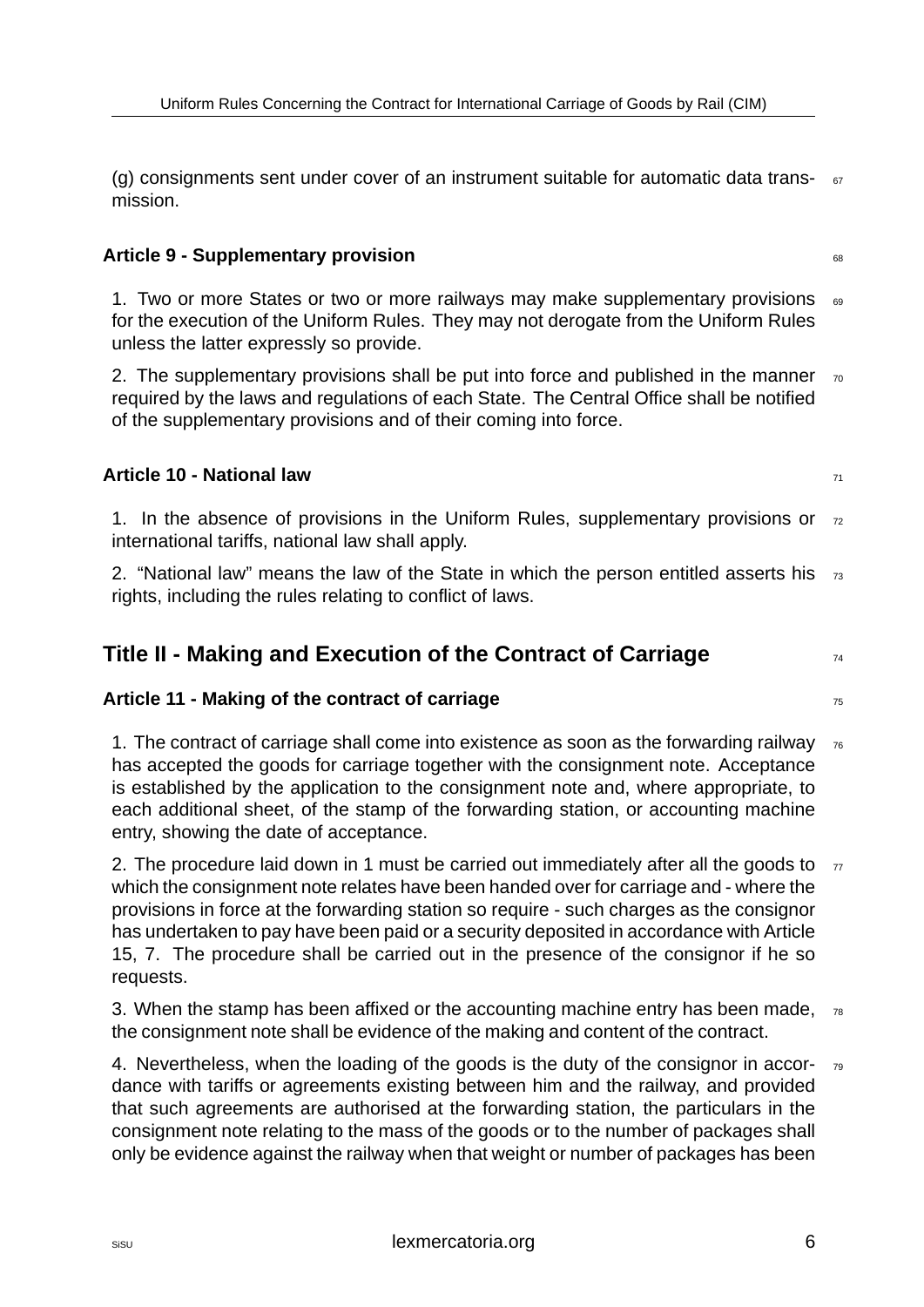verified by the railway and certified in the consignment note. If necessary these particulars may be proved by other means. If it is obvious that there is no actual deficiency corresponding to the discrepancy between the mass or number of packages and the particulars in the consignment note, the latter shall not be evidence against the railway. This shall apply in particular when the wagon is handed over to the consignee with the original seals intact.

5. The railway shall certify receipt of the goods and the date of acceptance for carriage  $80$ by affixing the date stamp to or making the accounting machine entry on the duplicate of the consignment note before returning the duplicate to the consignor. The duplicate shall not have effect as the consignment note accompanying the goods, nor as a bill of lading.

## **Article 12 - Consignment note** 81

1. The consignor shall present a consignment note duly completed. A separate con- $_{82}$ signment note shall be made out for each consignment. One and the same consignment note may not relate to more than a single wagon load. The supplementary provisions may derogate from these rules.

<span id="page-11-0"></span>2. The railways shall prescribe, for both petite vitesse and grande vitesse traffic,  $a_{83}$ standard form of consignment note, which must include a duplicate for the consignor. The choice of consignment note by the consignor shall indicate whether the goods are to be carried by petite vitesse or by grande vitesse. A request for grande vitesse over one part of the route and petite vitesse over the remainder will not be allowed except by agreement between all the railways concerned. In the case of certain traffic, notably between adjacent countries, the railways may prescribe, in the tariffs, the use of a simplified form of consignment note.

3. The consignment note must be printed in two or where necessary in three languages,  $84$ at least one of which shall be one of the working languages of the Organisation. International tariffs may determine the language in which the particulars to be filled in by the consignor in the consignment note shall be entered. In the absence of such provisions, they must be entered in one of the official languages of the State of departure and a translation in one of the working languages of the Organisation must be added unless the particulars have been entered in one of those languages. The particulars entered by the consignor in the consignment note shall be in Roman lettering, save where the supplementary provisions or international tariffs otherwise provide.

<span id="page-11-1"></span>

| Article 13 - Wording of the Consignment Note                                                                      | 85 |
|-------------------------------------------------------------------------------------------------------------------|----|
| 1. The consignment note must contain:                                                                             | 86 |
| (a) the name of the destination station;                                                                          | 87 |
| (b) the name and address of the consignee; only one individual or legal person shall be as<br>shown as consignee; |    |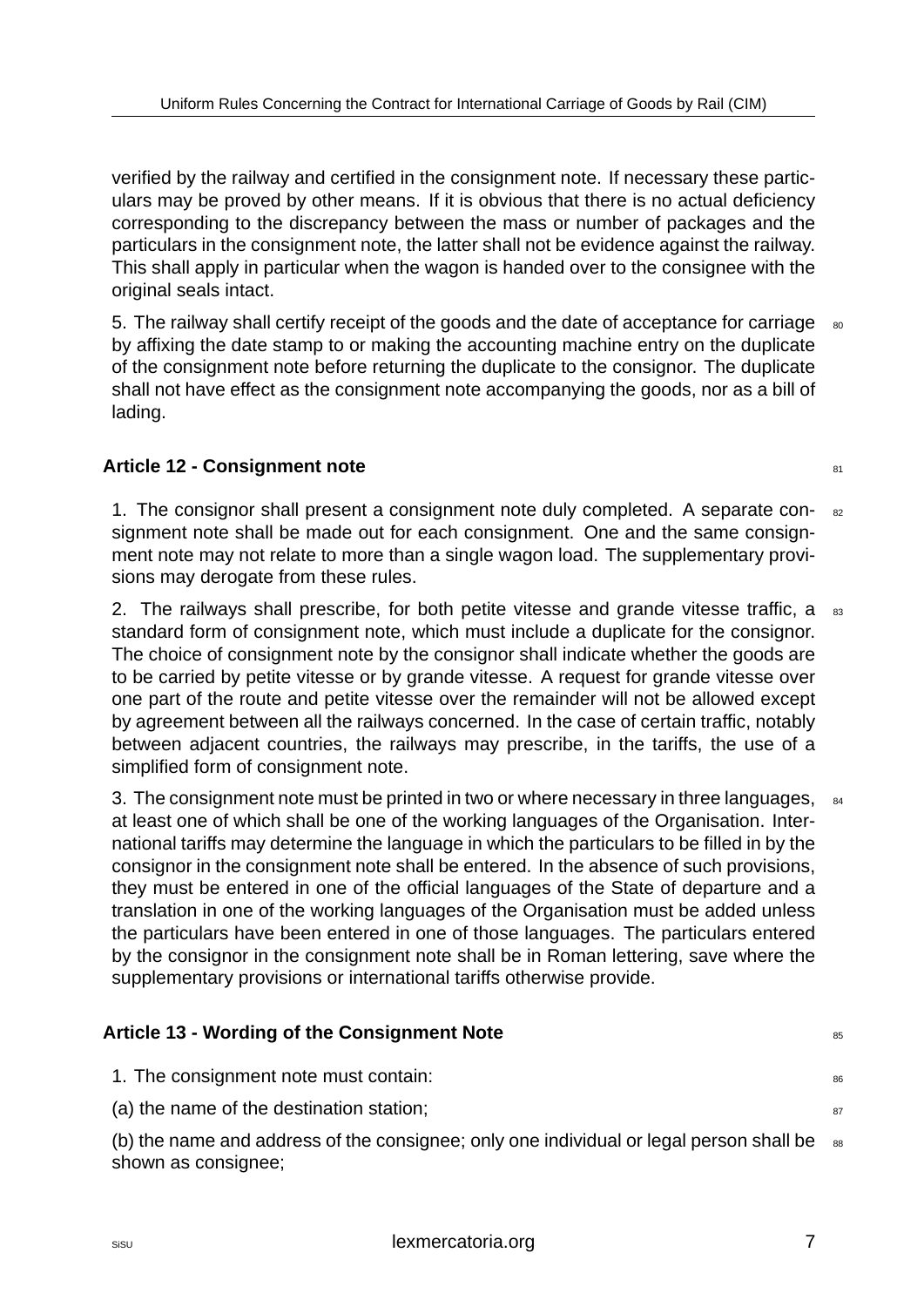(c) the description of the goods;  $89$ 

(d) the mass, or failing that, comparable information in accordance with the provisions  $\frac{90}{20}$ in force at the forwarding station;

(e) the number of packages and a description of the packing in the case of consignments  $_{91}$ in less than wagon loads, and in the case of complete wagon loads comprising one or more packages, forwarded by rail-sea and requiring to be trans-shipped;

(f) the number of the wagon and also, for privately-owned wagons, the tare, in the case  $92$ of goods where the loading is the duty of the consignor;

(g) a detailed list of the documents which are required by Customs or other administrative authorities and are attached to the consignment note or shown as held at the disposal of the railway at a named station or at an office of the Customs or of any other authority;

(h) the name and address of the consignor; only one individual or legal person shall  $_{94}$ be shown as the consignor; if the provisions in force at the forwarding station so require, the consignor shall add to his name and address his written, printed or stamped signature.

The provisions in force at the forwarding station shall determine the meanings of the  $_{95}$ terms "wagon load" and "less than wagon load" for the whole of the route.

2. The consignment note must, where appropriate, contain all the other particulars  $\frac{1}{96}$ provided for in the Uniform Rules. It shall not contain other particulars unless they are required or allowed by the laws and regulations of a State, the supplementary provisions or the tariffs, and are not contrary to the Uniform Rules.

3. Nevertheless, the consignor may insert in the consignment note in the space set  $\frac{97}{97}$ apart for the purpose, but as information for the consignee, remarks relating to the consignment, without involving the railway in any obligation or liability.

4. The consignment note shall not be replaced by other documents or supplemented  $_{98}$ by documents other than those prescribed or allowed by the Uniform Rules, the supplementary provisions or the tariffs.

## **Article 14 - Route and tariffs applicable** <sup>99</sup>

1. The consignor may stipulate in the consignment note the route to be followed, indicating it by reference to frontier points or frontier stations and where appropriate, to transit stations between railways. He may only stipulate frontier points and frontier stations which are open to traffic between the forwarding and destination places concerned.

<span id="page-12-0"></span>2. The following shall be regarded as routing instructions:  $101$ 

(a) designation of stations where formalities required by Customs or other administra- <sup>102</sup> tive authorities are to be carried out, and of stations where special care is to be given to the goods (attention to animals, re-icing etc.);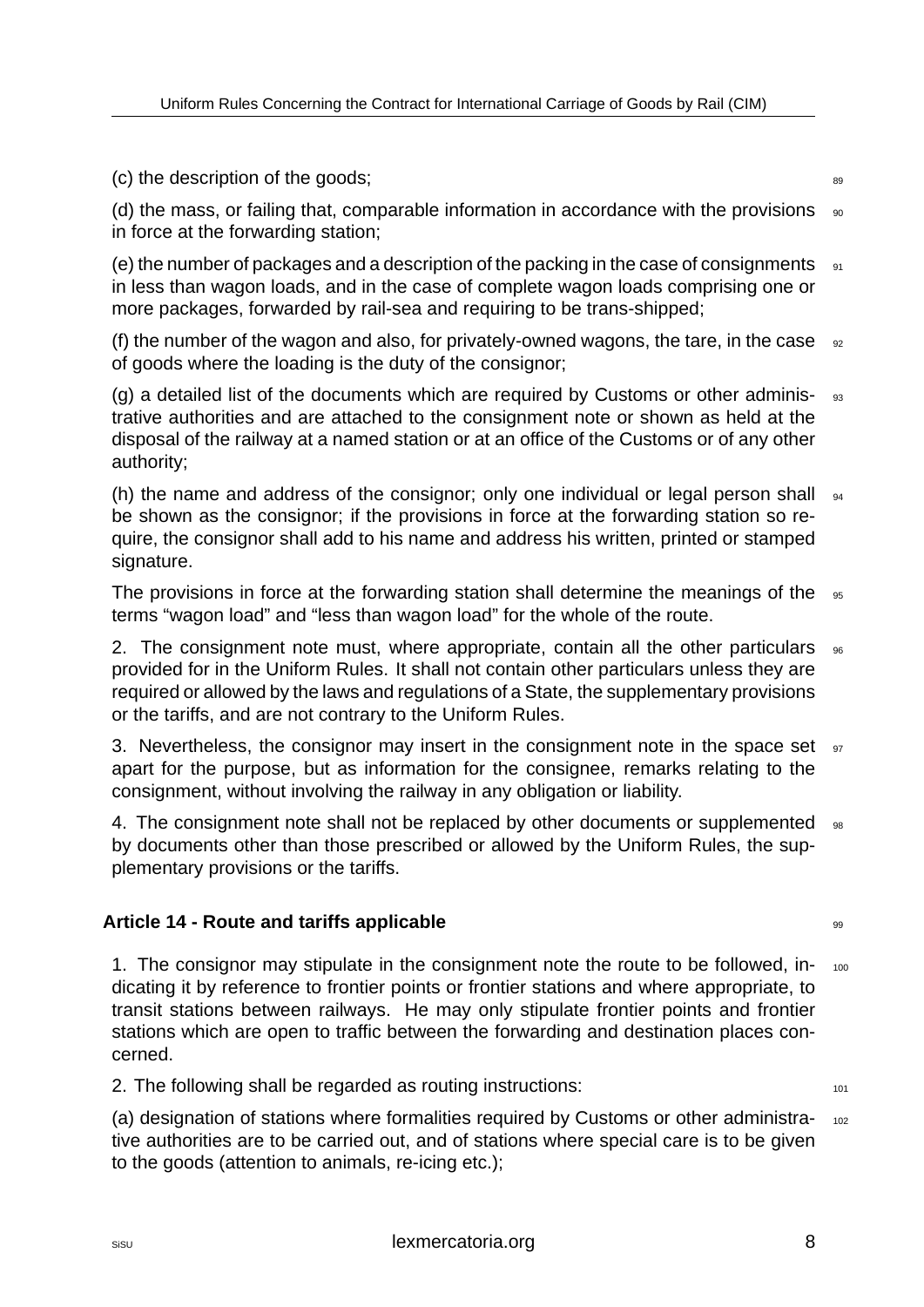(b) designation of the tariffs to be applied, if this is sufficient to determine the stations  $_{103}$ between which the tariffs requested are to be applied;

(c) instructions as to the payment of the whole or a part of the charges up to  $X(X_{104})$ indicating by name the point at which the tariffs of adjacent countries are applied).

3. Except in the cases specified in Article 3, 4 and 5 and Article 33, 1 the railway may not  $_{105}$ carry the goods by a route other than that stipulated by the consignor unless both:

(a) the formalities required by Customs or other administrative authorities, as well as  $_{106}$ the special care to be given to the goods, will in any event be carried out at the stations indicated by the consignor; and

(b) the charges and the transit periods will not be greater than the charges and transit  $107$ periods calculated according to the route stipulated by the consignor.

Sub-paragraph (a) shall not apply to consignments in less than wagon loads if one of the  $_{108}$ participating railways is unable to adhere to the route chosen by the consignor by virtue of the routing instructions arising from its arrangements for the international carriage of consignments in less than wagon loads.

4. Subject to the provisions of 3, the charges and transit periods shall be calculated 109 according to the route stipulated by the consignor or, in the absence of any such indication, according to the route chosen by the railway.

5. The consignor may stipulate in the consignment note which tariffs are to be applied.  $_{110}$ The railway must apply such tariffs if the conditions laid down for their application have been fulfilled.

6. If the instructions given by the consignor are not sufficient to indicate the route or  $\frac{111}{111}$ tariffs to be appleid, or if any of those instructions are inconsistent with one another, the railway shall choose the route or tariffs which appear to it to be the most advantageous to the consignor.

7. The railway shall not be liable for any loss or damage suffered as a result of the  $_{112}$ choice made in accordance with 6, except in the case of wilful misconduct or gross negligence.

8. If an international tariff exists from the forwarding to the destination station and if, in  $_{113}$ the absence of adequate instructions from the consignor, the railway has applied that tariff, the railway shall, at the request of the person entitled, refund him the difference between the carriage charges thus applied and those which the application of other tariffs would have produced over the same route, when such difference exceeds four units of account per consignment note. The same shall apply if, in the absence of adequate instructions from the consignor, the railway has applied consecutive tariffs, even though there is an international tariff offering a more advantageous charge, all other conditions being the same.

## **Article 15 - Payment of charges 114**

<span id="page-13-0"></span>1. The charges (carriage charges, supplementary charges, Customs duties and other  $\frac{115}{115}$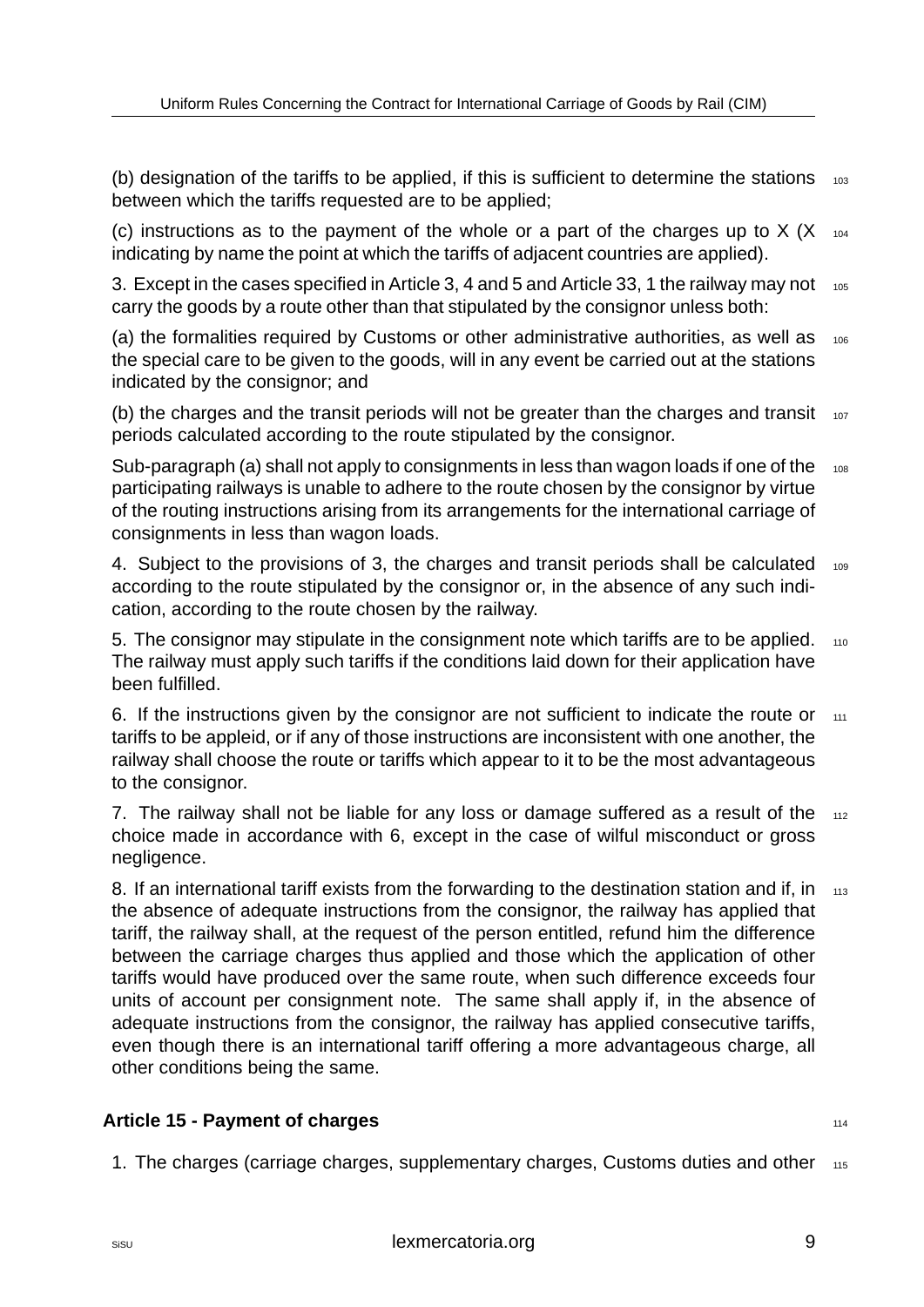charges incurred from the time of acceptance for carriage to the time of delivery) shall be paid by the consignor or the consignee in accordance with the following provisions. In applying these provisions, charges which, according to the applicable tariff, must be added to the standard rates or special rates when calculating the carriage charges, shall be deemed to be carriage charges.

2. A consignor who undertakes to pay a part or all of the charges shall indicate this on  $_{116}$ the consignment note by using one of the following phrases:

(a) (i) "carriage charges paid", if he undertakes to pay carriage charges only;  $117$ 

(ii) "carriage charges paid including  $\ldots$ ", if he undertakes to pay charges additional to  $\ldots$ 118 those for carriage; he shall give an exact description of those charges; additional indications, which may relate only to the supplementary charges or other charges incurred from the time of acceptance for carriage until the time of delivery as well as to sums collected either by Customs or other administrative authorities shall not result in any division of the total amount of any one category of charges (for example, the total amount of Customs duties and of other amounts payable to Customs, value added tax being regarded as a separate category);

(iii) "carriage charges paid to X" (X indicating by name the point at which the tariffs of  $_{119}$ adjacent countries are applied), if he undertakes to pay carriage charges to X;

(iv) "carriage charges paid to X including ..." (X indicating by name the point at which  $_{120}$ the tariffs of adjacent countries are applied), if he undertakes to pay charges additional to those for carriage to X, but excluding all charges relating to the subsequent country or railway; the provisions of (ii) shall apply analogously;

(b) "all charges paid", if he undertakes to pay all charges (carriage charges, supple-  $_{121}$ mentary charges, Customs duties and other charges);

(c) "charges paid not exceeding  $\ldots$ ", if he undertakes to pay a fixed sum; save where  $\frac{122}{2}$ the tariffs otherwise provide, this sum shall be expressed in the currency of the country of departure. Supplementary and other charges which, according to the provisions in forceat the forwarding station, are to be calculated for the whole of the route concerned, and the charge for interest in delivery laid down in Article 16, 2, shall always be paid in full by the consignor in the case of payment of the charges in accordance with (a) (iv).

3. The international tariffs may, as regards payment of charges, prescribe the exclusive  $_{123}$ use of certain phrases set out in 2 of this Article or the use of other phrases.

4. The charges which the consignor has not undertaken to pay shall be deemd to be  $_{124}$ payable by the consignee. Nevertheless, such charges shall be payable by the consignor if the consignee has not taken possession of the consignment note nor asserted his rights under Article 28, 4, nor modified the contract of carriage in accordance with Article 31.

5. Supplementary charges, such as charges for demurrage and standage, warehousing  $125$ and weighing, which arise from an act attributable to the consignee or from a request which he has made, shall always be paid by him.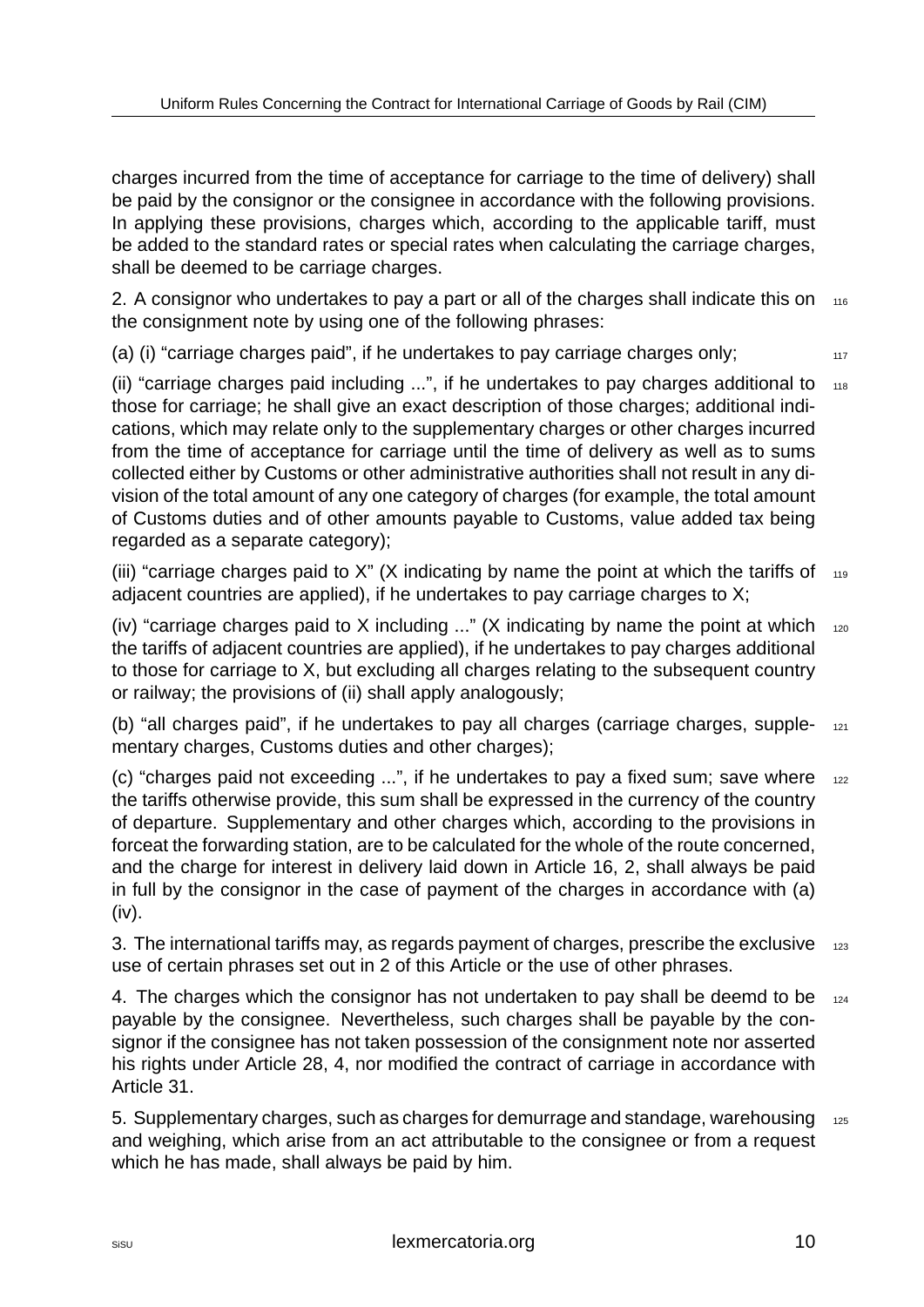6. The forwarding railway may require the consignor to prepay the charges in the case  $_{126}$ of goods which in its opinion are liable to undergo rapid deterioration or which, by reason of their low value or their nature, do not provide sufficient cover for such charges.

7. If the amount of the charges which the consignor undertakes to pay cannot be ascer-  $127$ tained exactly at the time the goods are handed over for carriage, such charges shall be entered in a charges note and a settlement of accounts shall be made with the consignor not later than thirty days after the expiry of the transit period. The railway may require as security a deposit approximating to the amount of such charges, for which a receipt shall be given. A detailed account of charges drawn up from the particulars in the charges note shall be delivered to the consignor in return for the receipt.

8. The forwarding station shall specify, in the consignment note and in the duplicate,  $_{128}$ the charges which have been prepaid, unless the provisions in force at the forwarding station provide that those charges are only to be specified in the duplicate. In the case provided for in 7 of this Article these charges are not to be specified either in the consignment note or in the duplicate.

#### **Article 16 - Interest in delivery** <sup>129</sup>

1. Any consignment may be the subject of a declaration of interest in delivery. The  $_{130}$ amount declared shall be shown in figures in the consignment note in the currency of the country of departure, in another currency determined by the tariffs or in units of account.

<span id="page-15-0"></span>2. The charge for interest in delivery shall be calculated for the whole of the route  $_{131}$ concerned, in accordance with the tariffs of the forwarding railway.

## Article 17 - Cash on delivery and disbursements **132** 132

1. The consignor may make the goods subject to a cash on delivery payment not  $_{133}$ exceeding their value at the time of acceptance at the forwarding station. The amount of such cash on delivery payment shall be expressed in the currency of the country of departure; the tariffs may provide for exceptions.

<span id="page-15-1"></span>2. The railway shall not be obliged to pay over any amount representing a cash on  $_{134}$ delivery payment unless the amount in question has been paid by the consignee. That amount shall be placed at the consignor's disposal within thirty days of payment by the consignee; interest at five per cent per annum shall be payable from the date of the expiry of that period.

3. If the goods have been delivered, wholly or in part, to the consignee without prior  $135$ collection of the amount of the cash on delivery payment, the railway shall pay the consignor the amount of any loss or damage sustained up to the total amount of the cash on delivery payment without prejudice to any right of recovery from the consignee.

4. Cash on delivery consignment shall be subject to a collection fee laid down in the  $_{136}$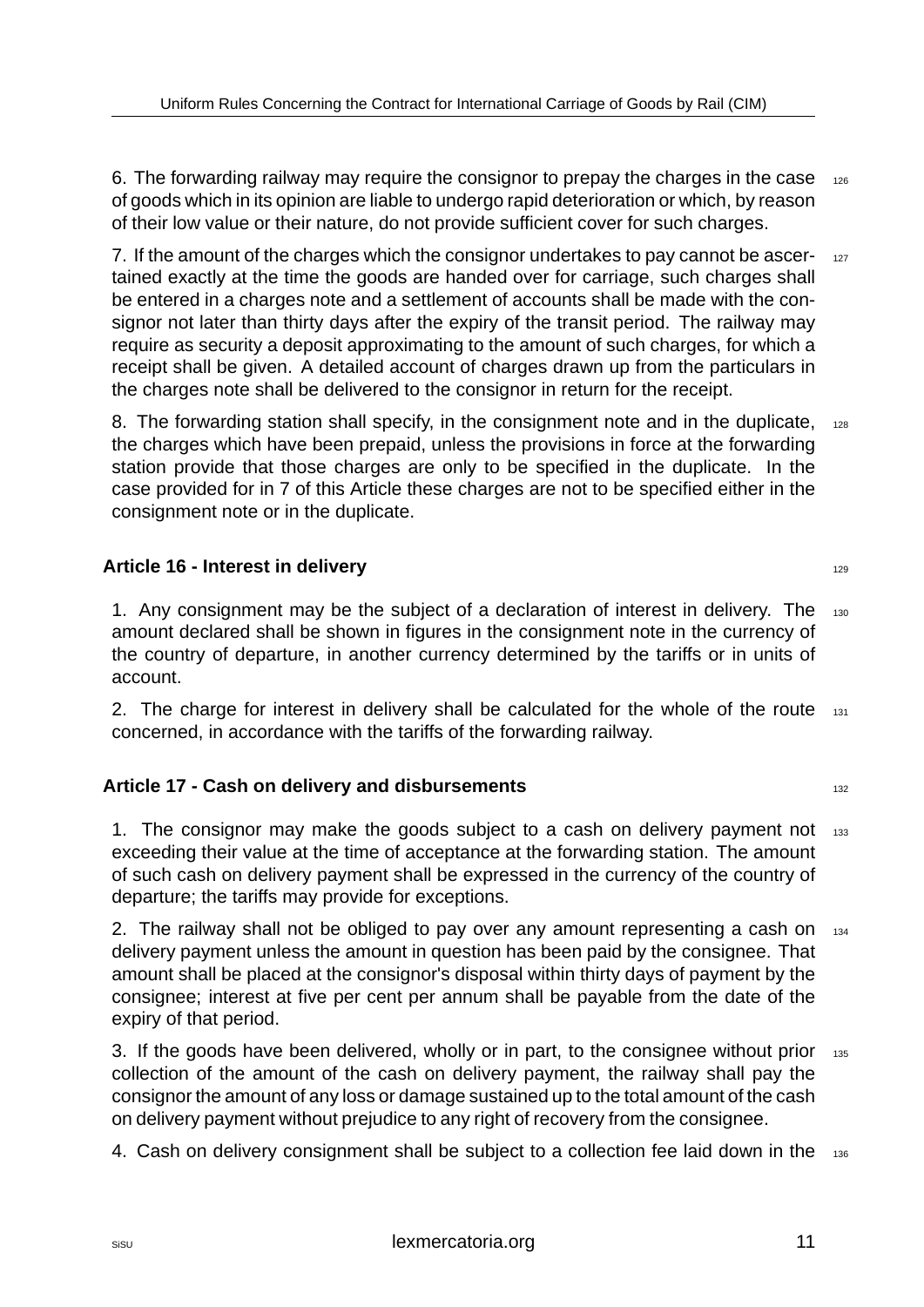tariffs; such fee shall be payable notwithstanding cancellation or reduction of the amount of the cash on delivery payment by modification of the contract of carriage in accordance with Article 30, 1.

5. Disbursements shall only be allowed if made in accordance with the provisions in  $137$ force at the forwarding station.

6. The amounts of the cash on delivery payment and of disbursements shall be entered  $_{138}$ in figures on the consignment note.

## Article 18 - Responsibility for particulars furnished in the consignment note 139

<span id="page-16-0"></span>The consignor shall be responsible for the correctness of the particulars inserted by,  $_{140}$ or for, him, in the consignment note. He shall bear all the consequences in the event of those particulars being irregular, incorrect, incomplete, or not entered in the allotted space. If that space is insufficient, the consignor shall indicate therein the place in the consignment note where the rest of the particulars are to be found.

## Article 19 - Condition, packing and marking of goods 141

1. When the railway accepts for carriage goods showing obvious signs of damage, it  $_{142}$ may require the condition of such goods to be indicated in the consignment note.

<span id="page-16-1"></span>2. When the nature of the goods is such as to require packing, the consignor shall  $_{143}$ pack them in such a way as to protect them from total or partial loss and from damage in transit and to avoid risk of injury or damage to persons, equipment or other goods. Moreover the packing shall comply with the provisions in force at the forwarding station.

3. If the consignor has not complied with the provisions of 2, the railway may either  $_{144}$ refuse the goods or require the sender to acknowledge in the consignment note the absence of packing or the defective condition of the packing, with an exact description thereof.

4. The consignor shall be liable for all the consequences of the absence of packing or  $_{145}$ defective condition of packing and shall in particular make good any loss or damage suffered by the railway from this cause. In the absence of any particulars in the consignment note, the burden of proof of such absence of packing or defective condition of the packing shall rest upon the railway.

5. Save where the tariffs otherwise provide, the consignor of a consignment amounting  $_{146}$ to less than a wagon load shall indicate on each package or on a label approved by the railway in a clear and indelible manner which will avoid confusion and correspond exactly with the particulars in the consignment note:

| (a) the name and address of the consignee; |  |
|--------------------------------------------|--|
|--------------------------------------------|--|

(b) the destination station.  $148$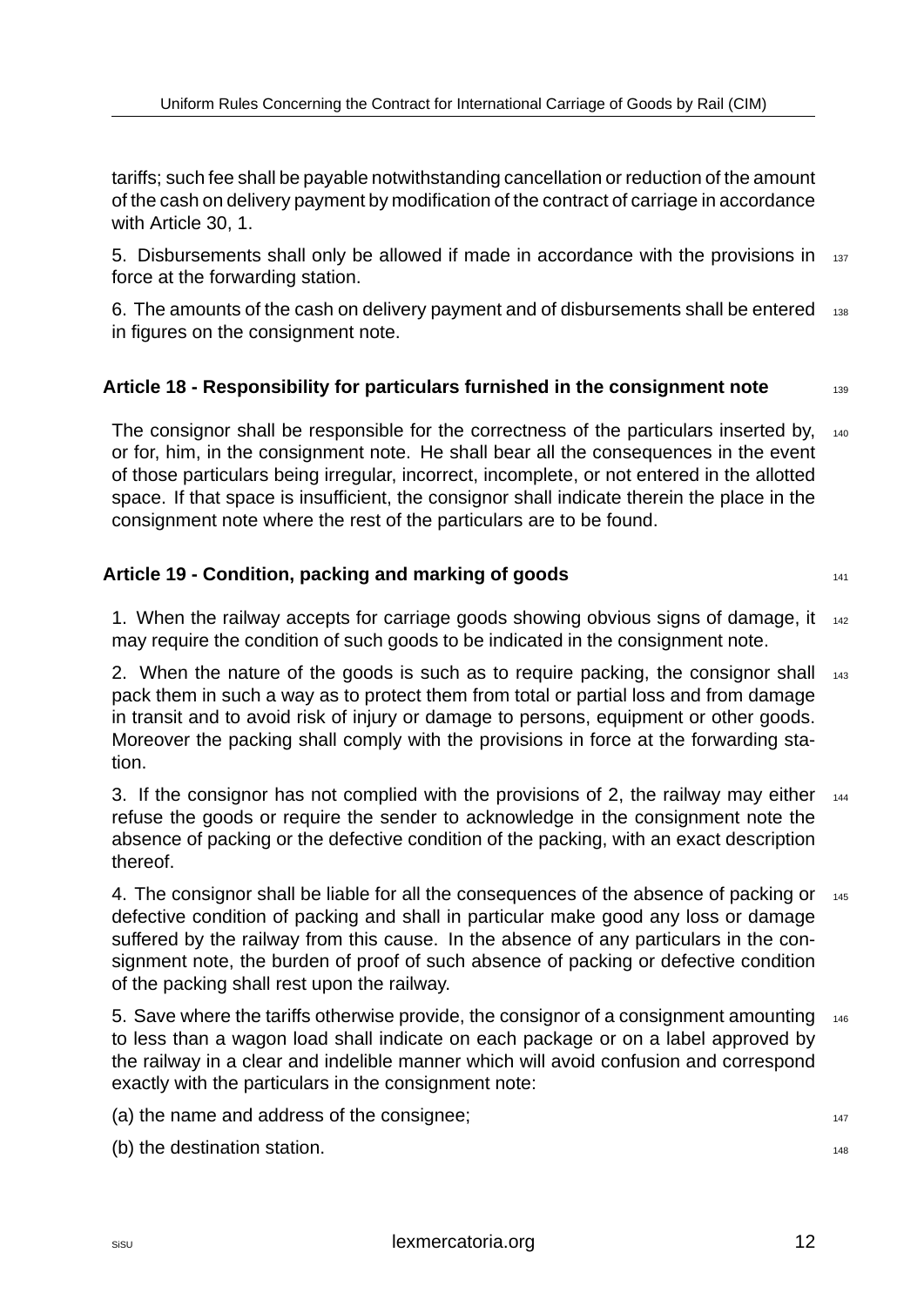The details required under (a) and (b) above shall also be shown on each article or  $_{149}$ package comprised in a wagon load forwarded by rail/sea and requiring to be transshipped. Old markings or labels shall be obliterated or removed by the consignor.

6. Save where the supplementary provisions or the tariffs otherwise provide, goods  $_{150}$ which are fragile or may become scattered in wagons and goods which may taint or damage other goods shall be carried only in complete wagon loads, unless packed or fastened together in such a manner that they cannot become broken or lost, or taint or damage other goods.

## **Article 20 - Handing over of goods for carriage and loading of goods** <sup>151</sup>

1. The handing over of goods for carriage shall be governed by the provisions in force  $152$ at the forwarding station.

<span id="page-17-0"></span>2. Loading shall be the duty of the railway or the consignor according to the provisions  $153$ in force at the forwarding station, unless otherwise provided in the Uniform Rules or unless the consignment note includes a reference to a special agreement between the consignor and the railway. When the loading is the responsibility of the consignor, he shall comply with the load limit. If different load limits are in force on the lines traversed, the lowest load limit shall be applicable to the whole route. The provisions laying down load limits shall be published in the same manner as tariffs. If the consignor so requests, the railway shall inform him of the permitted load limit.

3. The consignor shall be liable for all the consequences of defective loading carried out  $_{154}$ by him and shall, in particular, make good any loss or damage suffered by the railway through this cause. Nevertheless Article 15 shall apply to the payment of costs arising from the reloading of goods in the event of defective loading. The burden of proof of defective loading shall rest upon the railway.

4. Unless otherwise provided in the Uniform Rules, goods shall be carried in covered 155 wagons, open wagons, sheeted open wagons or specially equipped wagons according to the international tariffs. If there are no international tariffs, or if they do not contain any provisions on the subject, the provisions in force at the forwarding station shall apply throughout the whole of the route.

5. The affixing of seals to wagons shall be governed by the provisions in force at the  $_{156}$ forwarding station. The consignor shall indicate in the consignment note the number and description of the seals affixed to the wagons by him.

## **Article 21 - Verification** 157

<span id="page-17-1"></span>1. The railway shall always have the right to verify that the consignment corresponds  $_{158}$ with the particulars furnished in the consignment note by the consignor and that the provisions relating to the carriage of goods accepted subject to conditions have been complied with.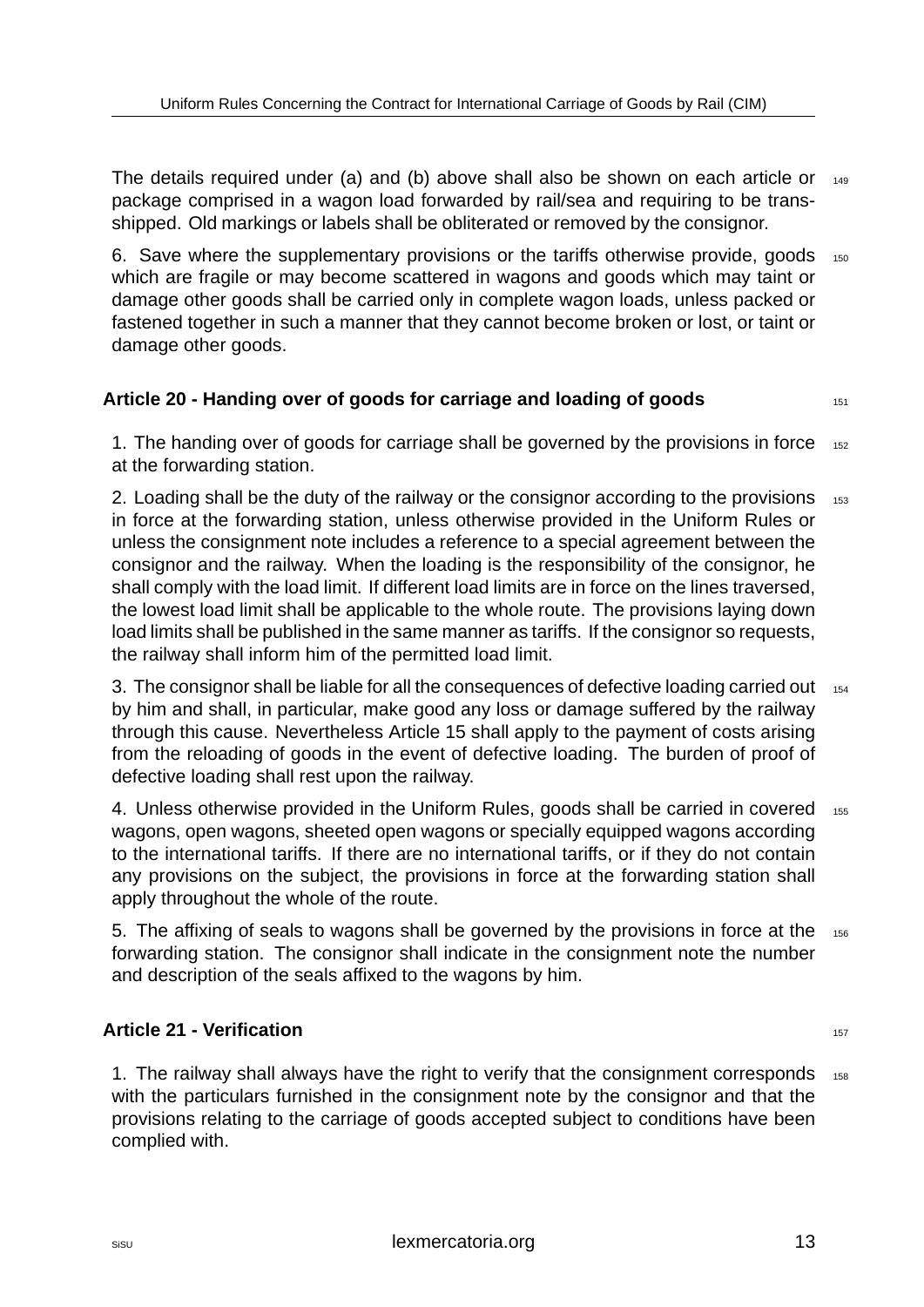2. If the contents of the consignment are examined for this purpose, the consignor  $_{159}$ or the consignee, according to whether the verification takes place at the forwarding station or the destination station, shall be invited to be present. Should the interested party not attend, or should the verification take place in transit, it shall be carried out in the presence of two witnesses not connected with the railway, unless the laws or regulations of the State where the verification takes place provide otherwise. The railway may not, however, carry out the verification in transit unless compelled to do so by operational necessities or by the requirements of the Customs or of other administrative authorities.

3. The result of the verification of the particulars in the consignment note shall be  $_{160}$ entered therein. If verification takes place at the forwarding station, the result shall also be recorded in the duplicate of the consignment note if it is held by the railway. If the consignment does not correspond with the particulars in the consignment note or if the provisions relating to the carriage of goods accepted subject to conditions have not been complied with, the costs of the verification shall be charged against the goods, unless paid at the time.

## **Article 22 - Ascertainment of weight and number of packages** <sup>161</sup>

1. The provisions in force in each State shall determine the circumstances in which  $_{162}$ the railway must ascertain the mass of the goods or the number of packages and the actual tare of the wagons. The railway shall enter in the consignment note the results ascertained.

<span id="page-18-0"></span>2. If weighing by the railway, after the contract of carriage has been made, reveals a  $_{163}$ difference, the mass ascertained by the forwarding station or, failing that, the mass declared by the consignor, shall still be the basis for calculating the carriage charges:

(a) if the difference is manifestly due to the nature of the goods or to atmospheric conditions; or

(b) the weighing takes place on a weighbridge and does not reveal a difference exceeding two per cent of the mass ascertained by the forwarding station or, failing that, of that declared by the consignor.

## Article 23 - Overloading 166

1. When overloading of a wagon is established by the forwarding station or by an inter-  $_{167}$ mediate station, the excess load may be removed from the wagon even if no surcharge is payable. Where necessary the consignor or, if the contract of carriage has been modified in accordance with Article 31, the consignee shall be asked without delay to give instructions concerning the excess load.

<span id="page-18-1"></span>2. Without prejudice to the payment of surcharges under Article 24, the excess load  $_{168}$ shall be charged for the distance covered in accordance with the carriage charges applicable to the main load. If the excess load is unloaded, the charge for unloading shall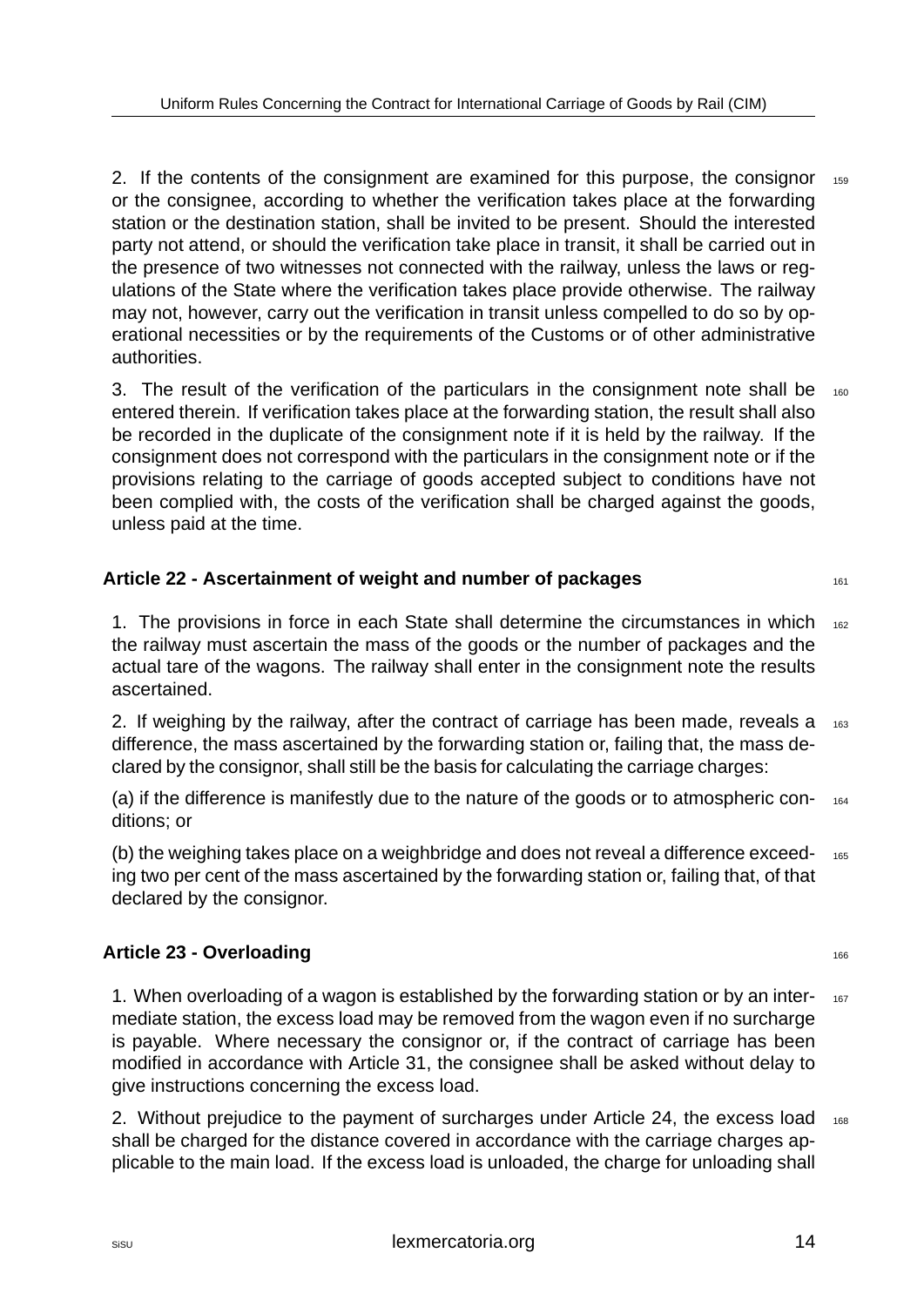be determined by the tariffs of the railway which carries out the unloading. If the person entitled directs that the excess load be forwarded to the same destination station as the main load or to another destination station, or directs that it be returned to the forwarding station, the excess load shall be treated as a separate consignment.

## Article 24 - Surcharges 169

1. Without prejudice to the railway's entitlement to the difference in carriage charges  $170$ and to compensation for any possible loss or damage, the railway may impose:

<span id="page-19-0"></span>(a) a surcharge equal to one unit of account per kilogramme of gross mass of the whole  $_{171}$ package;

(i) in the case of irregular, incorrect or incomplete description of substances and articles  $_{172}$ not acceptable for carriage under the RID;

(ii) in the case of irregular, incorrect or incomplete description of substances and articles  $_{173}$ which under the RID are acceptable for carriage subject to conditions, or in the case of failure to observe such conditions;

(b) a surcharge equal to five units of account per 100 kilogrammes of mass in excess  $174$ of the load limit, where the wagon has been loaded by the consignor;

(c) a surcharge equal to twice the difference:  $175$ 

(i) between the carriage charge which should have been payable from the forwarding  $176$ station to the destination station and that which had been charged, in the case of irregular, incorrect or incomplete description of goods other than those referred to in (a), or in general where the description of the consignment would enable it to be carried at a lower tariff than the one that is actually applicable;

(ii) between the carriage charge for the mass declared and that for the ascertained  $177$ mass, where the mass declared is less than the real mass.

When a consignment is composed of goods charged at different rates and their mass  $178$ can be separately determined without difficulty, the surcharge shall be calculated on the basis of the rates respectively applicable to such goods if this method of calculation results in a lower surcharge.

2. Should there be both an under-declaration of mass and overloading in respect of  $179$ one and the same wagon, the surcharges payable in respect thereof shall be cumulative.

3. The surcharges shall be charged against the goods irrespective of the place where  $_{180}$ the facts giving rise to the surcharges were established.

4. The amount of the surcharges and the reason for imposing them must be entered in  $_{181}$ the consignment note.

5. No surcharge shall be due in the case of:  $182$ 

(a) an incorrect declaration of mass, if the railway is bound to weigh the goods under  $_{183}$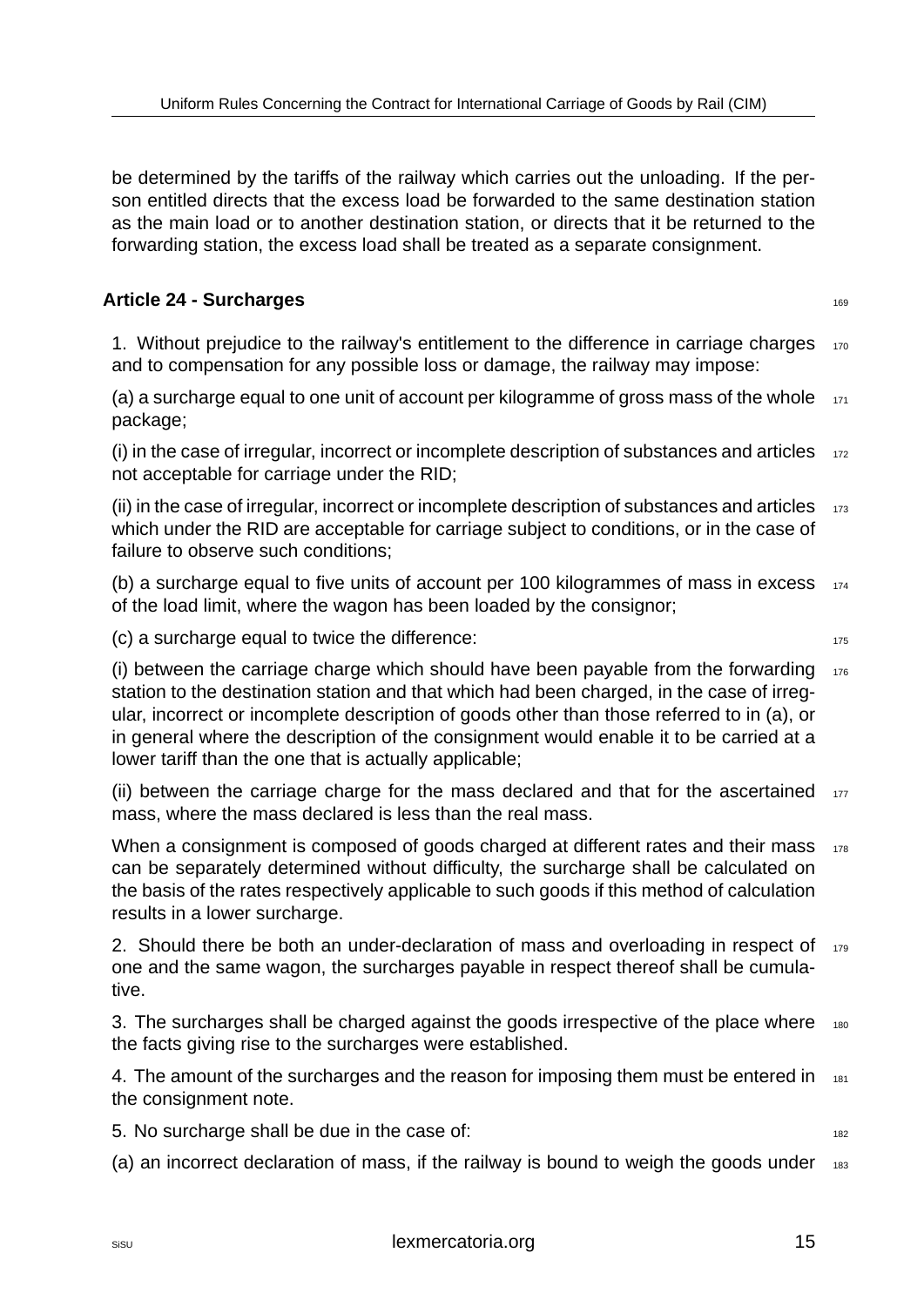the provisions in force at the forwarding station;

(b) an incorrect declaration of mass, or overloading, if the consignor has requested in  $_{184}$ the consignment note that the railway should weigh the goods;

(c) overloading arising in the course of carriage from atmospheric conditions if it is  $185$ proved that the load on the wagon did not exceed the load limit when it was consigned;

(d) an increase in mass during carriage, without overloading, if it is proved that the  $_{186}$ increase was due to atmospheric conditions;

(e) an incorrect declaration of mass, without overloading, if the difference between the  $_{187}$ mass indicated in the consignment note and the ascertained mass does not exceed three per cent of the declared mass;

(f) overloading of a wagon when the railway has neither published nor informed the  $_{188}$ consignor of the load limit in a way which would enable him to observe it.

## **Article 25 - Documents for completion of administrative formalities. Custom** <sup>189</sup> **seals**

<span id="page-20-0"></span>1. The consignor must attach to the consignment note the documents necessary for the  $_{190}$ completion of formalities required by Customs or other administrative authorities before delivery of the goods. Such documents shall relate only to goods which are the subject of one and the same consignment note, unless otherwise provided by the requirements of Customs or of other administrative authorities or by the tariffs. However, when these documents are not attached to the consignment note or if they are to be provided by the consignee, the consignor shall indicate in the consignment note the station, the Customs office or the office of any other authority where the respective documents will be made available to the railway and where the formalities must be completed. If the consignor will himself be present or be represented by an agent when the formalities required by Customs or other administrative authorities are carried out, it will suffice for the documents to be produced at the time when those formalities are carried out.

2. The railway shall not be obliged to check whether the documents furnished are  $_{191}$ sufficient and correct.

3. The consignor shall be liable to the railway for any loss or damage resulting from  $_{192}$ the absence or insufficiency of or any irregularity in such documents, save in the case of fault by the railway. The railway shall, where it is at fault, be liable for any consequences arising from the loss, non-use or misuse of the documents referred to in the consignment note and accompanying it or deposited with the railway; nevertheless any compensation shall not exceed that payable in the event of loss of the goods.

4. The consignor must comply with the requirements of Customs or of other administra- <sup>193</sup> tive authorities with respect to the packing and sheeting of the goods. If the consignor has not packed or sheeted the goods in accordance with those requirements the railway shall be entitled to do so; the resulting costs shall be charged against the goods.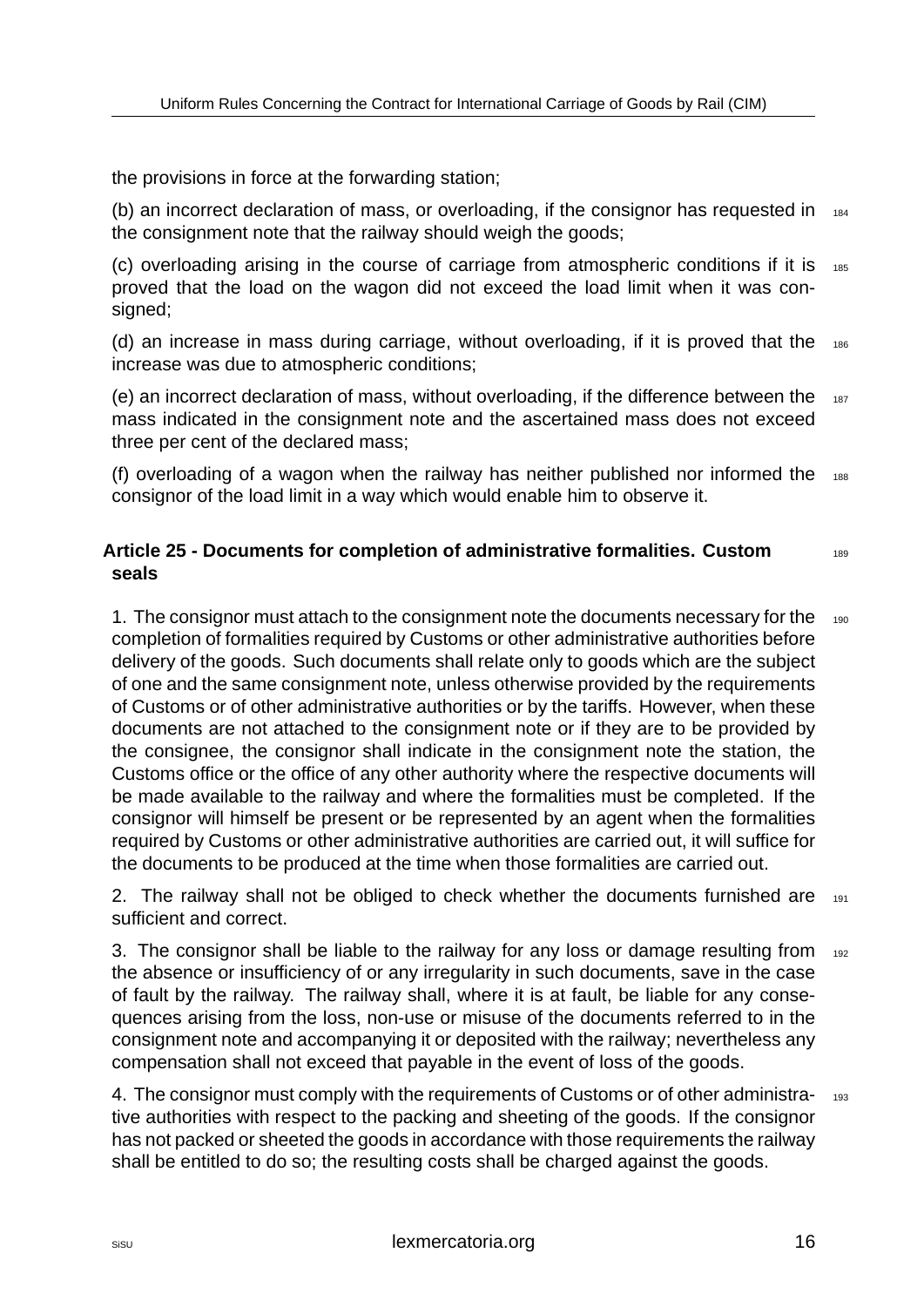5. The railway may refuse consignments when the seals affixed by Customs or other  $_{194}$ administrative authorities are damaged or defective.

#### Article 26 - Completion of Administrative Formalities **195**

1. In transit, the formalities required by Customs or other administrative authorities 196 shall be completed by the railway. The railway may, however, delegate that duty to an agent.

<span id="page-21-0"></span>2. In completing such formalities, the railway shall be liable for any fault committed by  $_{197}$ itself or by its agent; nevertheless, any compensation shall not exceed that payable in the event of loss of the goods.

3. The consignor, by so indicating in the consignment note, or the consignee by giving 198 orders as provided for in Article 31, may ask:

(a) to be present himself or to be represented by an agent when such formalities are  $_{199}$ carried out, for the purpose of furnishing any information or explanations required;

(b) to complete such formalities himself or to have them completed by an agent, in  $_{200}$ so far as the laws and regulations of the State in which they are to be carried out so permit;

(c) to pay Customs duties and other charges, when he or his agent is present at or  $_{201}$ completes such formalities, in so far as the laws and regulations of the State in which they are carried out permit such payment.

Neither the consignor, nor the consignee who has the right of disposal, nor the agent  $_{202}$ of either may take possession of the goods.

4. If, for the completion of the formalities, the consignor designated a station where <sub>203</sub> the provisions in force do not permit of their completion, or if he has stipulated for the purpose any other procedure which cannot be followed, the railway shall act in the manner which appears to it to be the most favourable to the interests of the person entitled and shall inform the consignor of the measures taken. If the consignor, by an entry in the consignment note, has undertaken to pay charges including Customs duty, the railway shall have the choice of completing Customs formalities either in transit or at the destination station.

5. Subject to the exception provided for in the second subparagraph 4, the consignee  $_{204}$ may complete Customs formalities at the destination station if that station has a Customs office and the consignment note requests Customs clearance on arrival, or, in the absence of such request, if the goods arrive under Customs control. The consignee may also complete these formalities at a destination station that has no Customs officer if the national laws and regulations so permit or if the prior authority of the railway and the Customs authorities has been obtained. If the consignee exercises any of these rights, he shall pay in advance the amounts chargeable against the goods. Nevertheless, the railway may proceed in accordance with 4 if the consignee has not taken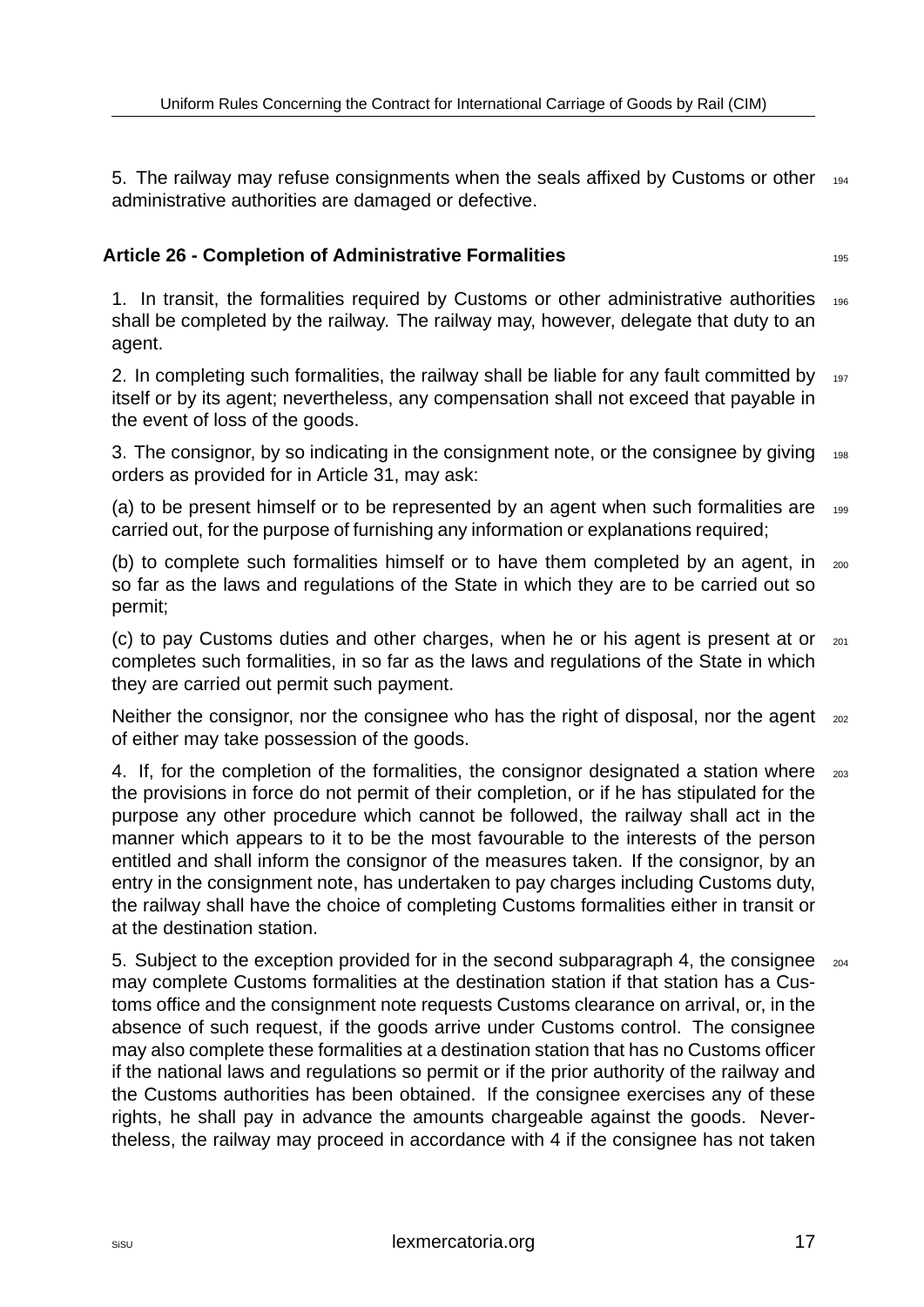possession of the consignment note within the period fixed by the provisions in force at the destination station.

#### **Article 27 - Transit periods** <sup>205</sup>

<span id="page-22-0"></span>1. The transit periods shall be specified either by agreement between the railways  $_{206}$ participating in the carriage, or by the international tariffs applicable from the forwarding station to the destination station. For certain special types of traffic and on certain routes these periods may also be established on the basis of transport plans applicable between the railways concerned; in that case they must be included in international tariffs or special agreements which, where appropriate, may provide for derogations from 3 to 9 below. Such periods shall not in any case exceed those which would result from the application of the following paragraphs.

2. In the absence of any indication in regard to the transit periods as provided for in 1,  $207$ and subject to the following paragraphs, the transit periods shall be as follows:

(a) for wagon-load consignments:  $_{208}$ 

| (i) by grande vitesse: period for despatch $\ldots$ 12 hours period for carriage, for each $_{209}$ |  |
|-----------------------------------------------------------------------------------------------------|--|
| 400 km or fraction thereof 24 hours                                                                 |  |

(ii) by petite vitesse: period for despatch  $\ldots$  24 hours period for carriage, for each 300  $_{210}$ km or fraction thereof . . . 24 hours

(b) for less than wagon-load consignments:  $211$ 

(i) by grande vitesse: period for despatch  $\ldots$  12 hours period for carriage, for each  $\ell_{212}$ 300 km or fraction thereof . . . 24 hours

(ii) by petite vitesse: period for despatch  $\ldots$  24 hours period for carriage, for each 200  $_{213}$ km or fraction thereof . . . 24 hours

All these distances shall relate to the kilometric distances contained in the tariffs.  $214$ 

3. The period for carriage shall be calculated on the total distance between the for- $_{215}$ warding station and the destination station. The period for despatch shall be counted only one, irrespective of the number of systems traversed.

4. The railway may fix additional transit periods of specified duration in the following <sup>216</sup> cases:

(a) consignments handed in for carriage, or to be delivered, at places other than sta- $_{217}$ tions;

(b) consignments to be carried:  $218$ 

(i) by a line or system not equipped to deal rapidly with consignments;  $_{219}$ 

(ii) by a junction line connecting two lines of the same system or of different sys- $_{220}$ tems;

(iii) by a secondary line;  $221$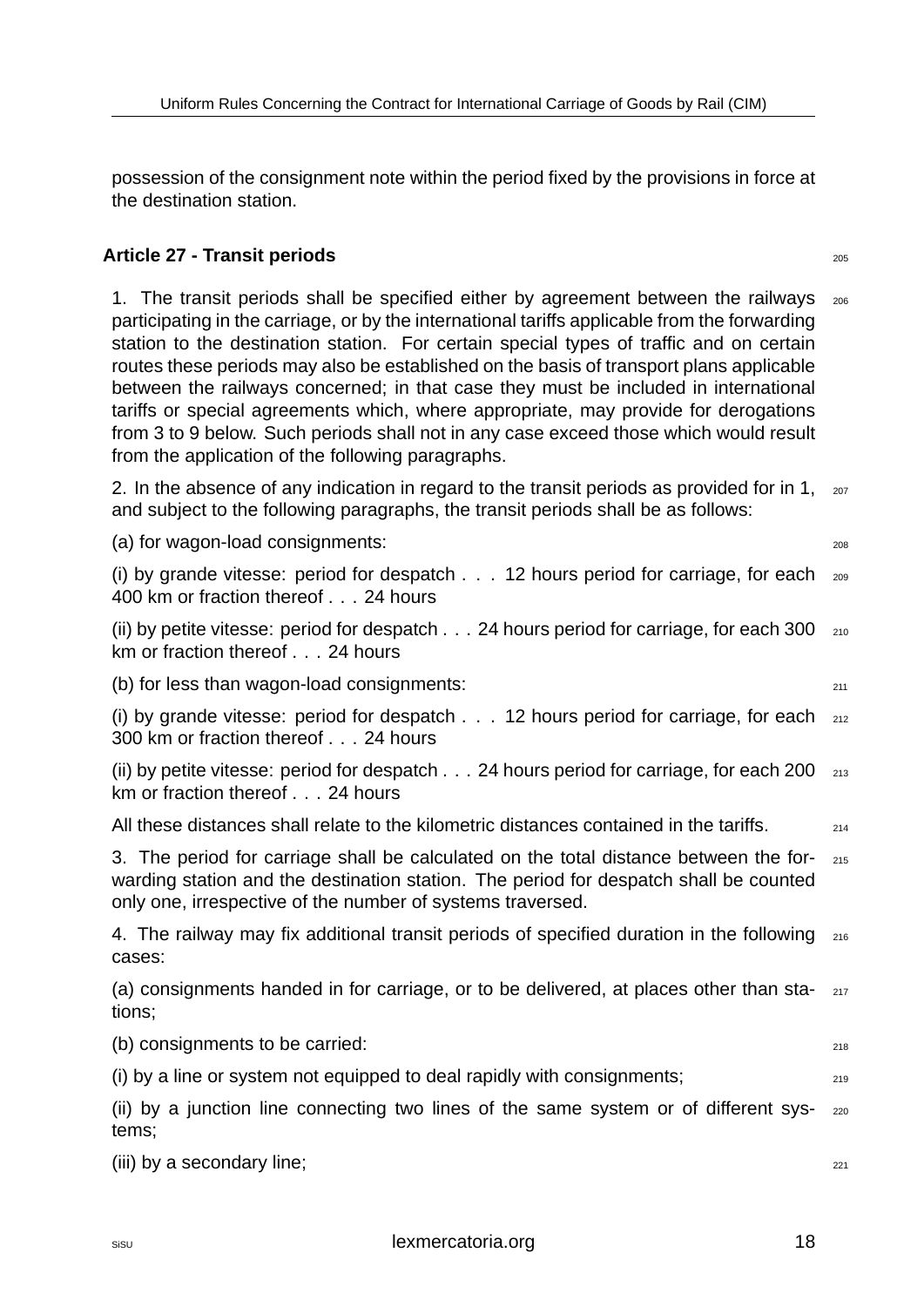| (iv) by lines of different gauge;                                                                                                                                                                                                                                                                                                                                                                                                | 222 |
|----------------------------------------------------------------------------------------------------------------------------------------------------------------------------------------------------------------------------------------------------------------------------------------------------------------------------------------------------------------------------------------------------------------------------------|-----|
| (v) by sea or inland navigable waterway;                                                                                                                                                                                                                                                                                                                                                                                         | 223 |
| (vi) by road if there is no rail link;                                                                                                                                                                                                                                                                                                                                                                                           | 224 |
| (c) consignments charged at reduced rates in accordance with special or exceptional<br>internal tariffs;                                                                                                                                                                                                                                                                                                                         | 225 |
| (d) exceptional circumstances causing an exceptional increase in traffic or exceptional<br>operating difficulties.                                                                                                                                                                                                                                                                                                               | 226 |
| 5. The additional transit period provided for in 4 (a) to (c) shall be shown in the tariffs<br>or in the provisions duly published in each State. Those provided for in 4 (d) must be<br>published and may not come into force before their publication.                                                                                                                                                                         | 227 |
| 6. The transit period shall run from midnight next following acceptance of the goods<br>for carriage. In the case, however, of traffic consigned grande vitesse the period shall<br>start twenty-four hours later if the day which follows the day of acceptance for carriage<br>is a Sunday or a statutory holiday and if the forwarding station is not open for grande<br>vitesse traffic on that Sunday or statutory holiday. | 228 |
| 7. Except in the case of any fault by the railway, the transit period shall be extended by<br>the duration of the period necessitated by:                                                                                                                                                                                                                                                                                        | 229 |
| (a) verification or ascertainment in accordance with Article 21 and Article 22, 1, which<br>reveals differences from the particulars shown in the consignment note;                                                                                                                                                                                                                                                              | 230 |
| (b) completion of the formalities required by Customs or other administrative authori-<br>ties;                                                                                                                                                                                                                                                                                                                                  | 231 |
| (c) modification of the contract of carriage under Article 30 or 31;                                                                                                                                                                                                                                                                                                                                                             | 232 |
| (d) special care to be given to the goods;                                                                                                                                                                                                                                                                                                                                                                                       | 233 |
| (e) the trans-shipment or reloading of any goods loaded defectively by the consignor;                                                                                                                                                                                                                                                                                                                                            | 234 |
| (f) any interruption of traffic temporarily preventing the commencement or continuation $235$<br>of carriage.                                                                                                                                                                                                                                                                                                                    |     |
| The reason for and the duration of such extensions shall be entered in the consignment<br>note. If necessary proof may be furnished by other means.                                                                                                                                                                                                                                                                              | 236 |
| 8. The transit period shall be suspended for:                                                                                                                                                                                                                                                                                                                                                                                    | 237 |
| (a) petite vitesse, on Sundays and statutory holidays;                                                                                                                                                                                                                                                                                                                                                                           | 238 |
| (b) grande vitesse, on Sundays and certain statutory holidays when the provisions in<br>force in any State provide for the suspension of domestic railway transit periods on<br>those days;                                                                                                                                                                                                                                      | 239 |
| (c) grande vitesse and petite vitesse, on Saturdays when the provisions in force in any<br>State provide for the suspension of domestic railway transit periods on those days.                                                                                                                                                                                                                                                   | 240 |
|                                                                                                                                                                                                                                                                                                                                                                                                                                  |     |

9. When the transit period ends after the time at which the destination station closes,  $_{241}$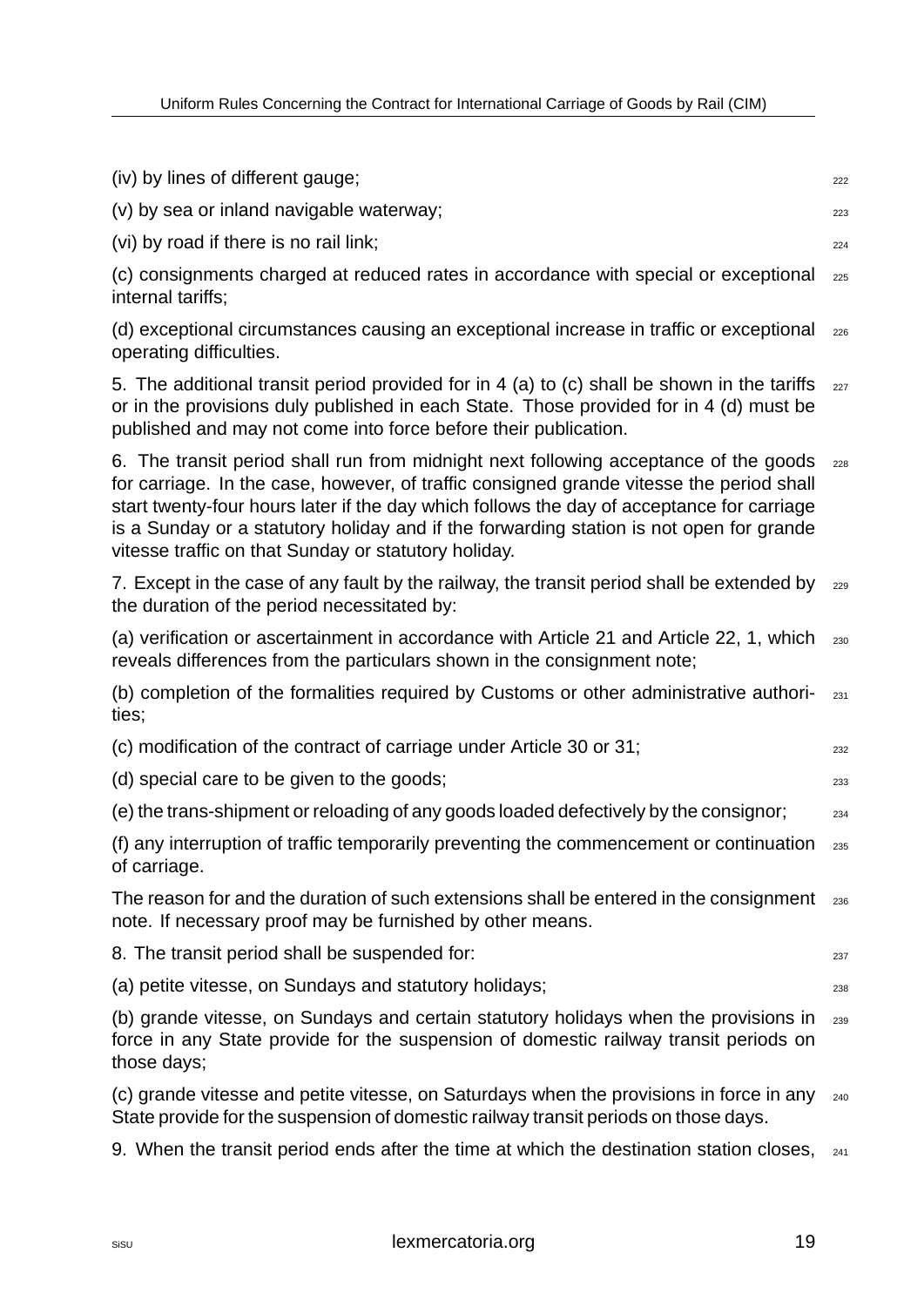the period shall be extended until two hours after the time at which the station next opens. In addition, in the case of grande vitesse consignments, if the transit period ends on a Sunday or a holiday as defined in 8 (b) the period shall be extended until the same time on the next working day.

10. The transit period is observed if, before its expiry:

(a) in cases where consignments are to be delivered at a station and notice of arrival  $_{243}$ must be given, such notice is given and the goods are held at the disposal of the consignee;

(b) in cases where consignments are to be delivered at a station and notice of arrival  $_{244}$ need not be given, the goods are held at the disposal of the consignee;

(c) in the case of consignments which are to be delivered at places other than stations,  $245$ the goods are placed at the disposal of the consignee.

#### **Article 28 - Delivery** 246

1. The railway shall hand over the consignment note and deliver the goods to the con- $_{247}$ signee at the destination station against a receipt and payment of the amounts chargeable to the consignee by the railway. Acceptance of the consignment note obliges the consignee to pay to the railway the amounts chargeable to him.

<span id="page-24-0"></span>2. It shall be equivalent to delivery to the consignee if, in accordance with the provisions  $_{248}$ in force at the destination station:

(a) the goods have been handed over to Customs or Octroi authorities at their premises  $_{249}$ or warehouses, when these are not subject to railway supervision;

(b) the goods have been deposited for storage with the railway, with a forwarding agent  $_{250}$ or in a public warehouse.

3. The provisions in force at the destination station or the terms of any agreements  $_{251}$ with the consignee shall determine whether the railway is entitled or obliged to hand over the goods to the consignee elsewhere than at the destination station, whether in a private siding, at his domicile or in a railway depot. If the railway hands over the goods, or arranges for them to be handed over in a private siding, at his domicile or in a depot, delivery shall be deemed to have been effected at the time when they are so handed over. Save where the railway and the user of a private siding have agreed otherwise, operations carried out by the railway on behalf of and under the instructions of that user shall not be covered by the contract of carriage.

4. After the arrival of the goods at the destination station, the consignee may require  $_{252}$ the railway to hand over the consignment note and deliver the goods to him. If the loss of the goods is established or if the goods have not arrived on the expiry of the period provided for in Article 39, 1, the consignee may assert, in his own name, any rights against the railway which he may have acquired by reason of the contract of carriage.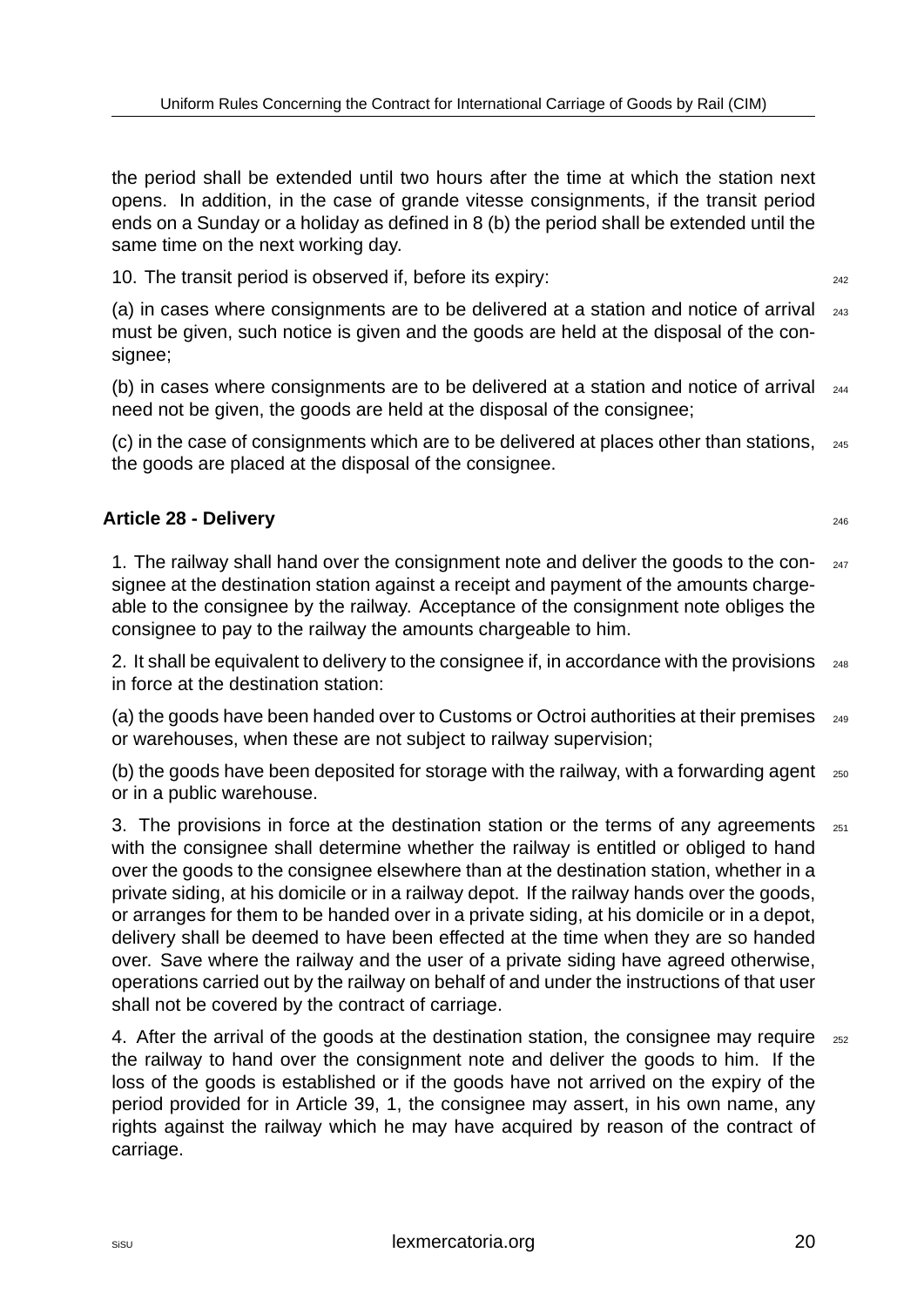5. The person entitled may refuse to accept the goods, even when he has received the  $_{253}$ consignment note and paid the charges, so long as an examination for which he has asked in order to establish alleged loss or damage has not been made.

6. In all other respects, delivery of goods shall be carried out in accordance with the  $_{254}$ provisions in force at the destination station.

#### **Article 29 - Correction of charges 255**

1. In case of incorrect application of a tariff or of error in the calculation or collection  $_{256}$ of charges, overcharges shall be repaid by the railway and undercharges paid to the railway only if they exceed four units of account per consignment note. The repayment shall be made as a matter of course.

<span id="page-25-0"></span>2. If the consignee has not taken possession of the consignment note the consignor  $_{257}$ shall be obliged to pay to the railway any amounts undercharged. When the consignment note has been accepted by the consignee or the contract of carriage modified in accordance with Article 31, the consignor shall be obliged to pay any undercharge only to the extent that it relates to the costs which he has undertaken to pay by an entry in the consignment note. Any balance of the undercharge shall be paid by the consignee.

3. Sums due under this Article shall bear interest at five per cent per annum from the day  $_{258}$ of receipt of the demand for payment or from the day of the claim referred to in Article 53 or, if there has been no such demand or claim, from the day on which legal proceedings are instituted. If, within a reasonable period allotted to him, the person entitled does not submit to the railway the supporting documents required for the amount of the claim to be finally settled, no interest shall accrue between the expiry of the period laid down and the actual submission of such documents.

<span id="page-25-2"></span><span id="page-25-1"></span>

| Title III - Modification of the contract of carriage                                                                | 259 |
|---------------------------------------------------------------------------------------------------------------------|-----|
| <b>Article 30 - Modification by the consignor</b>                                                                   | 260 |
| 1. The consignor may modify the contract of carriage by giving subsequent orders:                                   | 261 |
| (a) for the goods to be withdrawn at the forwarding station;                                                        | 262 |
| (b) for the goods to be stopped in transit;                                                                         | 263 |
| (c) for delivery of the goods to be delayed;                                                                        | 264 |
| (d) for the goods to be delivered to a person other than the consignee shown in the<br>consignment note;            | 265 |
| (e) for the goods to be delivered at a station other than the destination station shown in<br>the consignment note; | 266 |
| (f) for the goods to be returned to the forwarding station;                                                         | 267 |
|                                                                                                                     |     |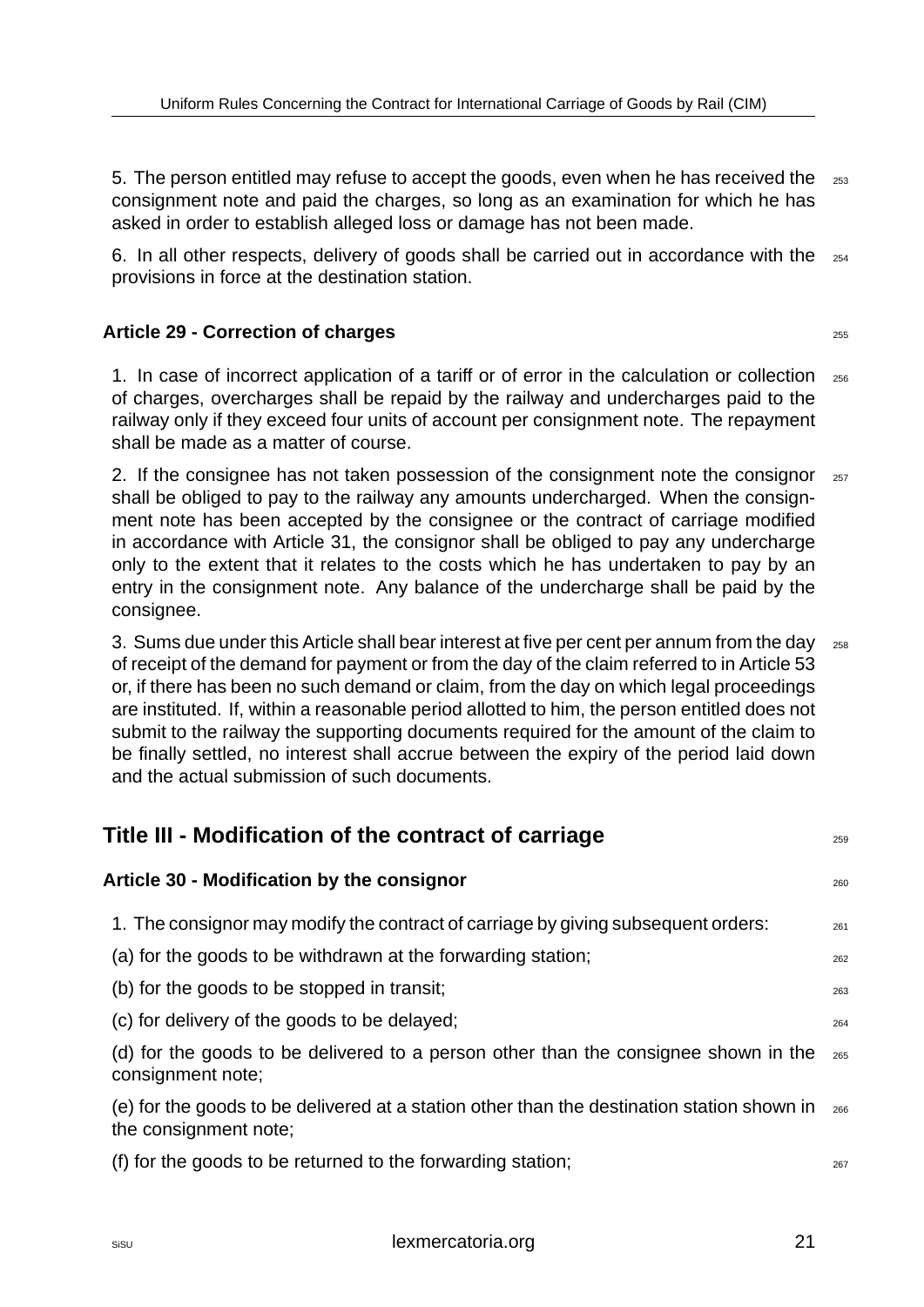(g) for the consignment to be made subject to a cash on delivery payment;  $_{268}$ 

(h) for a cash on delivery payment to be increased, reduced or cancelled;  $269$ 

(i) for charges relating to a consignment which has not been prepaid to be debited to  $_{270}$ him, or for charges which he has undertaken to pay in accordance with Article 15, 2 to be increased.

The tariffs of the forwarding railway may provide that orders specified in (g) to (i) are not  $_{271}$ acceptable. The supplementary provisions or the international tariffs in force between the railways participating in the carriage may provide for the acceptance of orders other than those listed above. Orders must not in any event have the effect of splitting the consignment.

2. Such orders shall be given to the forwarding station by means of a written declaration  $_{272}$ in the form laid down and published by the railway. The declaration shall be reproduced and signed by the consignor in the duplicate of the consignment note which shall be presented to the railway at the same time. The forwarding station shall certify that the order has been received by affixing its date stamp on the duplicate note below the declaration made by the consignor and the duplicate shall then be returned to him. If the consignor asks for a cash on delivery payment to be increased, reduced or cancelled, he shall produce the document which was delivered to him. Where the cash on delivery payment is to be increased or reduced, such document shall be returned to the consignor after correction; in the event of cancellation it shall not be returned. Any order given in a form other than that prescribed shall be null and void.

3. If the railway complies with the consignor's orders without requiring the production of  $_{273}$ the duplicate, where this has been sent to the consignee, the railway shall be liable to the consignee for any loss or damage caused thereby. Nevertheless, any compensation shall not exceed that payable in the event of loss of the goods.

4. The consignor's right to modify the contract of carriage shall, notwithstanding that  $_{274}$ he is in possession of the duplicate of the consignment note, be extinguished in cases where the consignee:

| (a) has taken possession of the consignment note;             | 275 |
|---------------------------------------------------------------|-----|
| (b) has accepted the goods;                                   | 276 |
| (c) has asserted his rights in accordance with Article 28, 4; | 277 |

(d) is entitled, in accordance with Article 31, to give orders as soon as the consignment  $_{278}$ had entered the Customs territory of the country of destination.

From that time onwards, the railway shall comply with the orders and instructions of the  $_{279}$ consignee.

#### Article 31 - Modification by the consignee **280** 280

<span id="page-26-0"></span>1. When the consignor has not undertaken to pay the charges relating to carriage in  $_{281}$ the country of destination, and has not inserted in the consignment note the words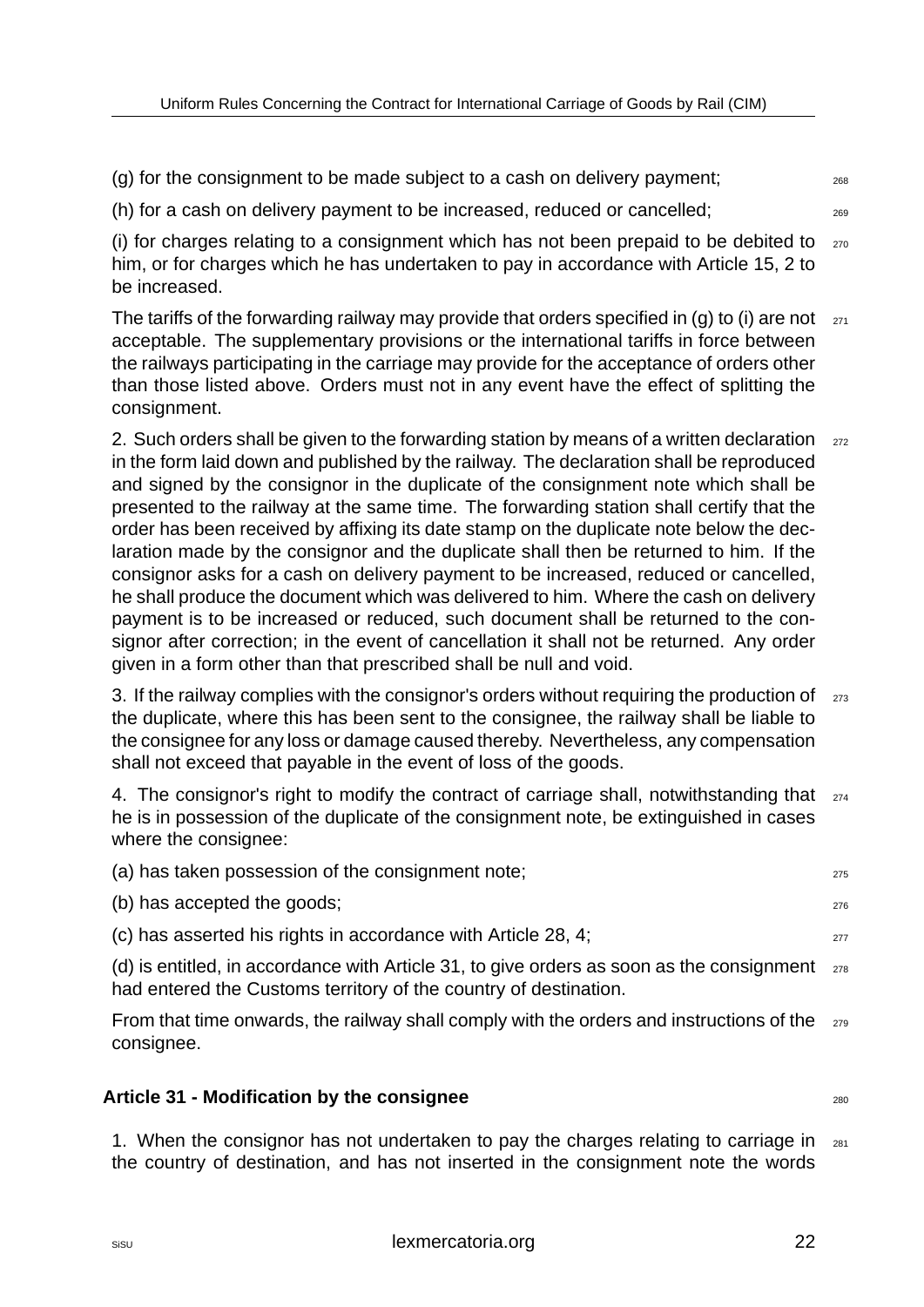"Consignee not authorised to give subsequent orders", the consignee may modify the contract of carriage by giving subsequent orders:

| (a) for the goods to be stopped in transit;                                                                                                                                                                                                                                                                                                                                                                               | 282 |
|---------------------------------------------------------------------------------------------------------------------------------------------------------------------------------------------------------------------------------------------------------------------------------------------------------------------------------------------------------------------------------------------------------------------------|-----|
| (b) for delivery of the goods to be delayed;                                                                                                                                                                                                                                                                                                                                                                              | 283 |
| (c) for the goods to be delivered in the country of destination to a person other than the<br>consignee shown in the consignment note;                                                                                                                                                                                                                                                                                    | 284 |
| (d) for the goods to be delivered in the country of destination at a station other than<br>the destination station shown in the consignment note, subject to contrary provisions in<br>international tariffs;                                                                                                                                                                                                             | 285 |
| (e) for formalities required by Customs or other administrative authorities to be carried<br>out in accordance with Article 26, 3.                                                                                                                                                                                                                                                                                        | 286 |
| The supplementary provisions or the international tariffs in force between the railways<br>participating in the carriage may provide for the acceptance of orders other than those<br>listed above. Orders must not in any case have the effect of splitting the consignment.<br>The consignee's orders shall only be effective after the consignment has entered the<br>Customs territory of the country of destination. | 287 |
| 2. Such orders shall be given either to the destination station or to the station of entry<br>into the country of destination, by means of a written declaration in the form laid down<br>and published by the railway. Any order given in a form other than that prescribed shall<br>be null and void.                                                                                                                   | 288 |
| 3. The consignee's right to modify the contract of carriage shall be extinguished in<br>cases where he has:                                                                                                                                                                                                                                                                                                               | 289 |
| (a) taken possession of the consignment note;                                                                                                                                                                                                                                                                                                                                                                             | 290 |
| (b) accepted the goods;                                                                                                                                                                                                                                                                                                                                                                                                   | 291 |
| (c) asserted his rights in accordance with Article 28, 4;                                                                                                                                                                                                                                                                                                                                                                 | 292 |
| (d) designated a person in accordance with 1 (c) and that person has taken possession<br>of the consignment note or asserted his rights in accordance with Article 28, 4.                                                                                                                                                                                                                                                 | 293 |
| 4. If the consignee has given instructions for delivery of the goods to another person,<br>that person shall not be entitled to modify the contract of carriage.                                                                                                                                                                                                                                                          | 294 |
| <b>Article 32 - Execution of subsequent orders</b>                                                                                                                                                                                                                                                                                                                                                                        | 295 |
| 1. The railway may not refuse to execute orders given under Articles 30 or 31 or delay<br>doing so save where:                                                                                                                                                                                                                                                                                                            | 296 |

(a) it is no longer possible to execute the orders by the time they reach the station  $_{297}$ responsible for doing so;

- (b) compliance with the orders would interfere with normal railway operations; 298
- (c) a change of destination station would contravene the laws and regulations of a  $_{299}$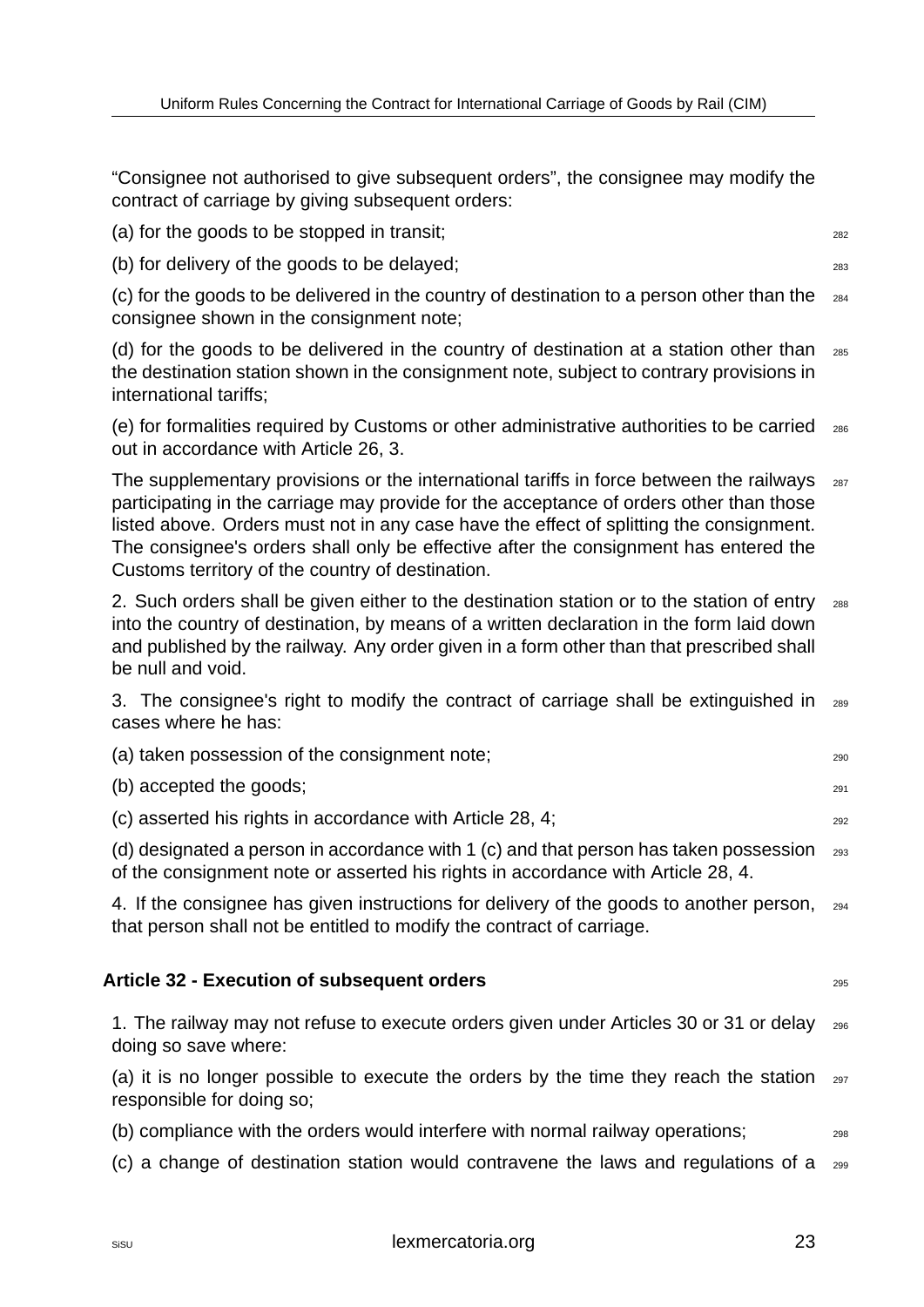State, and in particular the requirements of the Customs or of other administrative authorities;

(d) in the case of a change of destination station, the value of the goods will not, in  $\frac{300}{200}$ the railway's view, cover all the charges which would be payable on the goods on arrival at the new destination, unless the amount of such charges is paid or guaranteed immediately.

The person who has given the orders shall be informed as soon as possible of any  $301$ circumstances which prevent their execution. If the railway is not in a position to foresee such circumstances, the person who has given the orders shall be liable for all the consequences of starting to execute them.

2. The charges arising from the execution of an order, except those arising from any  $302$ fault by the railway, shall be paid in accordance with Article 15.

3. Subject to 1, the railway shall, in the case of any fault on its part, be liable for the con-<br>303 sequences of failure to execute an order or failure to execute it properly. Nevertheless, any compensation shall not exceed that payable in the event of loss of the goods.

## **Article 33 - Circumstances preventing carriage 304 Serverse 204 Serverse 204 Serverse 204 Serverse 204 Serverse 204**

1. When circumstances prevent the carriage of goods, the railway shall decide whether  $\frac{305}{205}$ it is preferable to carry the goods as a matter of course by modifying the route or whether it is advisable in the consignor's interest to ask him for instructions and at the same time give him any relevant information available to the railway. Save fault on its part, the railway may recover the carriage charges applicable to the route followed and shall be allowed the transit periods applicable to such route.

2. If it is impossible to continue carrying the goods, the railway shall ask the consignor  $\frac{306}{200}$ for instructions. It shall not be obliged to do so in the event of carriage being temporarily prevented as a result of measures taken in accordance with Article 3, 4.

3. The consignor may enter in the consignment note instructions to cover the event  $\frac{307}{200}$ of circumstances preventing carriage. If the railway considers that such instructions cannot be executed, it shall ask for fresh instructions.

4. The consignor, on being notified of circumstances preventing carriage, may give his <sub>308</sub> instructions either to the forwarding station or to the station where the goods are being held. If those instructions change the consignee or the destination station or are given to the station where the goods are being held, the consignor must enter them in the duplicate of the consignment note and present this to the railway.

5. If the railway complies with the consignor's instructions without requiring the pro- 309 duction of the duplicate, when this has been sent to the consignee, the railway shall be liable to the consignee for any loss or damage caused thereby. Nevertheless, any compensation shall not exceed that payable in the event of loss of the goods.

6. If the consignor, on being notified of a circumstance preventing carriage, fails to  $_{310}$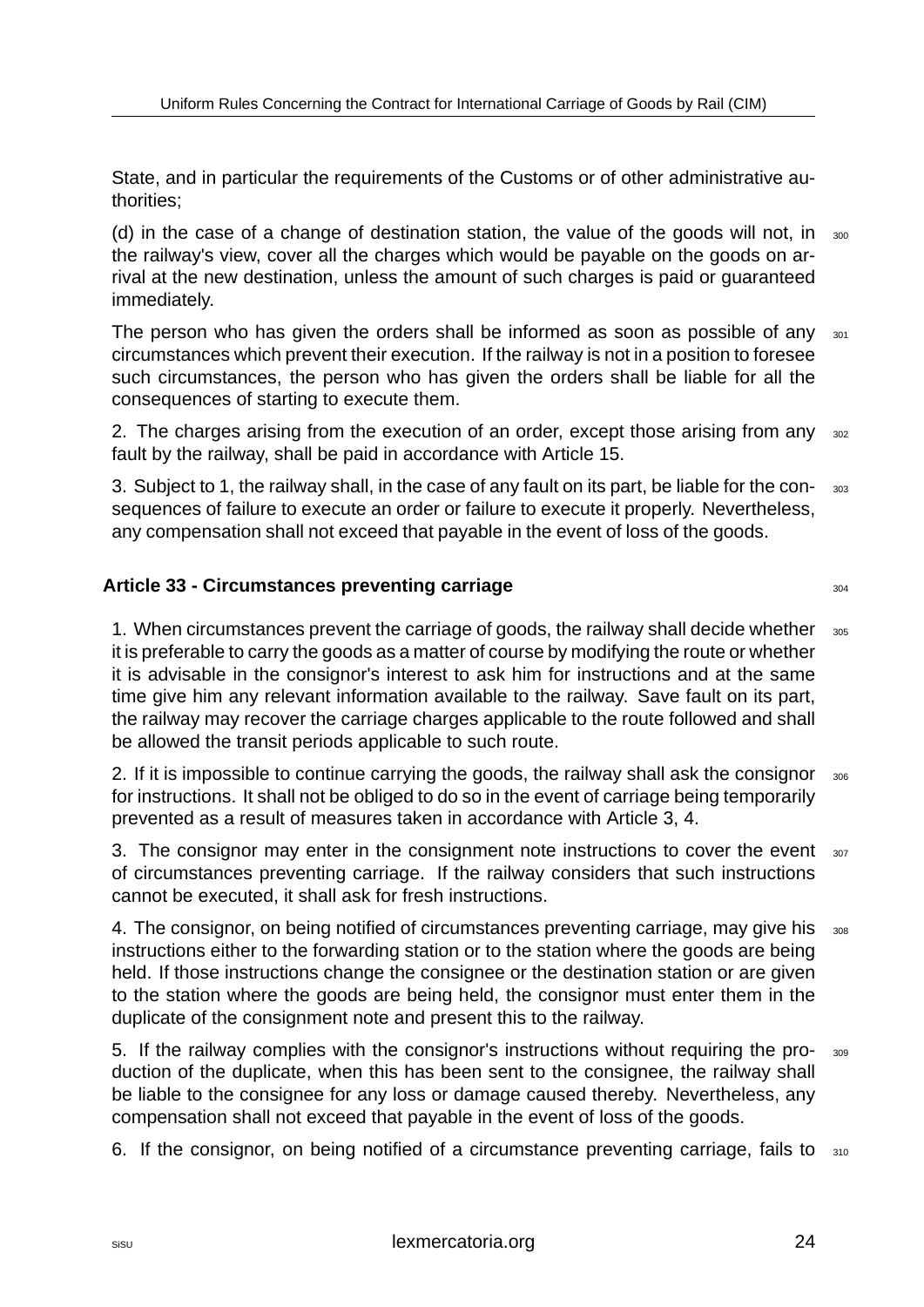give within a reasonable time instructions which can be executed, the railway shall take action in accordance with the provisions relating to circumstances preventing delivery, in force at the place where the goods have been held up. If the goods have been sold, the proceeds of sale, less any amounts chargeable against the goods, shall be held at the disposal of the consignor. If the proceeds are less than those costs, the consignor shall pay the difference.

7. When the circumstances preventing carriage cease to obtain before the arrival of  $\frac{311}{311}$ instructions from the consignor, the goods shall be forwarded to their destination without waiting for such instructions; the consignor shall be notified to that effect as soon as possible.

8. When the circumstances preventing carriage arise after the consignee has modi- <sup>312</sup> fied the contract of carriage in accordance with Article 31, the railway shall notify the consignee. 2, 2, 6, 7 and 9 shall apply analogously.

9. Save fault on its part, the railway may raise demurrage or standage charges if cir- $\frac{313}{2}$ cumstances prevent carriage.

10. Article 32 shall apply to carriage undertaken in accordance with Article 33.  $\frac{314}{314}$ 

## Article 34 - Circumstances preventing delivery **SACCO 215** 315

1. When circumstances prevent delivery of the goods, the destination station shall  $_{316}$ without delay notify the consignor through the forwarding station, and ask for his instructions. The consignor shall be notified direct, either in writing, by telegram or by teleprinter, if he has so requested in the consignment note; the costs of such notification shall be charged against the goods.

<span id="page-29-0"></span>2. If the circumstances preventing delivery cease to obtain before the arrival at the  $317$ destination station of instructions from the consignor the goods shall be delivered to the consignee. The consignor shall be notified without delay by registered letter; the costs of such notification shall be charged against the goods.

3. If the consignee refuses the goods, the consignor shall be entitled to give instructions  $318$ even if he is unable to produce the duplicate of the consignment note.

4. The consignor may also request, by an entry in the consignment note, that the  $\frac{319}{2}$ goods be returned to him as a matter of course in the event of circumstances preventing delivery. Unless such request is made, his express consent is required.

5. Unless the tariffs otherwise provide, the consignor's instructions shall be given  $320$ through the forwarding station.

6. Except as otherwise provided for above, the railway responsible for delivery shall  $321$ proceed in accordance with the provisions in force at the place of delivery. If the goods have been sold, the proceeds of sale, less any costs chargeable against the goods, shall be held at the disposal of the consignor. If such proceeds are less than those costs, the consignor shall pay the difference.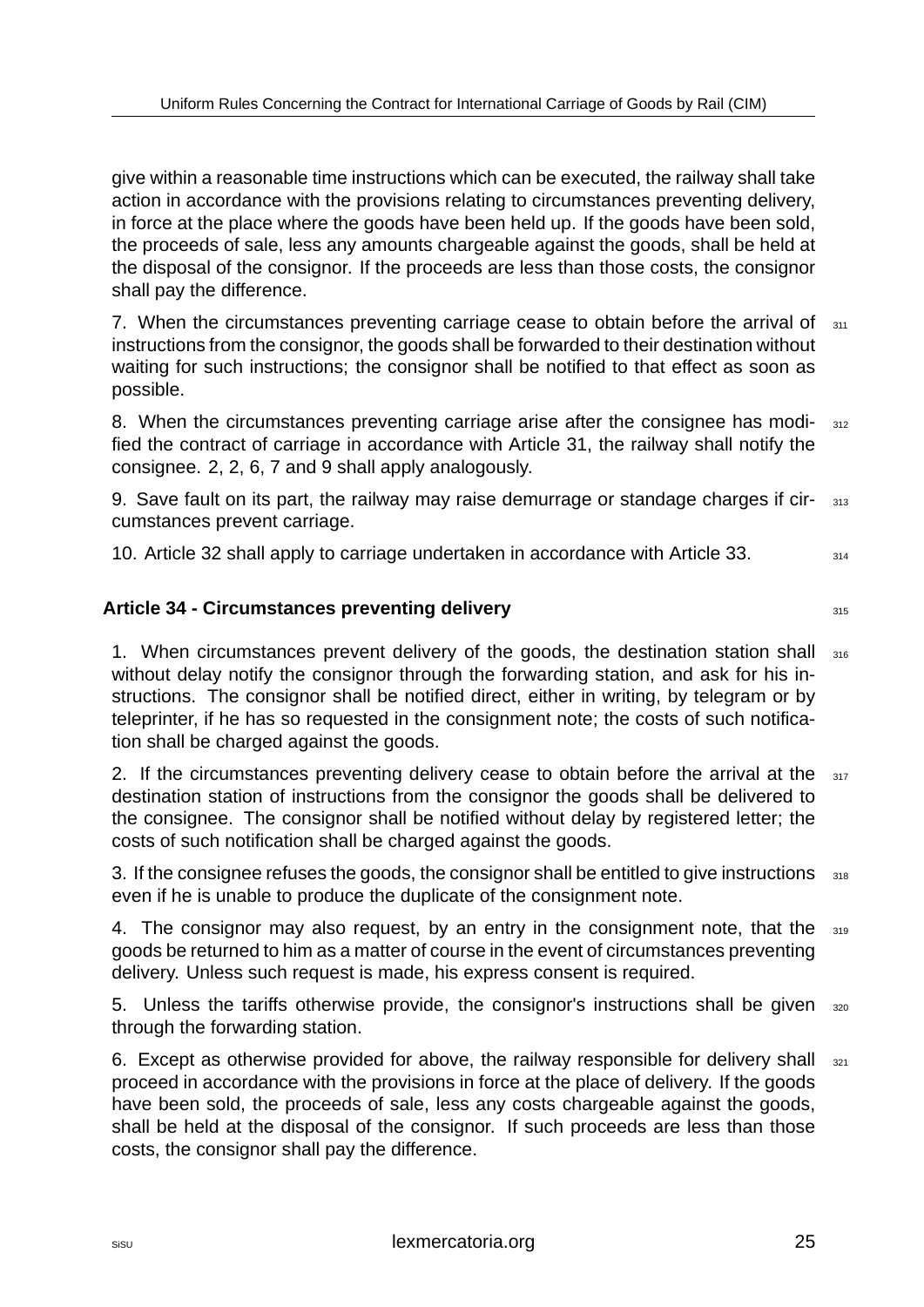7. When the circumstances preventing delivery arise after the consignee has modi- <sub>322</sub> fied the contract of carriage in accordance with Article 31, the railway shall notify the consignee. 1, 2 and 6 shall apply analogously.

8. Article 32 shall apply to carriage undertaken in accordance with Article 34.

# **Title IV - Liability** <sup>324</sup>

## Article 35 - Collective responsibility of railways **325**

<span id="page-30-0"></span>1. The railway which has accepted goods for carriage with the consignment note shall  $326$ be responsible for the carriage over the entire route up to delivery.

<span id="page-30-1"></span>2. Each succeeding railway, by the very act of taking over the goods with the consignment note, shall become a party to the contract of carriage in accordance with the terms of that document and shall assume the obligations arising therefrom, without prejudice to the provisions of Article 55, 3, relating to the railway of destination.

## **Article 36 - Extent of liability** 328

1. The railway shall be liable for loss or damage resulting from the total or partial loss of,  $\frac{329}{2}$ or damage to, the goods between the time of acceptance for carriage and the time of delivery and for the loss or damage resulting from the transit period being exceeded.

<span id="page-30-2"></span>2. The railway shall be relieved of such liability if the loss or damage or the exceeding  $330$ of the transit period was caused by a fault on the part of the person entitled, by an order given by the person entitled other than as a result of a fault on the part of the railway, by inherent vice of the goods (decay, wastage, etc.) or by circumstances which the railway could not avoid and the consequences of which it was unable to prevent.

3. The railways shall be relieved of such liability when the loss or damage arises from  $331$ the special risks inherent in one or more of the following circumstances:

(a) carriage in open wagons under the conditions applicable thereto or under an agree-<br>332 ment made between the consignor and the railway and referred to in the consignment note;

(b) absence or inadequacy of packing in the case of goods which by their nature are  $333$ liable to loss or damage when not packed or when not properly packed;

(c) loading operations carried out by the consignor or unloading operations carried out  $334$ by the consignee under the provisions applicable thereto or under an agreement made between the consignor and the railway and referred to in the consignment note, or under an agreement between the consignee and the railway;

(d) defective loading, when loading has been carried out by the consignor under the  $335$ provisions applicable thereto or under an agreement made between the consignor and the railway and referred to in the consignment note;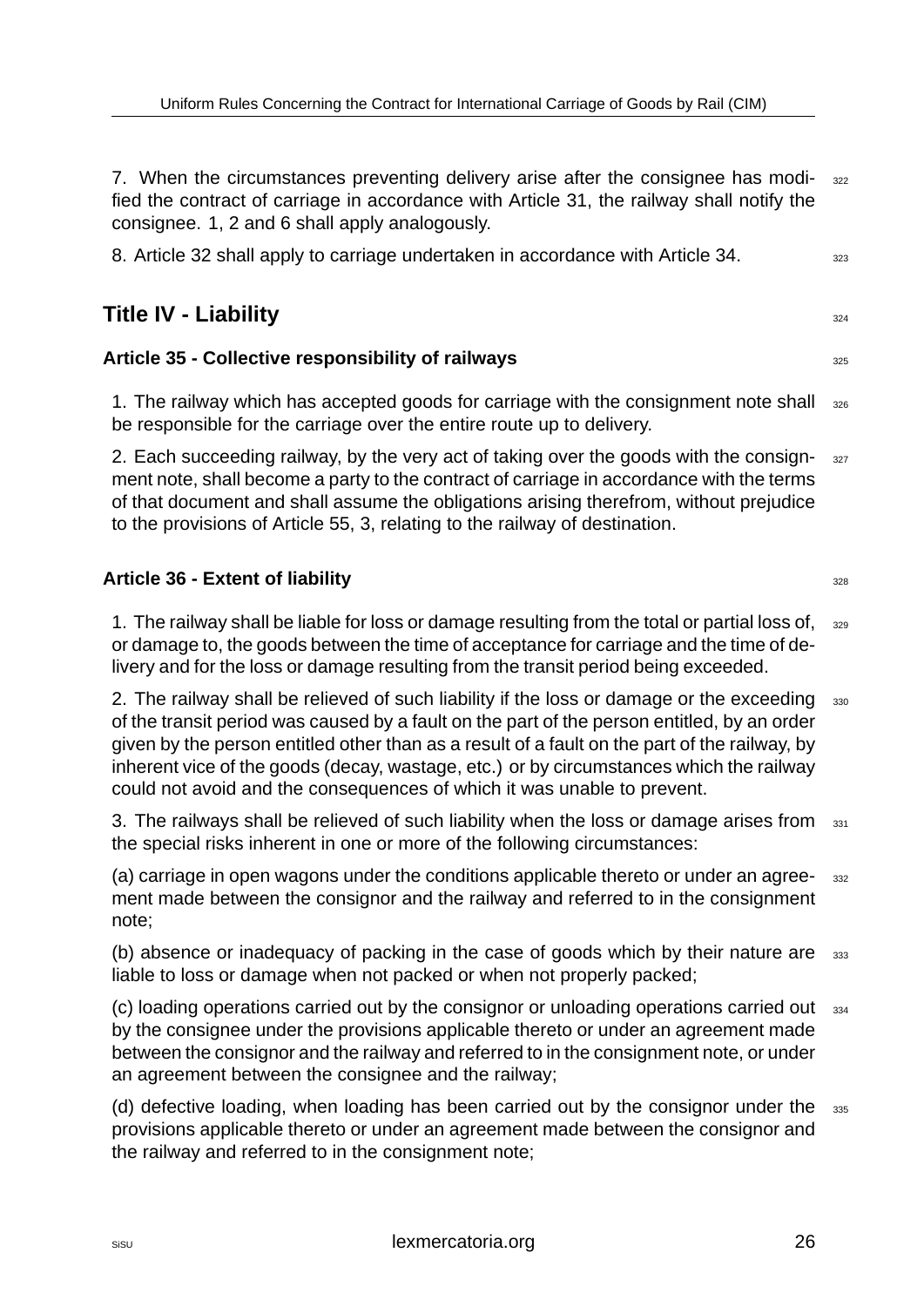(e) completion by the consignor, the consignee or an agent of either, of the formalities required by Customs or other administrative authorities;

(f) the nature of certain goods which renders them inherently liable to total or partial  $337$ loss or damage, especially through breakage, rust, interior and spontaneous decay, desiccation or wastage;

(g) irregular, incorrect or incomplete description of articles not acceptable for carriage  $338$ or acceptable subject to conditions, or failure on the part of the consignor to observe the prescribed precautions in respect of articles acceptable subject to conditions;

(h) carriage of live animals;  $339$ 

(i) carriage which, under the provisions applicable or under an agreement made be- $_{340}$ tween the consignor and the railway and referred to in the consignment note, must be accompanied by an attendant, if the loss or damage results from any risk which the attendant was intended to avert.

## **Article 37 - Burden of Proof** 341

1. The burden of proving that the loss, the damage or the exceeding of the transit period  $_{342}$ was due to one of the causes specified in Article 36, 2 shall rest upon the railway.

<span id="page-31-0"></span>2. When the railway establishes that, having regard to the circumstances of a partic- <sup>343</sup> ular case, the loss or damage could have arisen from one or more of the special risks referred to in Article 36, 3, it shall be presumed that it did so arise. The person entitled shall, however, have the right to prove that the loss or damage was not attributable either wholly or partly to one of those risks. This presumption shall not apply in the case referred to in Article 36, 3 (a) if an abnormally large quantity has been lost or if a package has been lost.

## Article 38 - Presumption in case of reconsignment 344

1. When a consignment despatched in accordance with the Uniform Rules has been 345 reconsigned subject to the same Rules and partial loss or damage has been ascertained after the reconsignment, it shall be presumed that it occurred during the latest contract of carriage if the consignment remained in the care of the railway and was reconsigned in the same condition as it arrived at the station from which it was reconsigned.

<span id="page-31-1"></span>2. This presumption shall also apply when the contract of carriage prior to the recon- <sup>346</sup> signment was not subject to the Uniform Rules, if the Rules would have applied in the case of a through consignment from the original forwarding station to the final destination station.

## Article 39 - Presumption of loss of goods 347

<span id="page-31-2"></span>1. The person entitled may, without being required to furnish further proof, consider the  $_{348}$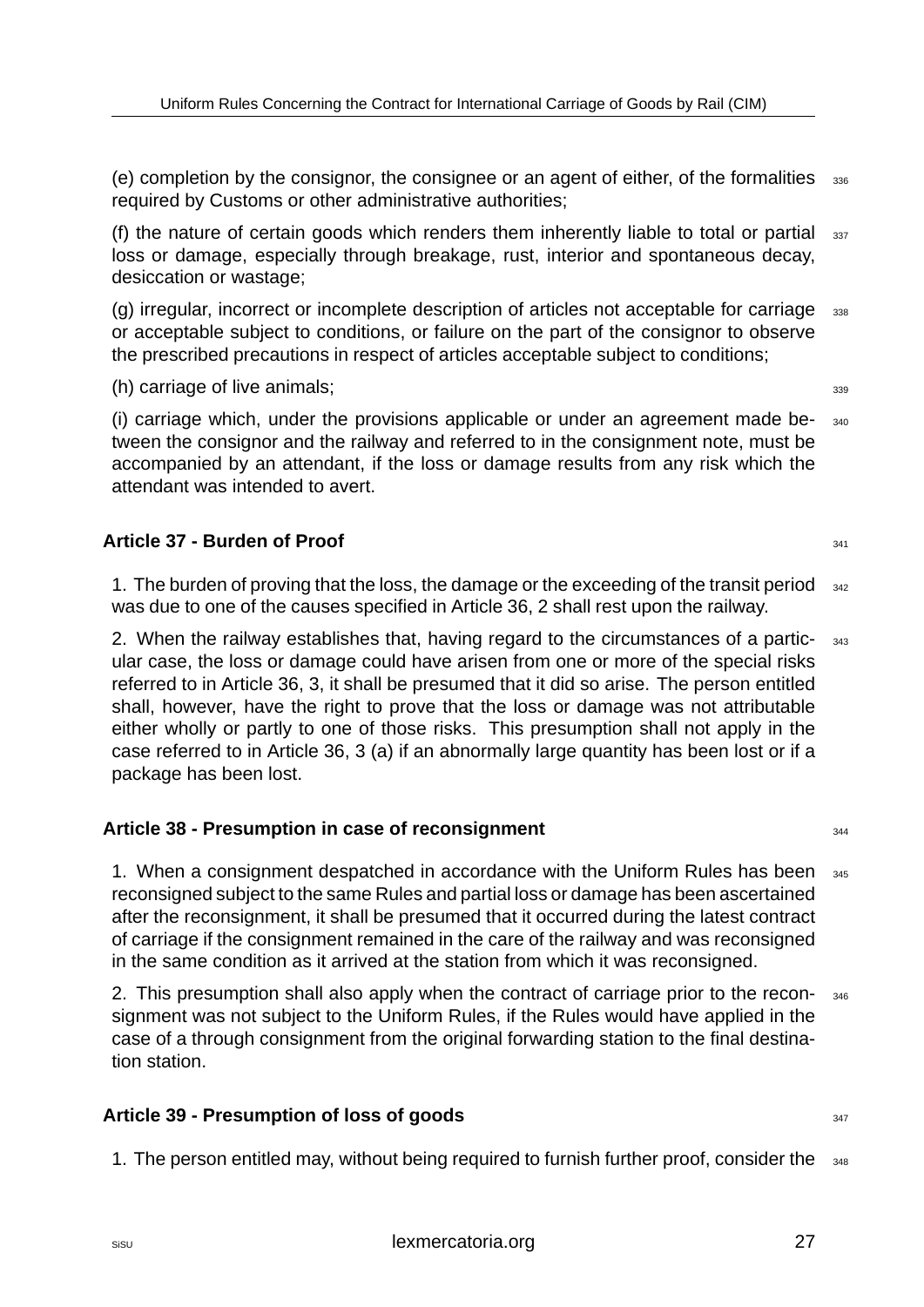goods lost when they have not been delivered to the consignee or are not being held at his disposal within thirty days after the expiry of the transit periods.

2. The person entitled may, on receipt of compensation for the lost goods, make a writ- <sup>349</sup> ten request to be notified without delay should the goods be recovered within one year after the payment of compensation. The railway shall give a written acknowledgement of such request.

3. Within thirty days after receipt of such notification, the person entitled may require  $350$ the goods to be delivered to him at any station on the route. In that case he shall pay the charges in respect of carriage from the forwarding station to the station where delivery is effected and shall refund the compensation received, less any costs which may have been included therein. Nevertheless he shall retain his rights to claim compensation for exceeding the transit period provided for in Articles 43 and 46.

4. In the absence of the request mentioned in 2 or of any instructions given within  $351$ the period specified in 3, or if the goods are recovered more than one year after the payment of compensation, the railway shall dispose of them in accordance with the laws and regulations of the State having jurisdiction over the railway.

## **Article 40 - Compensation for loss** 352

<span id="page-32-0"></span>1. In the event of total or partial loss of the goods the railway must pay, to the exclusion  $353$ of all other damages, compensation calculated according to the commodity exchange quotation or, if there is no such quotation, according to the current market price, or if there is neither such quotation nor such price, according to the normal value of goods of the same kind and quality at the time and place at which the goods were accepted for carriage.

2. Compensation shall not exceed 17 units of account per kilogramme of gross mass  $354$ short, subject to the limit provided for in Article 45.

3. The railway shall in addition refund carriage charges, Customs duties and other 355 amounts incurred in connection with carriage of the lost goods.

4. When the calculation of compensation requires the conversion of amounts expressed <sub>356</sub> in foreign currencies, conversion shall be at the rate of exchange applicable at the time and place of payment of compensation.

## **Article 41 - Liability for wastage in transit** <sup>357</sup>

1. In respect of goods which, by reason of their nature, are generally subject to wastage  $358$ in transit by the sole fact of carriage, the railway shall only be liable to the extent that the wastage exceeds the following allowances, whatever the length of the route:

<span id="page-32-1"></span>(a) two per cent of the mass for liquid goods or goods consigned in a moist condition,  $359$ and also for the following goods: Bark, Bones, whole or ground, Coal and coke, Dyewoods, grated or ground, Fats, Fish, dried, Fruit, fresh, dried or cooked salt, Furs, Hide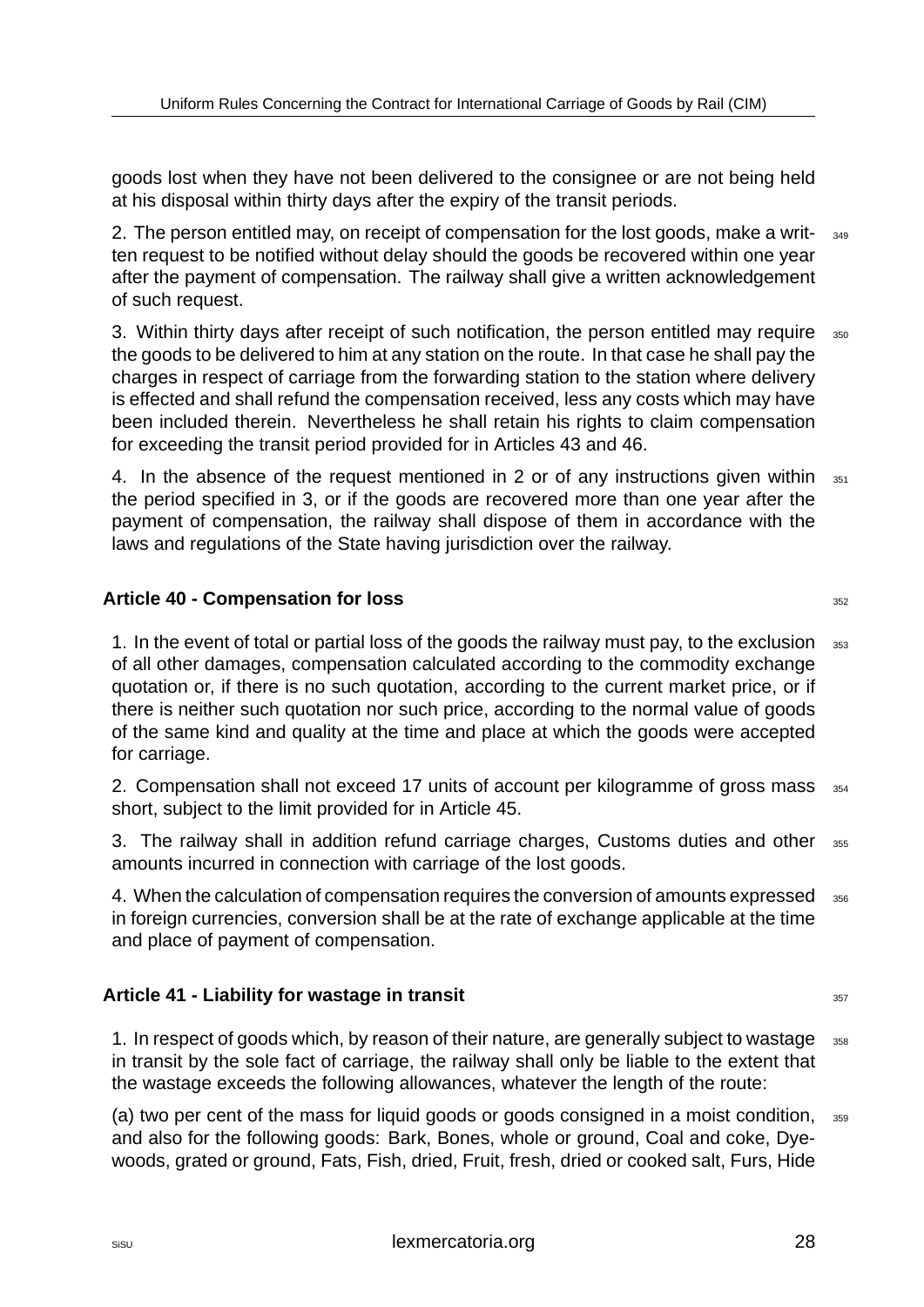cuttings, Hides, Hog bristles, Hops, Horns and hooves, Horsehair, Leather, Liquorice root, Mushrooms, fresh, Peat and turf, Putty or mastic, fresh, Roots, Sinews, animal, Soap and solidified oils, Tobacco, cut, Tobacco leaves, fresh, Vegetables, fresh, Wool;

(b) one per cent of the weight for all other dry goods.  $360$ 

2. The limitation of liability provided for in 1 may not be invoked if, having regard to the  $_{361}$ circumstances of a particular case, it is proved that the loss was not due to cause which would justify an allowance.

3. Where several packages are carried under a single consignment note, the wastage  $\frac{362}{100}$ in transit shall be calculated separately for each package if its mass on despatch is shown separately in the consignment note or can otherwise be ascertained.

4. In the event of total loss of the goods, no deduction for wastage in transit shall be  $\frac{363}{100}$ made in calculating the compensation payable.

5. This Article shall not derogate from Articles 36 and 37.

## **Article 42 - Compensation for damage** <sup>365</sup>

1. In case of damage to goods, the railway must pay compensation equivalent to the  $366$ loss in value of the goods, to the exclusion of all other damages. The amount shall be calculated by applying to the value of the goods as defined in Article 40 the percentage of loss in value noted at the place of destination.

<span id="page-33-0"></span>2. The compensation may not exceed:  $367$ 

(a) if the whole consignment has lost value through damage, the amount which would  $\frac{368}{100}$ have been payable in case of total loss;

(b) if only part of the consignment has lost value through damage, the amount which  $369$ would have been payable had that part been lost.

3. The railway shall in addition refund the amounts provided for in Article 40, 3, in the  $370$ proportion set out in 1.

## **Article 43 - Compensation for exceeding the transit period**  $371$

1. If loss or damage has resulted from the transit period being exceeded, the railway  $372$ shall pay compensation not exceeding three times the carriage charger.

<span id="page-33-1"></span>2. In case of total loss of the goods, the compensation provided for in 1 shall not be  $373$ payable in addition to that provided for in Article 40.

3. In case of partial loss of the goods, the compensation provided for in 1 shall not  $374$ exceed three times the carriage charges in respect of that part of the consignment which has not been lost.

4. In case of damage to the goods, not resulting from the transit period being exceeded, <sub>375</sub>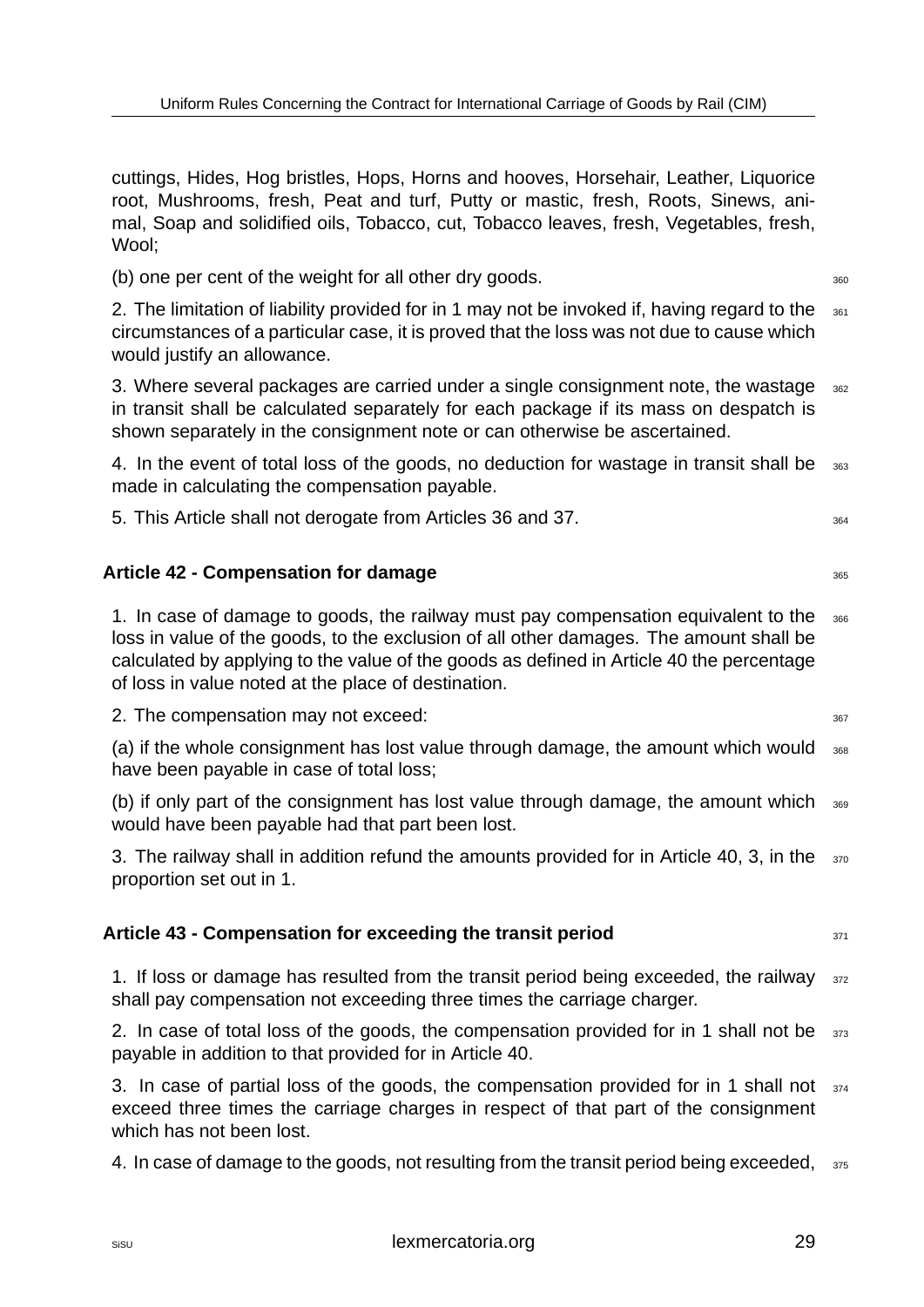the compensation provided for in 1 shall, where appropriate, be payable in addition to that provided for in Article 42.

5. In no case shall the total of compensation payable under 1 together with that payable  $376$ under Articles 40 and 42 exceed the compensation which would be payable in the event of total loss of the goods.

6. The railway may provide, in international tariffs or in special agreements, for other forms of compensation than those provided for in 1 when, in accordance with Article 27, 1, the transit period has been established on the basis of transport plans. If, in this case, the transit periods provided for in Article 27, 2 are exceeded, the person entitled may demand either the compensation provided for in 1 above or that determined by the international tariff or the special agreement applied.

## Article 44 - Compensation in case of wilful misconduct or gross negligence **378**

<span id="page-34-0"></span>When the loss, damage or exceeding of the transit period, or the failure to perform or  $\frac{379}{2}$ failure to perform properly the railway's additional services provided for in the Uniform Rules, has been caused by wilful misconduct or gross negligence on the part of the railway, full compensation for the loss or damage proved shall be paid to the person entitled by the railway. In case of gross negligence, liability shall, however, be limited to twice the maxima specified in Articles 25,26, 30, 32, 33, 40, 42, 43, 45 and 46.

## Article 45 - Limitation of compensation under certain tariffs **SACCO 2006** 380

<span id="page-34-1"></span>When the railway agrees to special conditions of carriage through special or exceptional  $381$ tariffs, involving a reduction in the carriage charge calculated on the basis of the general tariffs, it may limit the amount of compensation payable to the person entitled in the event of loss, damage or exceeding of the transit period, provided that such limit is indicated in the tariff. When the special conditions of carriage apply only to part of the route, the limit may only be invoked if the event giving rise to the compensation occurred on that part of the route.

## **Article 46 - Compensation in case of interest in delivery strategy of the Strategy of the Strategy of Strategy**

In case of a declaration of interest in delivery, further compensation for loss or damage  $383$ proved may be claimed, in addition to the compensation provided for in Articles 40, 42, 43 and 45, up to the amount declared.

#### <span id="page-34-2"></span>Article 47 - Interest on compensation **384** Section 384

<span id="page-34-3"></span>1. The person entitled may claim interest on compensation payable, calculated at five  $\frac{385}{2}$ per cent per annum, from the date of the claim referred to in Article 53 or, if no such claim has been made, from the day on which legal proceedings are instituted.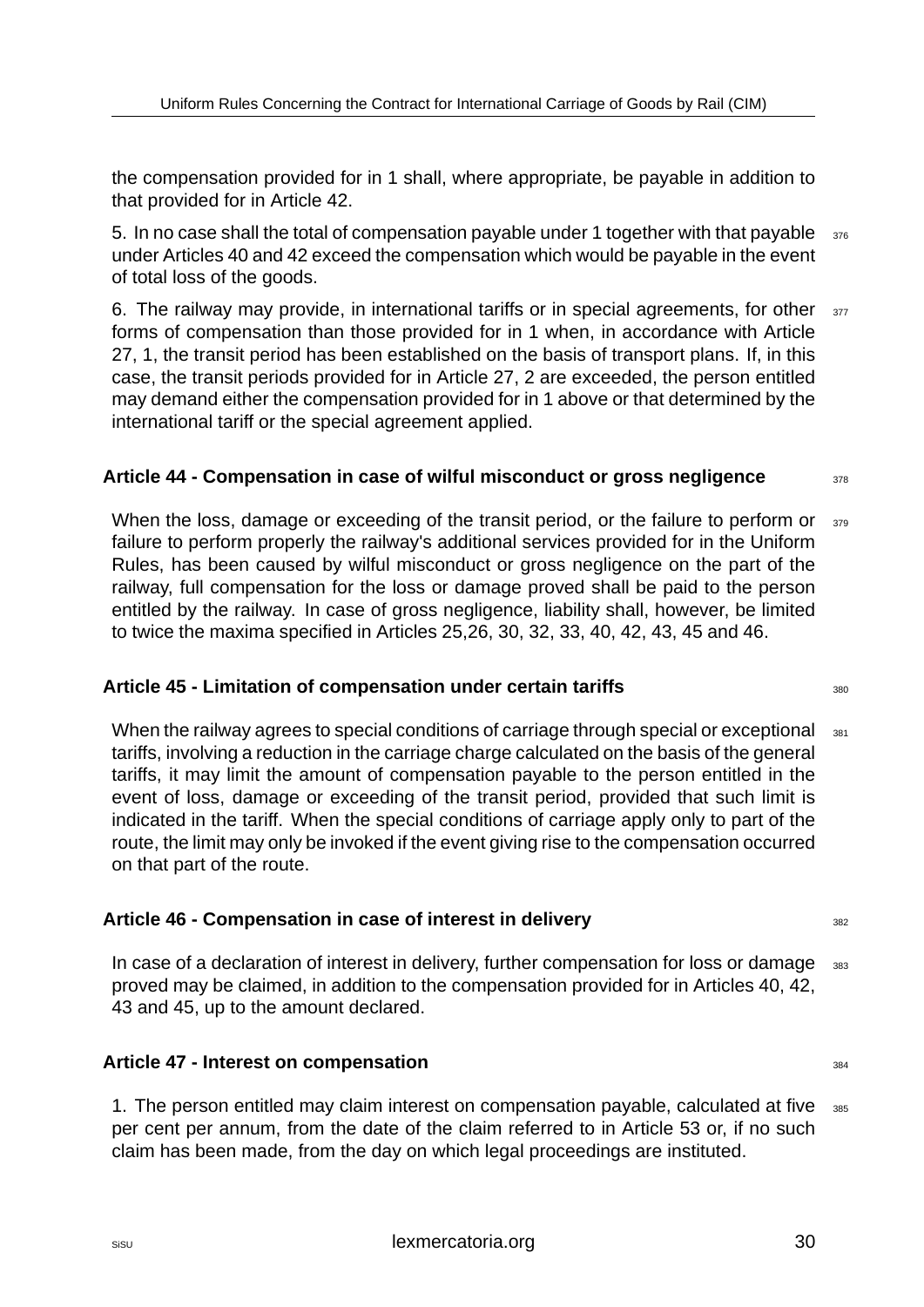2. Interest shall only be payable if the compensation exceeds four units of account per <sup>386</sup> consignment note.

3. If, within a reasonable period allotted to him, the person entitled does not submit to  $387$ the railway the supporting documents required for the amount of the claim to be finally settled, no interest shall accrue between the expiry of the period laid down and the actual submission of such documents.

## **Article 48 - Liability in respect of rail-sea traffic** <sup>388</sup>

<span id="page-35-0"></span>1. In rail-sea transport by the services referred to in Article 2, 2 of the Convention each  $389$ State may, by requesting that a suitable note be included in the list of lines or services to which the Uniform Rules apply, indicate that the following grounds for exemption from liability will apply in their entirety in addition to those provided for in Article 36. The carrier may only avail himself to these grounds for exemption if he proves that the loss, damage or exceeding of the transit period occurred in the course of the sea journey between the time when the goods were loaded on board the ship and the time when they were discharged from the ship. The grounds for exemption are as follows:

(a) act, neglect or default on the part of the master, a mariner, pilot or the carrier's  $\frac{390}{2}$ servants in the navigation or management of the ship;

(b) unseaworthiness of the ship, if the carrier proves that the unseaworthiness is not  $391$ attributable to lack of due diligence on his part to make the ship seaworthy, to ensure that it is properly manned, equipped and supplied or to make all parts of the ship in which the goods are loaded fit and safe for their reception, carriage and protection;

(c) fire, if the carrier proves that it was not caused by his act or fault, or that of the  $392$ master, a mariner, pilot or the carrier's servants;

|  |  |  |  | (d) perils, dangers and accidents of the sea or other navigable waters; |     |
|--|--|--|--|-------------------------------------------------------------------------|-----|
|  |  |  |  |                                                                         |     |
|  |  |  |  |                                                                         | 393 |
|  |  |  |  |                                                                         |     |

(e) saving or attempting to save life or property at sea;  $394$ 

(f) the loading of goods on the deck of the ship, if they are so loaded with the consent  $395$ of the consignor given in the consignment note and are not in wagons.

The above grounds for exemption in no way affect the general obligations of the carrier  $396$ and, in particular, his obligation to exercise due diligence to make the ship seaworthy, to ensure that it is properly manned, equipped and supplied and to make all parts of the ship in which the goods are loaded fit and safe for their reception, carriage and protection Even when the carrier can rely on the foregoing grounds for exemption, he shall nevertheless remain liable if the person entitled proves that the loss, damage or exceeding of the transit period is due to a fault of the carrier, the master, a mariner, pilot or the carrier's servants, fault other than provided for under (a).

2. Where one and the same sea route is served by several undertakings included in the  $397$ list referred to in Articles 3 and 10 of the Convention, the regime of liability applicable to that route shall be the same for all those undertakings. In addition, where such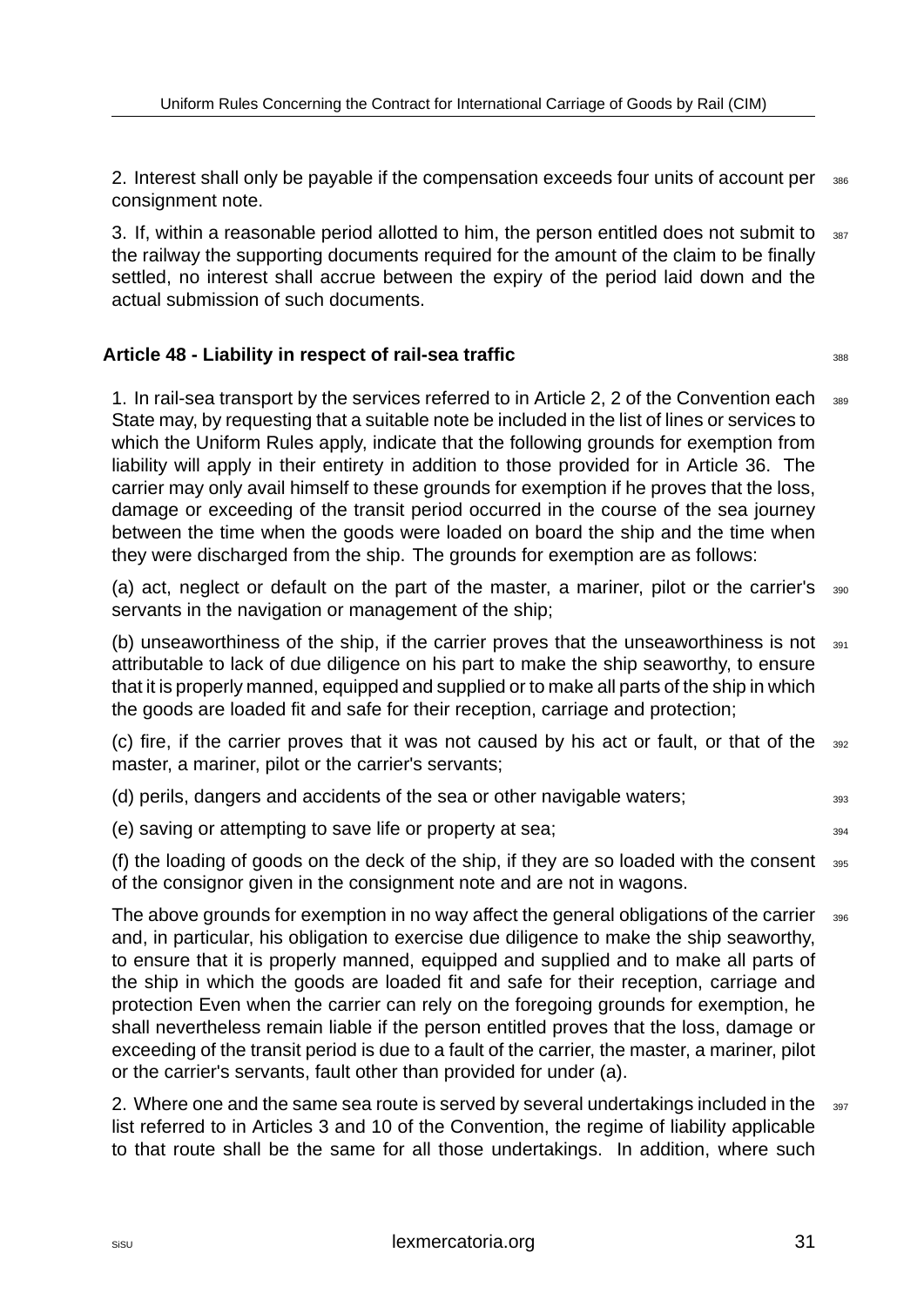undertakings have been included in the list at the request of several States, the adoption of this regime shall be the subject of prior agreement between those States

3. The measures taken under this Article shall be notified to the Central Office. They <sup>398</sup> shall come into force at the earliest at the expiry of a period of thirty days from the date of the letter by which the Central Office notifies them to the other States. Consignments already in transit shall not be affected by such measures.

## **Article 49 - Liability in case of nuclear incidents** <sup>399</sup>

The railway shall be relieved of liability under the Uniform Rules for less or damage  $400$ caused by a nuclear incident when the operator of a nuclear installation or another person who is substituted for him is liable for the loss or damage pursuant to a State's laws and regulations governing liability in the field of nuclear energy.

## <span id="page-36-0"></span>Article 50 - Liability of the railway for its servants **Article 50 - Liability of the railway for its servants**

<span id="page-36-1"></span>The railway shall be liable for its servants and for any other persons whom it employs  $402$ to perform the carriage. If, however, such servants and other persons, at the request of an interested party, make out consignment notes, make translations or render other services which the railway itself is under no obligation to render, they shall be deemed to be acting on behalf of the person to whom the services are rendered.

## **Article 51 - Other actions** <sup>403</sup>

<span id="page-36-2"></span>In all cases to which the Uniform Rules apply, any action in respect of liability on any  $404$ grounds whatsoever may be brought against the railway only subject to the conditions and limitations laid down in the Rules. The same shall apply to any action brought against those servants and other persons for whom the railway is liable under Article 50.

# **Title V - Assertion of Rights** <sup>405</sup>

## **Article 52 - Ascertainment of partial loss or damage** <sup>406</sup>

<span id="page-36-4"></span><span id="page-36-3"></span>1. When partial loss of, or damage to, goods is discovered or presumed by the railway  $407$ or alleged by the person entitled, the railway must without delay, and if possible in the presence of the person entitled, draw up a report stating, according to the nature of the loss or damage, the condition of the goods, their mass and, as far as possible, the extent of the loss or damage, its cause and the time of its occurrence. A copy of the report must be supplied free of charge to the person entitles.

2. Should the person entitled not accept the findings in the report, he may request that  $408$ the condition and mass of the goods and the cause and amount of the loss or damage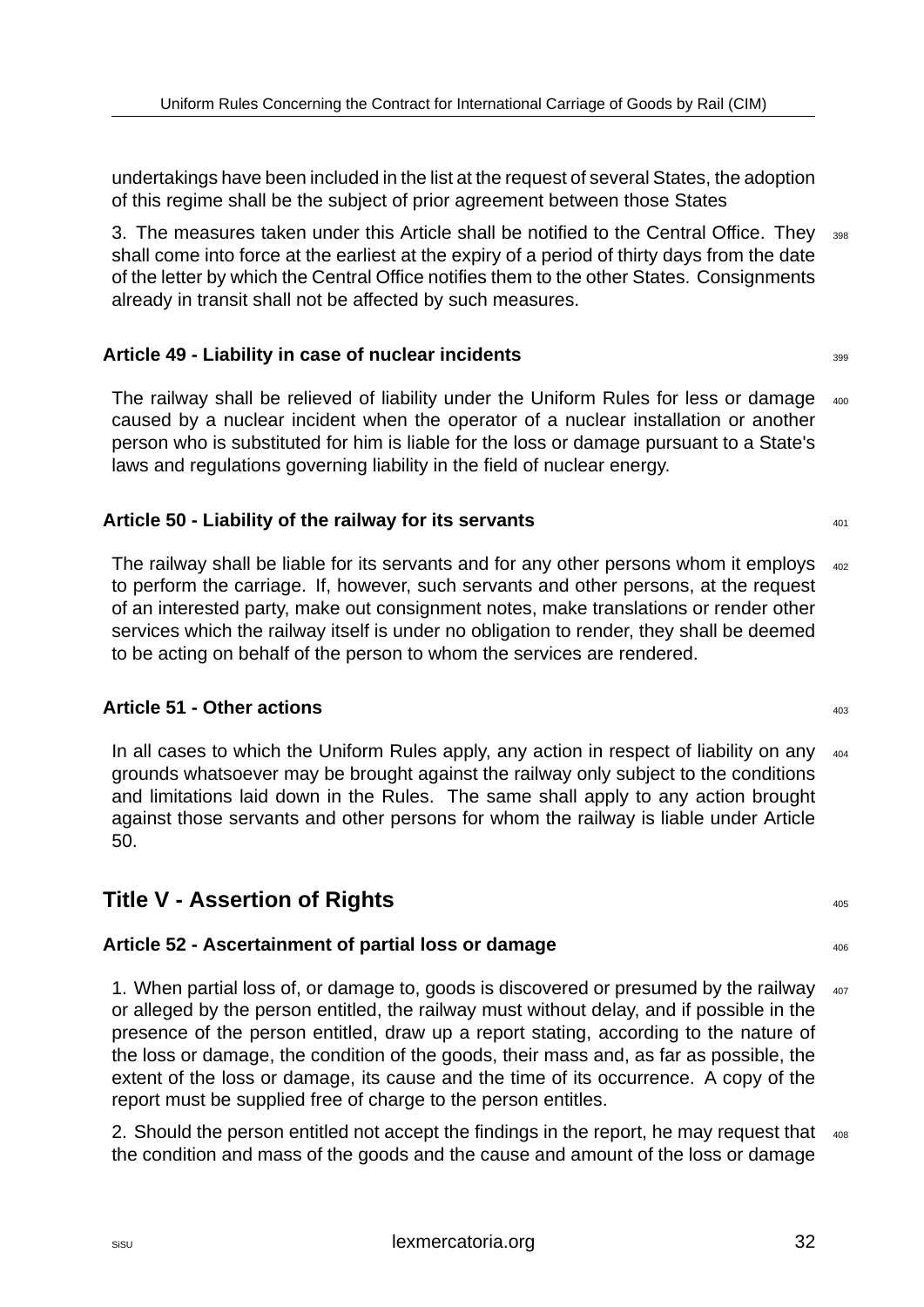be ascertained by an expert appointed either by the parties or by a court. The procedure to be followed shall be governed by the laws and regulations of the State in which such ascertainment takes place.

#### **Article 53 - Claims** <sup>409</sup>

1. Claims relating to the contract of carriage shall be made in writing to the railway  $410$ specified in Article 55.

<span id="page-37-0"></span>2. A claim may be made by persons who have the right to bring an action against the  $_{411}$ railway under Article 54.

3. To make the claim, the consignor must produce the duplicate of the consignment  $412$ note. Failing this, he must produce an authorisation from the consignee or furnish proof that the consignee has refused to accept the consignment. To make the claim, the consignee must produce the consignment note if it has been handed over to him.

4. The consignment note, the duplicate and any other documents which the person  $413$ entitled thinks fit to submit with the claim shall be produced either in the original or as copies, the copies to be duly authenticated if the railway so requires. On settlement of the claim, the railway may require the production, in the original form, of the consignment note, the duplicate or the cash on delivery voucher so that they may be endorsed to the effect that settlement has been made

<span id="page-37-1"></span>

| Article 54 - Persons who may bring an action against the railway<br>414                                                                                                             |     |  |  |  |
|-------------------------------------------------------------------------------------------------------------------------------------------------------------------------------------|-----|--|--|--|
| 1. An action for the recovery of a sum paid under the contract of carriage may only be<br>brought by the peson who made the payment.                                                | 415 |  |  |  |
| 2. An action in respect of the cash on-delivery payments provided for in Article 17 may<br>only be brought by the consignor.                                                        | 416 |  |  |  |
| 3. Other actions arising from the contract of carriage may be brought:                                                                                                              | 417 |  |  |  |
| (a) by the consignor, until such time as the consignee has:                                                                                                                         | 418 |  |  |  |
| (i) taken possession of the consignment note,                                                                                                                                       | 419 |  |  |  |
| (ii) accepted the goods, or                                                                                                                                                         | 420 |  |  |  |
| (iii) asserted his rights under Article 28, 4 or Article 31;                                                                                                                        | 421 |  |  |  |
| (b) by the consignee, from the time when he has:                                                                                                                                    | 422 |  |  |  |
| (i) taken possession of the consignment note,                                                                                                                                       | 423 |  |  |  |
| (ii) accepted the goods,                                                                                                                                                            | 424 |  |  |  |
| (iii) asserted his rights under Article 28, 4, or                                                                                                                                   | 425 |  |  |  |
| (iv) asserted his rights under Article 31 provided that the right of action shall be extin-<br>guished from the time when the person designated by the consignee in accordance with | 426 |  |  |  |

sisu and the set of the set of the set of the set of the set of the set of the set of the set of the set of the set of the set of the set of the set of the set of the set of the set of the set of the set of the set of the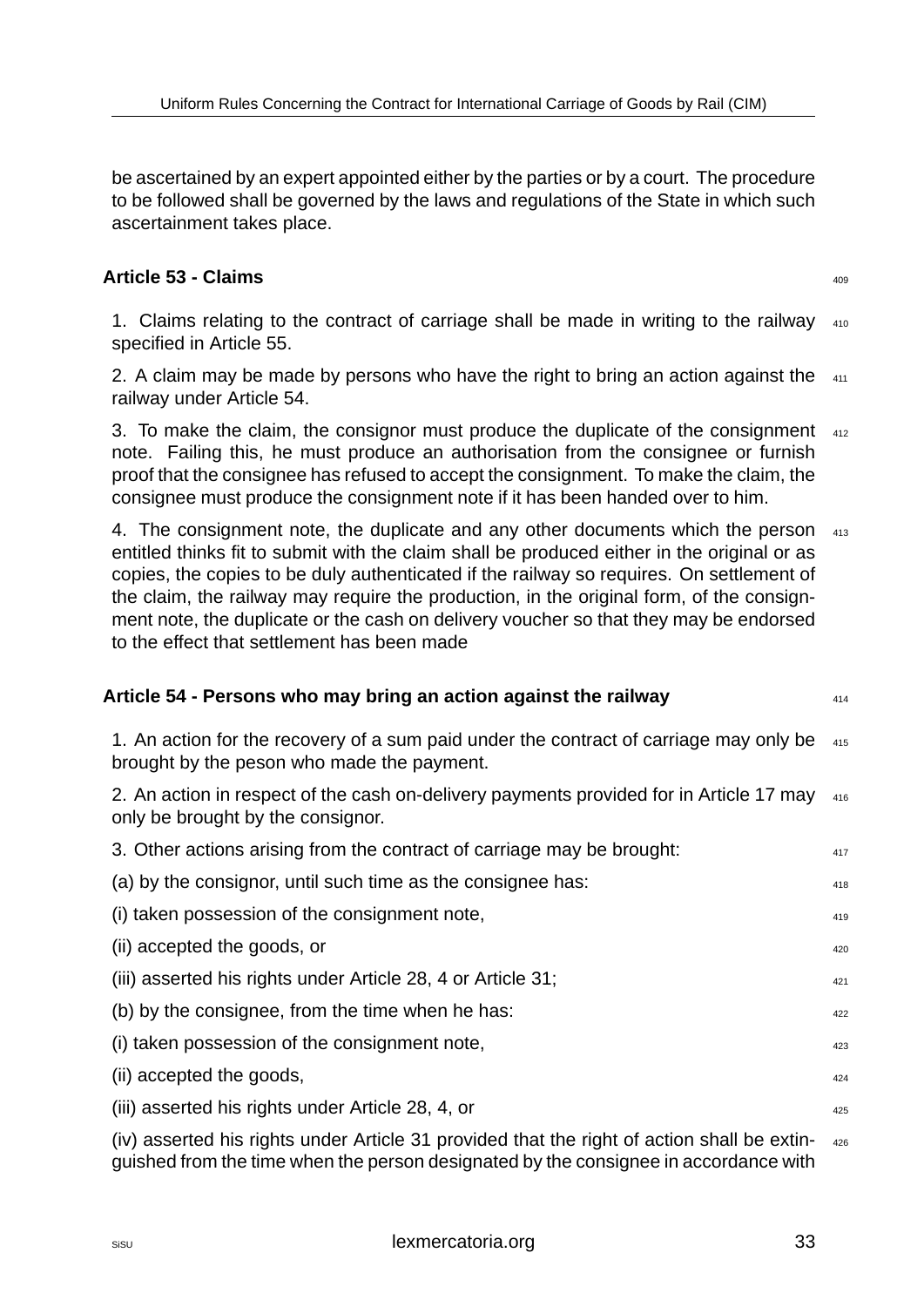Article 31, 1 (c) has taken possession of the consignment note, accepted the goods, or asserted his rights under Article 28, 4.

4. In order to bring an action, the consignor must produce the duplicate of the consignment note. Failing this, in order to bring an action under 3 (a) he must produce an authorisation from the consignee or furnish proof that the consignee has refused to accept the consignment. In order to bring an action, the consignee shall produce the consignment note if it has been handed over to him.

## **Article 55 - Railways against which an action may be brought** <sup>428</sup>

1. An action for the recovery of a sum paid under the contract of carriage may be brought  $_{429}$ against the railway which has collected that sum or against the railway on whose behalf it was collected.

<span id="page-38-0"></span>2. An action in respect of the cash on delivery payments provided for in Article 17 may  $430$ only be brought against the forwarding railway.

3. Other actions arising from the contract of carriage may be brought against the forwarding railway, the railway of destination or the railway on which the event giving rise to the proceedings occurred. Such actions may be brought against the railway of destination even if it has received neither the goods nor the consignment note.

4. If the plaintiff can choose between several railways, his right to choose shall be 432 extinguished as soon as he brings an action against any one of them.

5. An action may be brought against a railway other than those specified in 1, 2 and  $433$ 3 when instituted by way of counterclaim or by way of exception to the principal claim based on the same contract of carriage.

## **Article 56 - Competence** <sup>434</sup>

<span id="page-38-1"></span>Actions brought under the Uniform Rules may only be instituted in the competent court  $435$ of the State having jurisdiction over the defendant railway, unless otherwise provided in agreements between States or in acts of concession. When a railway operates independent railway systems in different States, each system shall be regarded as a separate railway for the purposes of this Article.

## **Article 57 - Extinction of right of action against the railway** <sup>436</sup>

1. Acceptance of the goods by the person entitled shall extinguish all rights of action  $437$ against the railway arising from the contract of carriage in case of partial loss, damage or exceeding of the transit period.

<span id="page-38-2"></span>

|  |  | 2. Nevertheless, the right of action shall not be extinguished: | 438 |
|--|--|-----------------------------------------------------------------|-----|
|--|--|-----------------------------------------------------------------|-----|

(a) in the case of partial loss or of damage, if:  $439$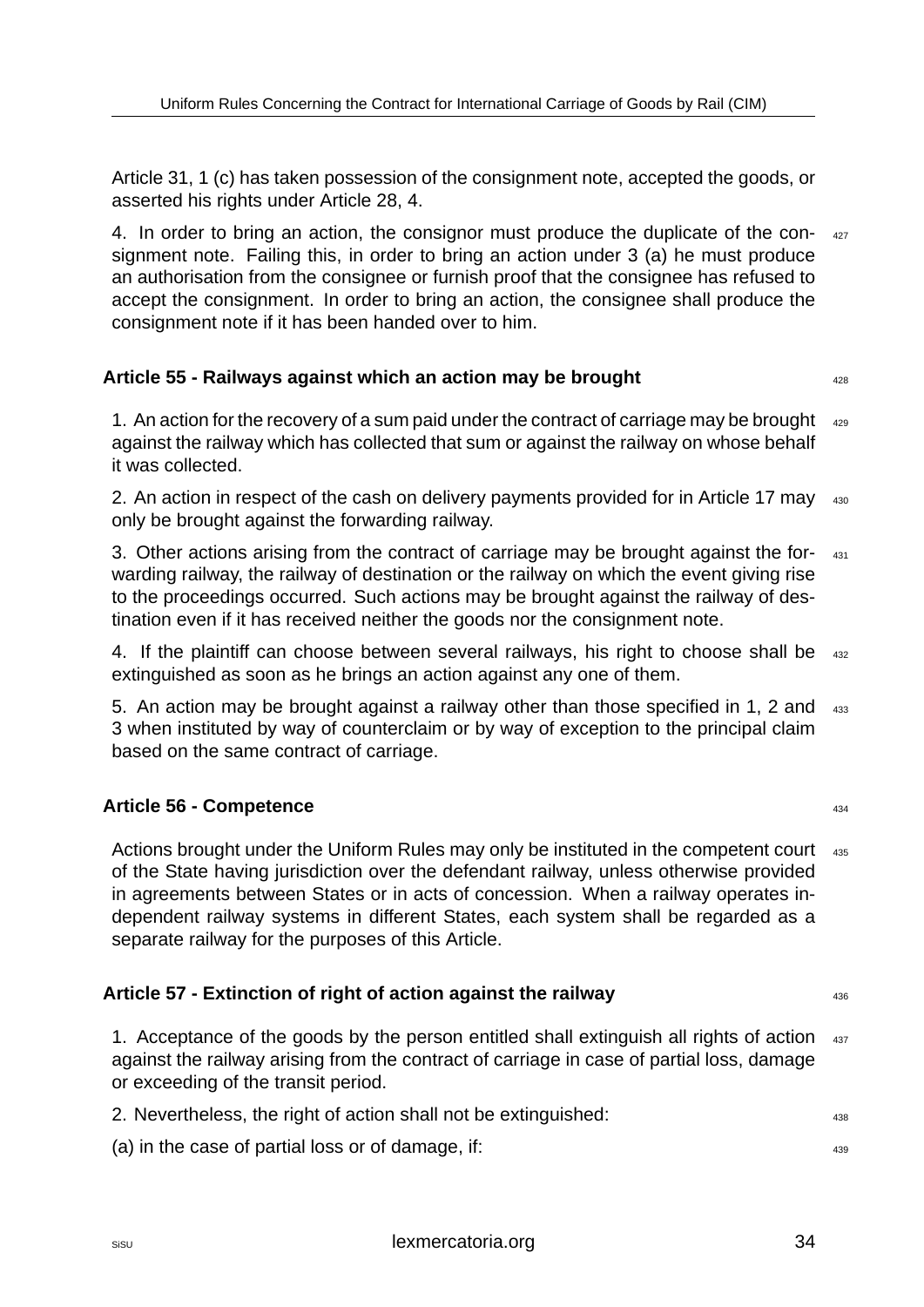(i) the loss or damage was ascertained before the acceptance of the goods in accor- $_{440}$ dance with Article 52 by the person entitled;

(ii) the ascertainment which should have been carried out under Article 52 was omitted  $_{441}$ solely through the fault of the railway;

(b) in the case of loss or damage which is not apparent and is not ascertained until after  $_{442}$ acceptance of the goods by the person entitled, provided that he:

(i) asks for ascertainment in accordance with Article 52 immediately after discovery  $443$ of the loss or damage and not later than seven days after the acceptance of the goods;

(ii) and, in addition, proves that the loss or damage occurred between the time of  $ac-444$ ceptance for carriage and the time of delivery.

(c) in cases where the transit period has been exceeded, if the person entitled has, <sup>445</sup> within sixty days, asserted his rights against one of the railways referred to in Article 55, 3;

(d) if the person entitled furnishes proof that the loss or damage was caused by wilful  $446$ misconduct or gross negligence on the part of the railway.

3. If the goods have been reconsigned in accordance with Article 38, 1 rights of action in  $_{447}$ case of partial loss or of damage, arising from one of the previous contracts of carriage, shall be extinguished as if there had been only one contract of carriage.

## **Article 58 - Limitation of action** <sup>448</sup>

1. The period of limitation for an action arising from the contract of carriage shall be  $449$ one year. Nevertheless, the period of limitation shall be two years in the case of an action:

<span id="page-39-0"></span>(a) to recover a cash on delivery payment collected by the railway from the con- <sup>450</sup> signee;

(b) to recover the proceeds of a sale effected by the railway; (c) for loss or damage caused by wilful misconduct; (d) for fraud;  $\frac{453}{453}$ (e) arising from one of the contracts of carriage prior to the reconsignment in the case provided for in Article 38, 1. 2. The period of limitation shall run; (a) in actions for compensation for total loss, from the thirtieth day after the expiry of the transit period; (b) in actions for compensation for partial loss, for damage or for exceeding the transit period, from the day when delivery took place; (c) in actions for payment or refund of carriage charges, supplementary charges, other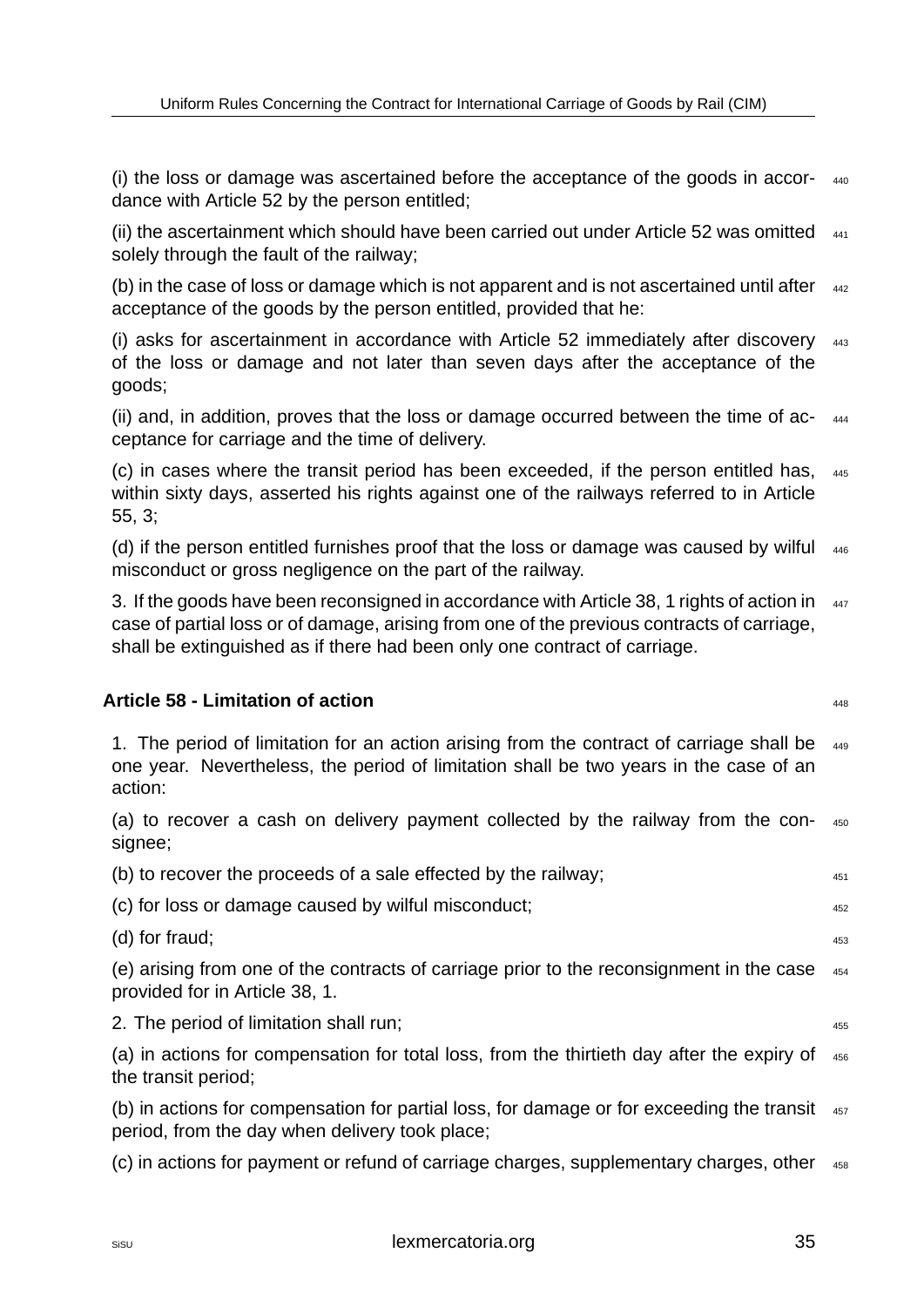charges or surcharges, or for correction of charges in case of a tariff being wrongly applied or of an error in calculation or collection:

(i) if payment has been made, from the day of payment;  $459$ 

(ii) if payment has not been made, from the day when the goods were accepted for  $460$ carriage if payment is due from the consignor, or from the day when the consignee took possession of the consignment note if payment is due from him;

(iii) in the case of sums to be paid under a charge note, from the day on which the  $461$ railway submits to the consignor the account of charges provided for in Article 15, 7; if no such account has been submitted, the period in respect of sums due to the railway shall run from the thirtieth day following the expiry of the transit period;

(d) in an action by the railway for recovery of a sum which has been paid by the con- $462$ signee instead of by the consignor or vice versa and which the railway is required to refund to the person entitled, from the day of the claim for a refund;

(e) in actions relating to cash on delivery as provided for in Article 17, from the thirtieth  $463$ day following the expiry of the transit period;

- (f) in actions to recover the proceeds of a sale, from the day of the sale;  $464$
- (g) in actions to recover additional duty demanded by Customs or other administrative  $465$ authorities, from the day of the demand made by such authorities;

(h) in all other cases, from the dy when the right of action arises.  $466$ 

The day indicated for the commencement of the period of limitation shall not be included  $467$ in the period.

3. When a claim is presented to a railway in accordance with Article 53 together with the  $468$ necessary supporting documents, the period of limitation shall be suspended until the day that the railway rejects the claim by notification in writing and returns the documents. If part of the claim is admitted, the period of limitation shall recommence in respect of that part of the claim still in dispute. The burden of proof of receipt of the claim or of the reply and of the return of the documents shall rest on the party who relies on those facts. The period of limitation shall not be suspended by further claims having the same object.

4. A right of action which has become time-barred may not be exercised by way of  $469$ counter claim or relied upon by way of exception.

5. Subject to the foregoing provisions, the suspension and interruption of periods of  $470$ limitation shall be governed by national law.

| <b>Title VI - Relations between Railways</b>                                                                          | 471 |
|-----------------------------------------------------------------------------------------------------------------------|-----|
| Article 59 - Settlement of accounts between railways                                                                  | 472 |
| المتحدد والمساوية والمستحدث والمستحدث والمستحدث والمستحدث والمستحدث والمستحدث والمستحدث والمستحدث والمستحدث والمستحدث |     |

<span id="page-40-1"></span><span id="page-40-0"></span>1. Any railway which has collected, either at the time of forwarding or on arrival, charges  $\,$   $_{473}$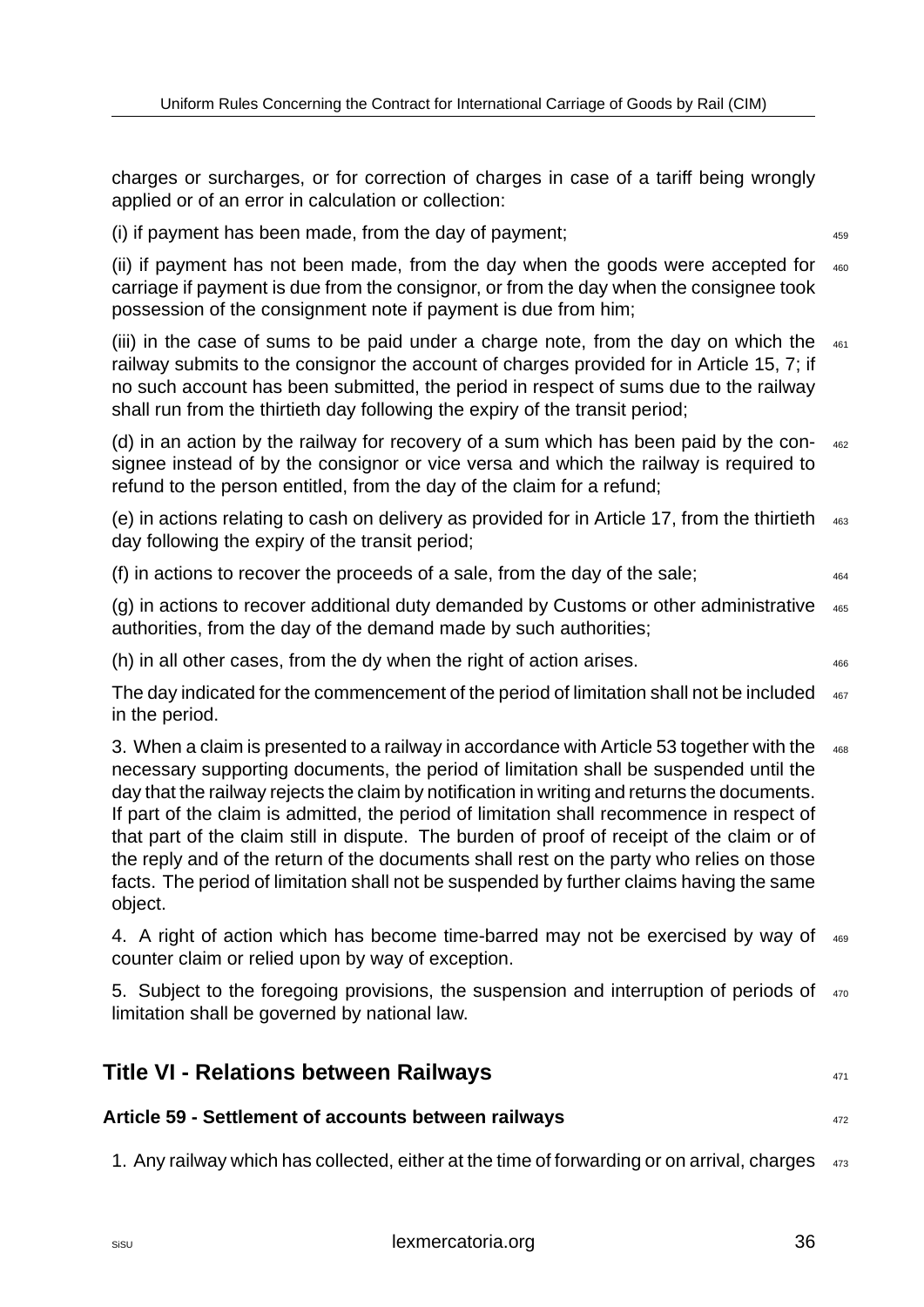or other sums due under the contract of carriage must pay to the railways concerned their respective shares. The methods of payment shall be settled by agreements between railways.

2. Subject to its rights of recovery against the consignor, the forwarding railway shall be  $474$ liable for carriage and other charges which it has failed to collect when the consignor has undertaken to pay them in accordance with Article 15.

3. Should the railway of destination deliver the goods without collecting charges or  $475$ other sums due under the contract of carriage, it shall be liable for them to the railways which have taken part in the carriage and to the other parties concerned.

4. Should one railway default in payment and such default be confirmed by the Central  $476$ Of fice at the request of one of the creditor railways, the consequences thereof shall be borne by tall the other railways which have taken part in the carriage in proportion to their shares of the carriage charges. The right of recovery against the defaulting railway shall not be affected.

## **Article 60 - Recourse in case of loss or damage 477**

1. A railway which has paid compensation in accordance with the Uniform Rules, for  $478$ total or partial loss or for damage, has a right of recourse against the other railways which have taken part in the carriage in accordance with the following provisions:

<span id="page-41-0"></span>(a) the railway which has caused the loss or damage shall be solely liable for it;  $\frac{479}{479}$ 

(b) when the loss or damage has been caused by more than one railway, each shall be  $\frac{480}{480}$ liable for the loss or damage it has caused; if such distinction cannot be made, the compensation shall be apportioned between those railways in accordance with (c);

(c) if it cannot be proved that the loss or damage has been caused by one or more  $481$ railways in particular, the compensation shall be apportioned between all the railways which have taken part in the carriage, except these which can prove that the loss or damage was not caused on their lines; such apportionment shall be in proportion to the kilometric distances contained in the tariffs.

2. In the case of the insolvency of any one of the railways, the unpaid share due from it  $482$ shall be apportioned among all the other railways which have taken part in the carriage, in proportion to the kilometric distances contained in the tariffs.

## **Article 61 - Recourse in case of exceeding the transit period** <sup>483</sup>

1. Article 60 shall apply where compensation is paid for exceeding the transit period. <sup>484</sup> If this has been caused by more than one railway, the compensation shall be apportioned between such railways in proportion to the length of the delay occurring on their respective lines.

<span id="page-41-1"></span>2. The transit periods specified in Article 27 shall be apportioned in the following man-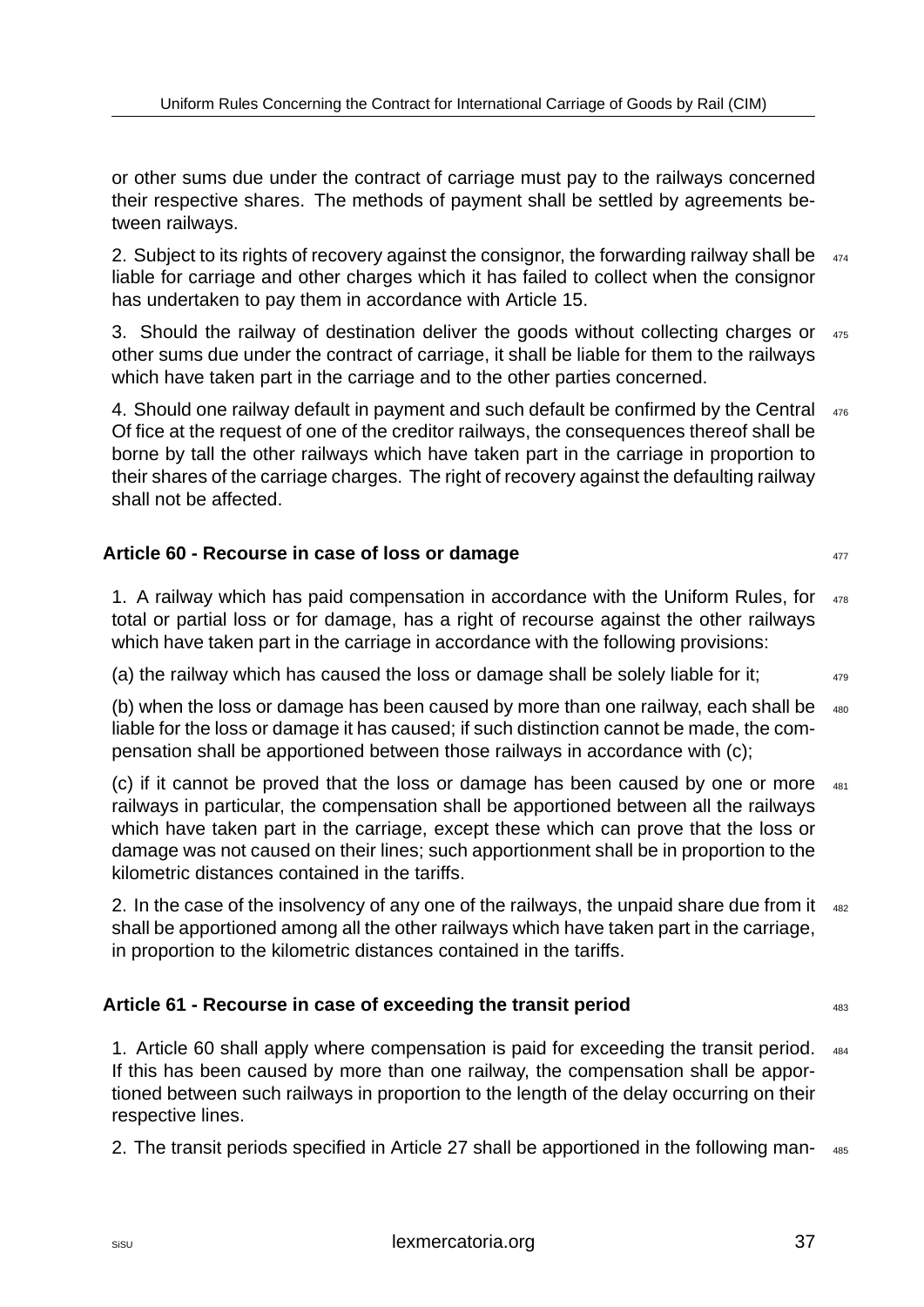ner:

| (a) where two railways have taken part in the carriage:                                                                                                                                                                                                                           | 486 |
|-----------------------------------------------------------------------------------------------------------------------------------------------------------------------------------------------------------------------------------------------------------------------------------|-----|
| (i) the period for despatch shall be divided equally;                                                                                                                                                                                                                             | 487 |
| (ii) the period for transport shall be divided in proportion to the kilometric distances<br>contained in the tariffs;                                                                                                                                                             | 488 |
| (b) where three or more railways have taken part in the carriage:                                                                                                                                                                                                                 | 489 |
| (i) the period for despatch shall be divided equally between the forwarding railway and<br>the railway of destination;                                                                                                                                                            | 490 |
| (ii) the period for transport shall be divided between all the railways: -one-third in equal<br>shares, -the remaining two-thirds in proportion to the kilometric distances contained in<br>the tariffs.                                                                          | 491 |
| 3. Any additional periods to which a railway may be entitled shall be allocated to that<br>railway.                                                                                                                                                                               | 492 |
| 4. The interval between the time when the goods are handed over to the railway and<br>commencement of the period for despatch shall be allocated exclusively to the forward-<br>ing railway.                                                                                      | 493 |
| 5. Such apportionment shall only apply if the total transit period has been exceeded.                                                                                                                                                                                             | 494 |
| <b>Article 62 - Procedure for recourse</b>                                                                                                                                                                                                                                        | 495 |
| 1. The validity of the payment made by the railway exercising one of the rights of re-<br>course under Articles 60 and 61 may not be disputed by the railway against which the<br>والمتار المستحدث والمستحقق والمتحامل والمتحاولة والمتحدث والمستحدث والمتحاول والمستحدث والمتاري | 496 |

<span id="page-42-0"></span>right of recourse is exercised, when compensation has been determined by a court and when the latter railway duly served with notice, has been afforded an opportunity to intervene in the proceedings. The court seized of the main proceedings shall determine what time shall be allowed for such notification and for intervention in the proceedings.

2. A railway exercising its right of recourse must take proceedings by one and the same 497 action against all the railways concerned with which it has not reached a settlement, failing which it shall lose its right of recourse in the case of those against which it has not taken proceedings.

3. The court shall give its decision in one and the same judgment on all recourse claims 498 brought before it.

4. The railways against which such action has been brought shall have no further right 499 of recourse.

5. Recourse proceedings may not be joined with proceedings for compensation taken  $\frac{500}{200}$ by the person entitled on the basis of the contract of carriage.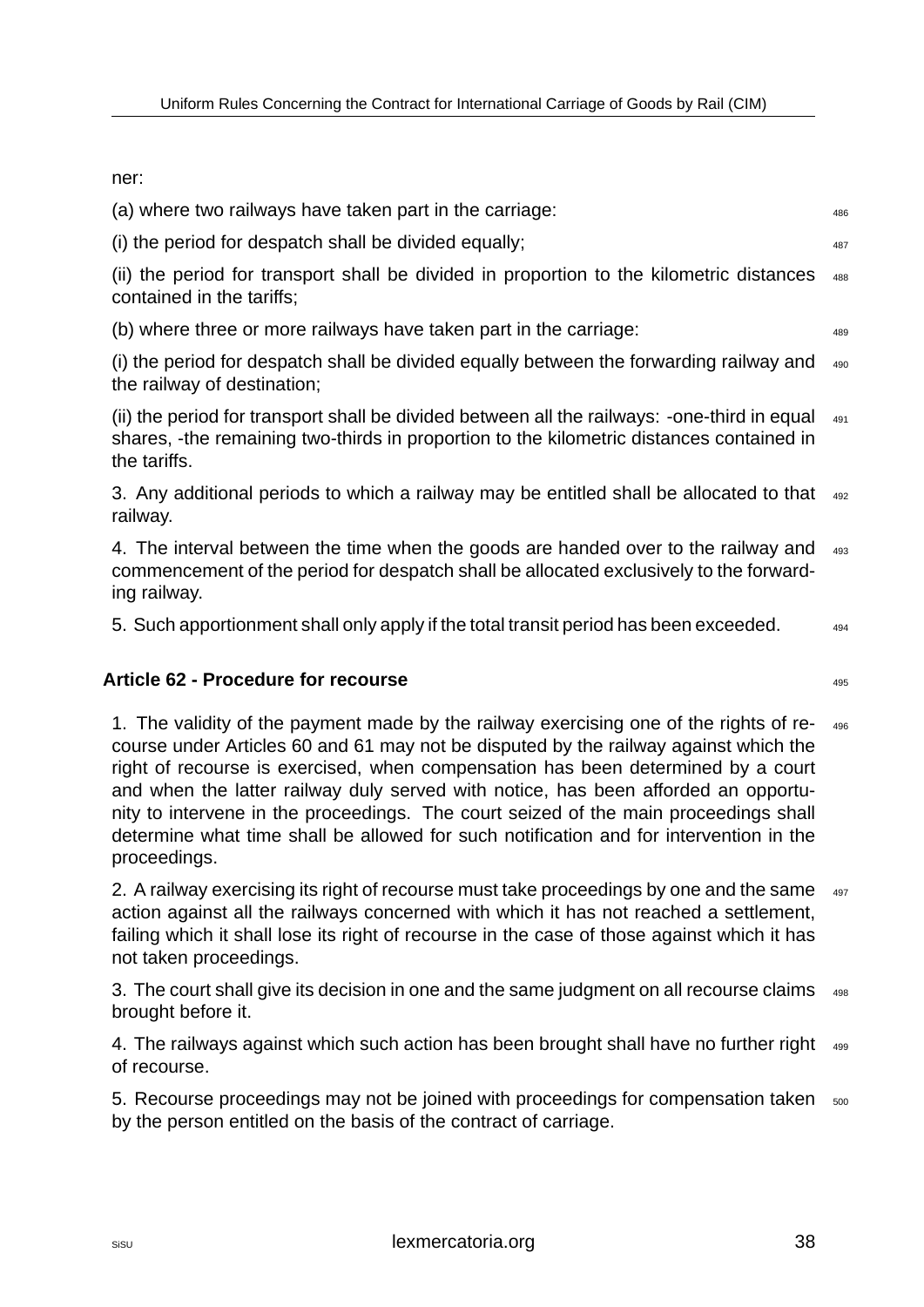#### **Article 63 - Competence for recourse**  $501$

1. The courts of the country in which the railway against which the recourse claim  $502$ has been made, has its headquarters shall have exclusive competence for all recourse claims.

<span id="page-43-0"></span>2. When the action is to be brought against several railways, the plaintiff railway shall  $\frac{503}{2}$ be entitled to choose the court in which it will bring the proceedings from among those having competence under 1.

#### Article 64 - Agreements concerning recourse **EXACTE 10 Article 64 - Agreements concerning recourse**

By agreement, railways may derogate from the provisions concerning reciprocal rights  $_{505}$ of recourse set out in Title VI, apart from that contained in Article 62, 5.

## <span id="page-43-1"></span>**Title VII - Exceptional Provisions** <sup>506</sup>

#### **Article 65 - Temporary derogations** 507 Section 2007 10 2007 10:00 Section 4:00 Section 4:00 Section 4:00 Section 4:00 Section 4:00 Section 4:00 Section 4:00 Section 4:00 Section 4:00 Section 4:00 Section 4:00 Section 4:0

<span id="page-43-2"></span>1. If the economic and financial position of any State is such as to cause serious dif- <sup>508</sup> ficulty in applying Title VI, each State may derogate from Articles 15, 17 and 30 by determining in the case of certain types of traffic that:

<span id="page-43-3"></span>(a) consignments from the territory of that State shall be forwarded charges paid: 509 (i) as far as its frontiers, or  $510$ 

(ii) at least as far as its frontiers;  $511$ 

(b) consignments to destinations in that State shall be forwarded charges paid:  $512$ 

(i) at least as far as its frontiers, in so far as the State of departure does not impose the  $_{513}$ restriction provided for at (a) (i), or

(ii) at most as far as its frontiers;  $514$ 

(c) consignments from or to the territory of that State may not be made subject to any  $_{515}$ cash on delivery payment and that no disbursements shall be allowed, or that cash on delivery payments and disbursements shall be allowed only within certain limits;

(d) the consignor may not modify the contract of carriage in matters affecting the country  $_{516}$ of destination, prepayment of charges and cash on delivery payments.

2. Under the same conditions States may authorise the railways to derogate from Arti-  $517$ cles 15, 17, 30 and 31 by determining, in the case of traffic exchanged between them that:

(a) the rules for the payment of charges shall be specially fixed by agreement between  $_{518}$ the railways concerned; however, such rules may not prescribe methods of payment other than those provided for in Article 15;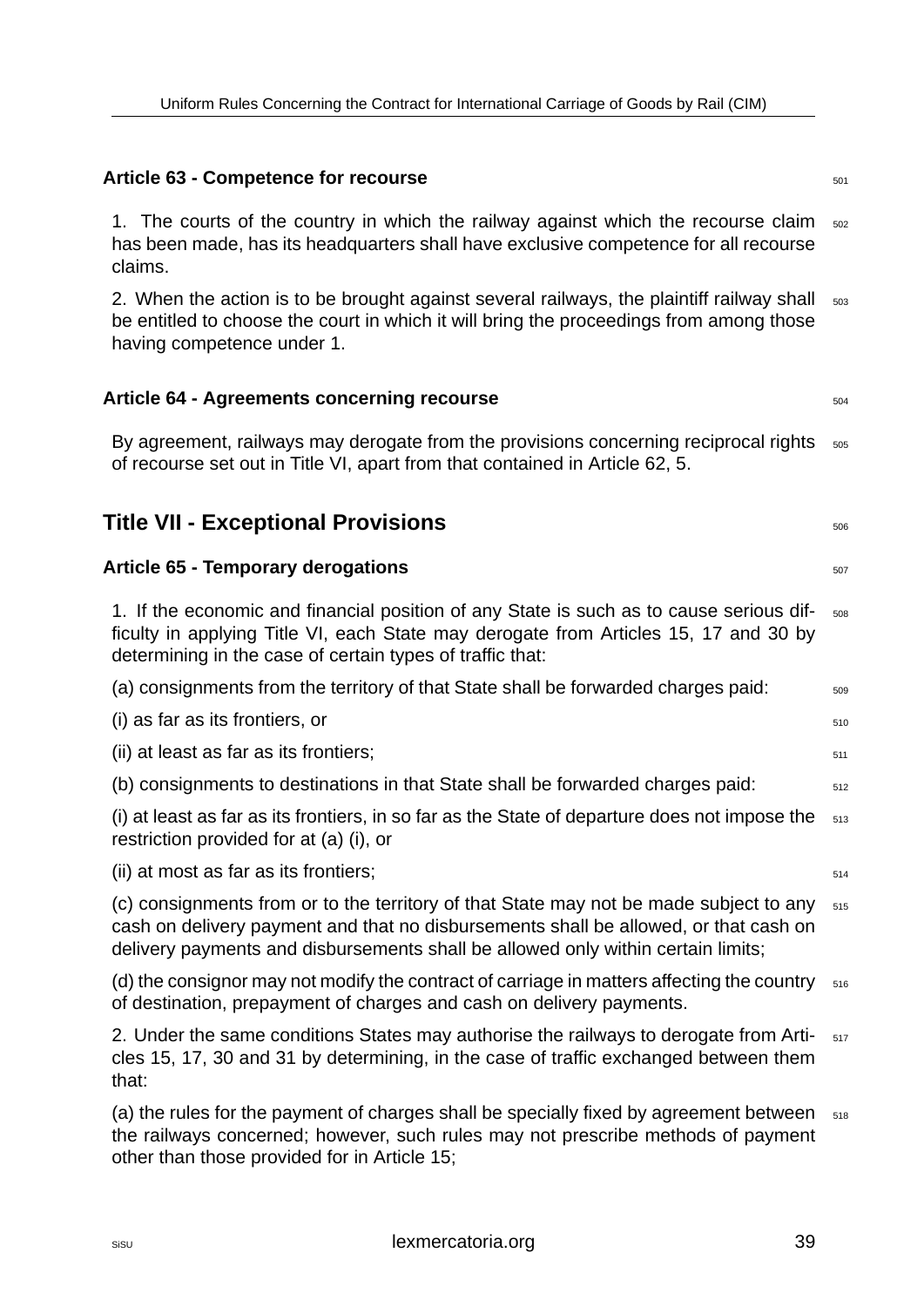(b) certain subsequent orders shall not be allowed.  $519$ 

3. Measures taken in accordance with 1 and 2 shall be notified to the Central Office.  $_{520}$ The measures set out in 1 shall come into force at the earliest on the expiry of a period of eight days from the date of the letter by which the Central Office shall have notified such measures to the other States. The measures set out in 2 shall come into force at the earliest on the expiry of a period of two days from the date of their publication in the States concerned.

4. Consignments already in transit shall not be affected by such measures.

## **Article 66 - Derogations** 522

The provisions of the Uniform Rules shall not prevail over those provisions which cer-<br><sub>523</sub> tain States are obliged to adopt, in traffic among themselves, in pursuance of certain Treaties such as the Treaties relating to the European Coal and Steel Community and the European Economic Community.

# <span id="page-44-0"></span>**ANNEX I - (Articles 4 and 5)** 524

## **Annex I**

Regulations concerning the International Carriage of Dangerous Goods by Rail (RID)  $\frac{1}{525}$ 

<span id="page-44-2"></span><span id="page-44-1"></span>The text of this Annex shall be that drawn up by the Committee of Experts, in accor- $_{526}$ dance with Article 69, 4 of the International Convention concerning the Carriage of Goods by Rail (CIM) of 7 February 1970, for the International Regulations concerning the Carriage of Dangerous Goods by Rail (RID), Annex I to the CIM. The Committee of Experts shall also edit the text to bring it into line with the Convention concerning the International Carriage of Goods by Rail of 9 May 1980.

# **ANNEX II - (Article 8, 1)** 527

#### **Annex II**

Regulations concerning the International Haulage of Private Owners' Wagons by Rail <sub>528</sub> (RIP)

The text of this Annex shall be that drawn up by the Committee of Experts, in accordance with Article 69, 4 of the International Convention concerning the Carriage of Goods by Rail (CIM) of 7 February 1970, for the International Regulations concerning the Haulage of Private Owners' Wagons (RIP), Annex IV to the CIM. The Committee of Experts shall also edit the text to bring it into line with the Convention concerning the International Carriage of Goods by Rail of 9 May 1980.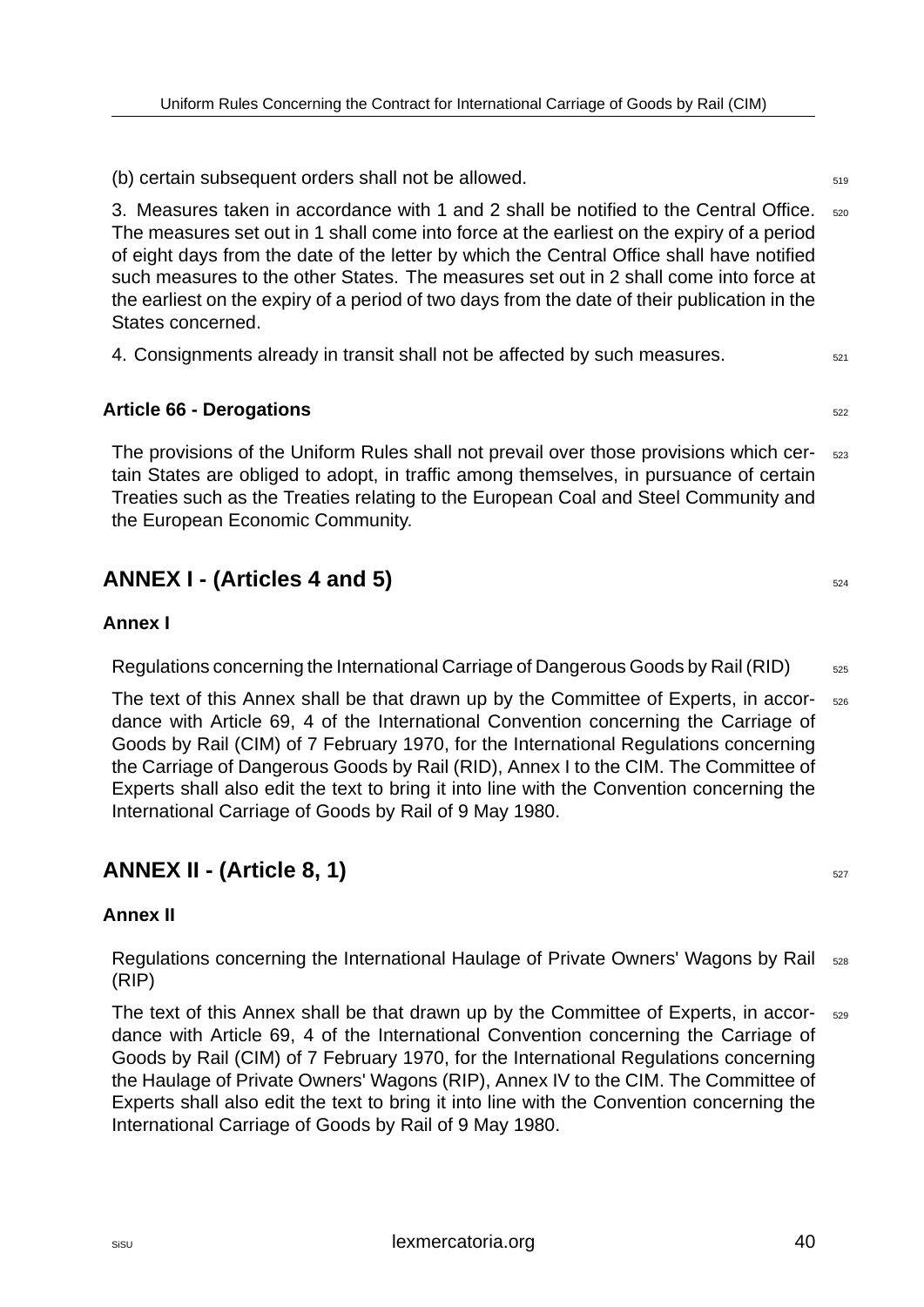# **ANNEX III - (Article 8, 2)** 530

#### **Annex III**

Regulations concerning the International Carriage of Containers by Rail (RICo)  $\frac{531}{531}$ 

<span id="page-45-1"></span><span id="page-45-0"></span>The text of this Annex shall be that drawn up by the Committee of Experts, in accor-  $532$ dance with Article 69, 4 of the International Convention concerning the Carriage of Goods by Rail (CIM) of 7 February 1970, for the International Regulations concerning the Carriage of Containers (RICo), Annex V to the CIM. The Committee of Experts shall also edit the text to bring it into line with the Convention concerning the International Carriage of Goods by Rail of 9 May 1980.

# **ANNEX IV - (Article 8, 3)** 533

## **Annex IV**

Regulations concerning the International Carriage of Express Parcels by Rail (RIEx)  $_{534}$ 

<span id="page-45-3"></span><span id="page-45-2"></span>1. Only such goods as are carried in a specially rapid manner subject to the conditions of  $\frac{535}{535}$ an international tariff shall be deemed to be express parcels. The only goods acceptable as express parcels shall be those which can ordinarily be loaded into the luggage vans of passenger trains. The international tariffs may derogate from this rule.

2. The articles referred to in Article 4 of the Uniform Rules shall not be accepted for  $_{536}$ carriage as express parcels. The substances and articles enumerated in the RID or thos covered by agreements and tariff clauses drawn up in pursuance of Article 5, 2 of the Uniform Rules shall not be accepted for carriage as express parcels unless that form of carriage is expressly provided for in the RID or such agreements or tariff clauses. The international tariffs shall determine whether other goods may also be treated as unacceptable for carriage or accepted subject to conditions.